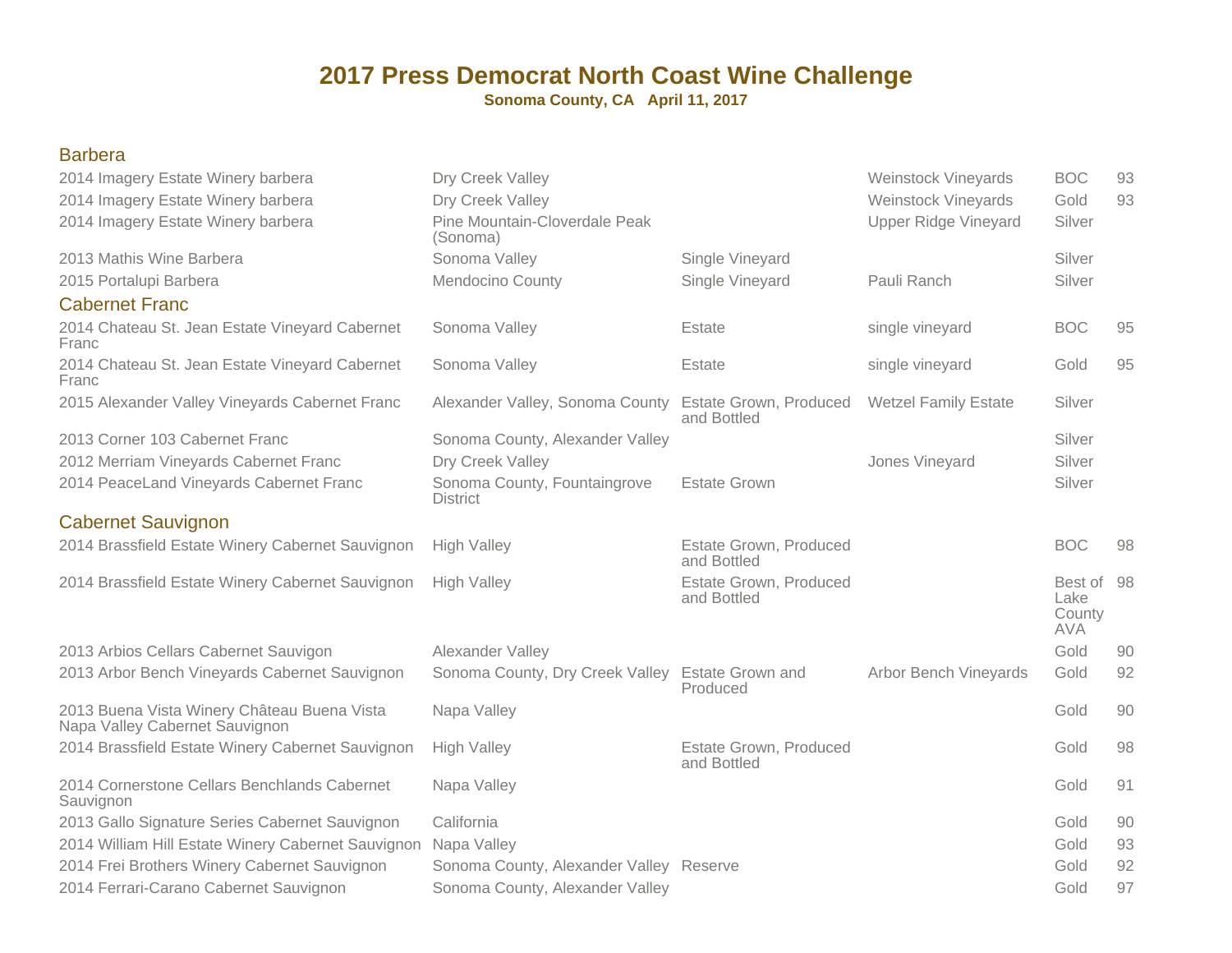| 2014 Flambeaux Cabernet Sauvignon<br>2012 Geyser Peak Devil's Inkstand Cabernet<br>Sauvignon                            | Sonoma County, Sonoma Valley<br>Sonoma County, Alexander Valley Winemaker's Reserve |                               |                                                        | Gold<br>Gold | 94<br>91 |
|-------------------------------------------------------------------------------------------------------------------------|-------------------------------------------------------------------------------------|-------------------------------|--------------------------------------------------------|--------------|----------|
| 2014 Mossback Chalk Hill Cabernet Sauvignon                                                                             | Chalk Hill                                                                          |                               |                                                        | Gold         | 91       |
| 2014 Pine and Brown Cabernet Sauvignon                                                                                  | Napa Valley, Rutherford                                                             | Unfiltered                    |                                                        | Gold         | 93       |
| 2013 Sbragia Family Vineyards Andolsen Vineyard<br>Cabernet Sauvignon                                                   | Sonoma County, Dry Creek Valley                                                     |                               |                                                        | Gold         | 91       |
| 2014 SIMI Winery Cabernet Sauvignon                                                                                     | Alexander Valley, Sonoma County                                                     |                               |                                                        | Gold         | 93       |
| 2013 Hess Collection Cabernet Sauvignon                                                                                 | Napa Valley, Mt. Veeder                                                             |                               |                                                        | Gold         | 95       |
| 2014 Napa Cellars Cabernet Sauvignon V Collection                                                                       | Napa Valley, St. Helena                                                             |                               | 71 Barrels Produced                                    | Gold         | 91       |
| 2013 Zickefoose Cabernet Sauvignon                                                                                      | Sonoma County, Chalk Hill                                                           | Single Vineyard               | Norris Ranch                                           | Gold         | 90       |
| 2014 Gehricke Cabernet Sauvignon                                                                                        | Knights Valley                                                                      | <b>Barrel Aged</b>            | California                                             | Silver       |          |
| 2014 Plungerhead Cabernet Sauvignon                                                                                     | Alexander Valley                                                                    |                               |                                                        | Silver       |          |
| 2013 Alexander Valley Vineyards Alexander School<br>Reserve Cabernet Sauvignon                                          | Alexander Valley, Sonoma County Single Vineyard Selection                           |                               |                                                        | Silver       |          |
| 2012 Arbor Bench Vineyards Cabernet Sauvignon                                                                           | Sonoma County, Dry Creek Valley Estate Grown and                                    | Produced                      | <b>Arbor Bench Vineyards</b>                           | Silver       |          |
| 2014 William Knuttel Cabernet Sauvignon                                                                                 | Chalk Hill                                                                          |                               | Windsor Oaks Vineyard<br><b>Single Vineyard Series</b> | Silver       |          |
| 2013 Bowman CABERNET SAUVIGNON                                                                                          | Alexander Valley, Sonoma County                                                     |                               |                                                        | Silver       |          |
| 2012 Carol Shelton Wines King Ridge Cab                                                                                 | Sonoma Coast (Sonoma)                                                               |                               | King Ridge Vineyard                                    | Silver       |          |
| 2013 Collier Falls Cabernet                                                                                             | Dry Creek Valley                                                                    | <b>Estate Single Vineyard</b> | Hillside Estate                                        | Silver       |          |
| 2014 De La Montanya Vineyards & Winery Cabernet Alexander Valley, Sonoma County Estate Vineyard<br>Sauvignon "Red Grav" |                                                                                     |                               | <b>Limited Reserve</b>                                 | Silver       |          |
| 2013 deLorimier Winery Cabernet Sauvignon                                                                               | Dry Creek Valley                                                                    |                               | Smith Orchard                                          | Silver       |          |
| 2014 Sivas-Sonoma Cabernet Sauvigon                                                                                     | Sonoma County                                                                       |                               |                                                        | Silver       |          |
| 2012 Draxton Cabernet Sauvignon                                                                                         | Alexander Valley, Sonoma County                                                     |                               |                                                        | Silver       |          |
| 2014 Dry Creek Vineyard Cabernet Sauvignon                                                                              | Dry Creek Valley                                                                    |                               | Hillside Benchland                                     | Silver       |          |
| 2014 Louis M. Martini Cabernet Sauvignon                                                                                | Napa Valley                                                                         |                               |                                                        | Silver       |          |
| 2014 Ghost Pines Cabernet Sauvignon                                                                                     | Napa County/Sonoma County                                                           |                               |                                                        | Silver       |          |
| 2013 Louis M. Martini Cabernet Sauvignon                                                                                | Sonoma County, Alexander Valley                                                     |                               |                                                        | Silver       |          |
| 2012 Bellarina Cabernet Sauvignon                                                                                       | Sonoma County, Knights Valley                                                       |                               |                                                        | Silver       |          |
| 2011 Ehret Family Winery Cabernet Sauvignon                                                                             | Sonoma County, Knights Valley                                                       |                               |                                                        | Silver       |          |
| 2013 Ektimo Vineyards Russian River Cabernet<br>Sauvignon                                                               | <b>Russian River Valley</b>                                                         |                               |                                                        | Silver       |          |
| 2013 Estate 1856 Cabernet Sauvignon                                                                                     | Sonoma County                                                                       |                               | Tzabaco Rancho<br>Vineyards                            | Silver       |          |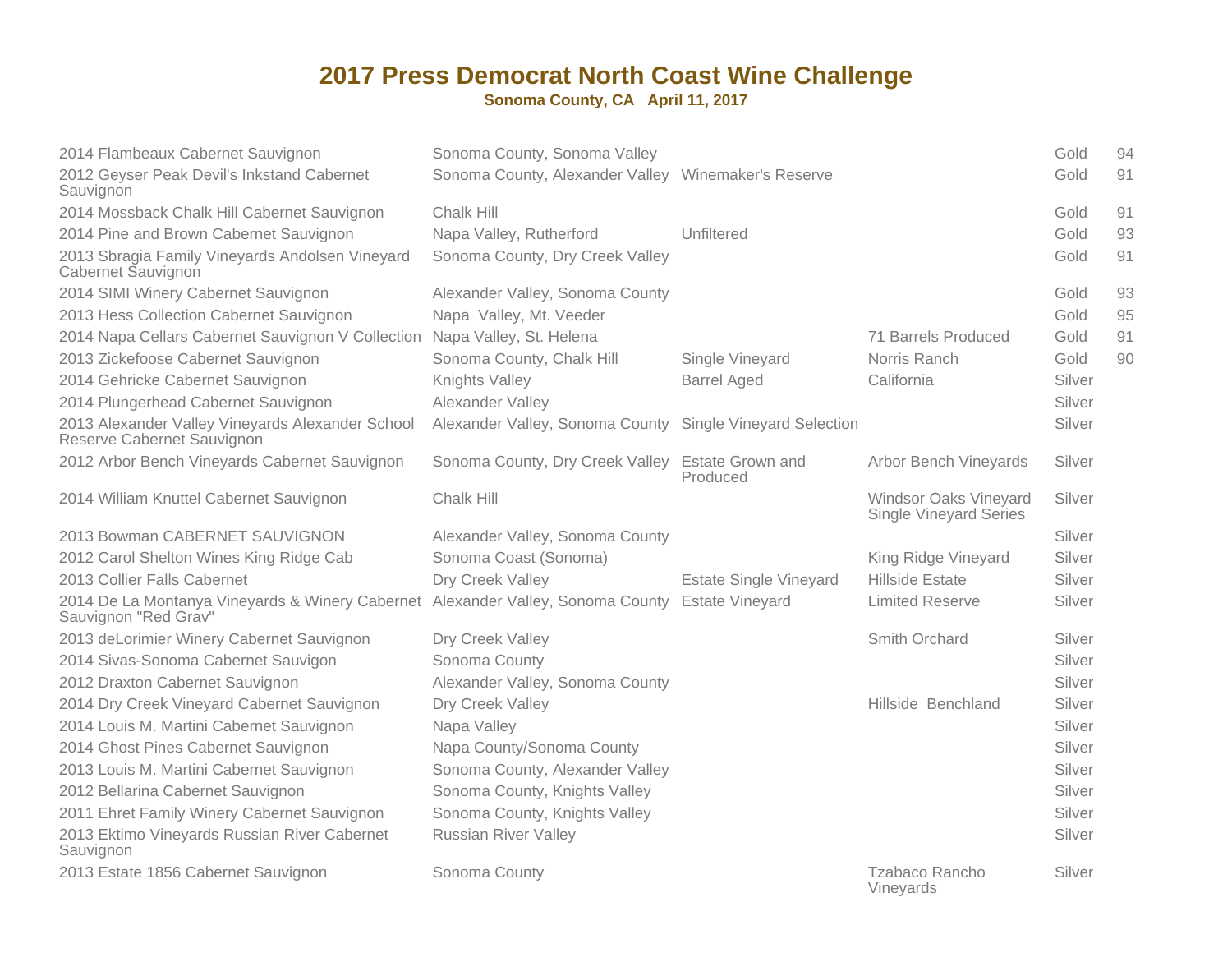| 2012 Ferrari-Carano Reserve Cabernet Sauvignon                              | Sonoma County, Alexander Valley Reserve         |                                       | vineyard select collection            | Silver |
|-----------------------------------------------------------------------------|-------------------------------------------------|---------------------------------------|---------------------------------------|--------|
| 2014 Flambeaux Cabernet Sauvignon                                           | Sonoma County, Dry Creek Valley                 |                                       |                                       | Silver |
| 2014 Francis Coppola Director's Cabernet<br>Sauvignon                       | Sonoma County                                   |                                       |                                       | Silver |
| 2014 Francis Coppola Reserve Cabernet Sauvignon                             | Sonoma County, Knights Valley                   |                                       | Newman Vineyard                       | Silver |
| 2014 Francis Ford Coppola Director's Cut Cabernet<br>Sauvignon              | Sonoma County, Alexander Valley                 |                                       |                                       | Silver |
| 2013 Geyser Peak Walking Tree Cabernet                                      | Sonoma County, Alexander Valley                 |                                       |                                       | Silver |
| 2015 Katherine Goldschmidt Cabernet Sauvignon                               | Alexander Valley                                |                                       | <b>Crazy Creek</b>                    | Silver |
| 2014 Harts Desire Wines Cabernet Sauvignon                                  | Alexander Valley, Sonoma County                 |                                       |                                       | Silver |
| 2013 Hook & Ladder "Third Alarm" Cabernet<br>Sauvignon                      | Sonoma County, Chalk Hill                       | <b>Estate Bottled Reserve</b>         | Los Amigos Ranch                      | Silver |
| 2012 Hoot Owl Creek Vineyards Cabernet<br>Sauvignon                         | Alexander Valley, Sonoma County Single Vineyard |                                       |                                       | Silver |
| 2014 Kokomo Winery Cabernet Sauvignon                                       | Sonoma County, Alexander Valley                 |                                       | Ruth's Vineyard                       | Silver |
| 2014 Lawer Estates Cabernet Sauvignon                                       | Napa Valley                                     |                                       | <b>Hillside Grown</b>                 | Silver |
| 2014 Martin Ray Vineyards and Winery "Synethsis"<br>Napa Valley Cabernet    | Napa Valley                                     |                                       |                                       | Silver |
| 2012 Merriam Vineyards Cabernet Sauvignon                                   | <b>Russian River Valley</b>                     | Estate Grown, Produced<br>and Bottled | Windacre Vineyard                     | Silver |
| 2015 Michael Pozzan Cabernet Sauvignon                                      | Alexander Valley, Sonoma County                 | <b>Barrel Aged</b>                    |                                       | Silver |
| 2013 Mudita Cabernet                                                        | <b>Atlas Peak</b>                               | <b>Estate Single Vineyard</b>         | Barrel Aged, Circle S<br>Ranch        | Silver |
| 2012 Nimble Vineyards Cabernet Sauvignon Nobus<br>"For Us"                  | Sonoma County, Dry Creek Valley                 |                                       |                                       | Silver |
| 2014 Balverne Cabernet Sauvignon                                            | Sonoma County, Chalk Hill                       | Estate Grown, Produced<br>and Bottled |                                       | Silver |
| 2014 Obsidian Ridge Cabernet Sauvignon                                      | <b>Red Hills</b>                                | <b>Estate Grown</b>                   |                                       | Silver |
| 2014 Paradise Ridge Cabernet Sauvignon                                      | Sonoma County, Rockpile                         |                                       | "Elevation", Rockpile<br>Vineyard     | Silver |
| 2013 Peju Cabernet Sauvignon                                                | Napa Valley                                     |                                       |                                       | Silver |
| 2014 Rodney Strong Vineyards Sonoma County<br>Cabernet Sauvignon            | Sonoma County                                   |                                       |                                       | Silver |
| 2014 Rodney Strong Vineyards Knights Valley,<br>Estate Cabernet Sauvignon   | Sonoma County, Knights Valley                   | Estate                                |                                       | Silver |
| 2014 Rodney Strong Vineyards Alexander Valley,<br>Estate Cabernet Sauvignon | Alexander Valley                                | <b>Estate Vineyards</b>               | Alexander Valley, Estate<br>Vineyards | Silver |
| 2013 Rutherford Ranch Cabernet Sauvignon                                    | Napa Valley                                     | Reserve                               |                                       | Silver |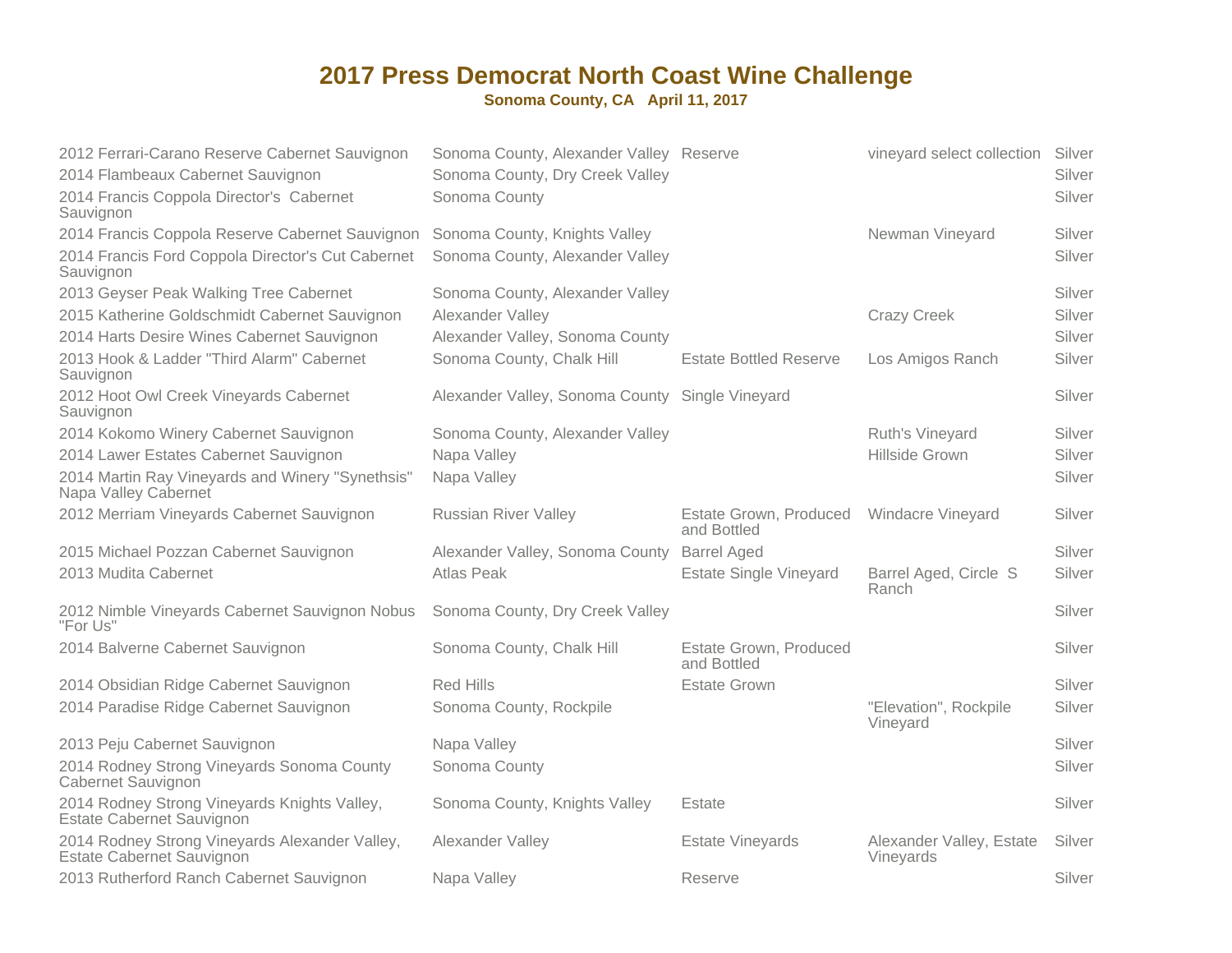| 2013 SIMI Winery Cabernet Sauvignon                                                           | Alexander Valley, Sonoma County                        |                               | Landslide Vineyard                                          | Silver |    |
|-----------------------------------------------------------------------------------------------|--------------------------------------------------------|-------------------------------|-------------------------------------------------------------|--------|----|
| 2014 Simoneau Vineyards Cabernet Sauvignon                                                    | Alexander Valley, Sonoma County                        |                               |                                                             | Silver |    |
| 2013 Spiriterra Cabernet Sauvignon                                                            | Napa Valley                                            | <b>Estate Single Vineyard</b> |                                                             | Silver |    |
| 2014 St. Francis Lagomarsino Vineyard Cabernet<br>Sauvignon                                   | <b>Russian River Valley</b>                            |                               | Lagomarsino Vineyard<br><b>Artisan Collection</b>           | Silver |    |
| 2015 Summers Estate Andriana's Cuvee                                                          | Sonoma County                                          |                               | The grapes are sourced<br>from Napa and Sonoma<br>counties. | Silver |    |
| 2013 Sutro Cabernet Sauvignon                                                                 | Sonoma County, Alexander Valley                        |                               | <b>Vineyard Designate</b><br>Warnecke Ranch                 | Silver |    |
| 2013 Testa Vineyards Cabernet Sauvignon                                                       | <b>Mendocino County</b>                                |                               |                                                             | Silver |    |
| 2014 Tom Mackey Cellars Cabernet Sauvignon                                                    | Sonoma Valley                                          |                               | Wild Oak Vyd                                                | Silver |    |
| 2013 Folie à Deux Cabernet Sauvignon Alexander<br>Valley                                      | Alexander Valley                                       |                               |                                                             | Silver |    |
| 2014 Napa Cellars Cabernet Sauvignon                                                          | Napa Valley                                            |                               |                                                             | Silver |    |
| 2014 Viansa Sonoma Cabernet Sauvignon                                                         | Alexander Valley                                       | Reserve                       |                                                             | Silver |    |
| 2014 Viansa Sonoma Cabernet Sauvignon                                                         | Sonoma County, Sonoma<br>Mountain                      |                               | <b>Signature Series</b>                                     | Silver |    |
| 2014 B.R. Cohn Winery Cabernet Sauvignon                                                      | Sonoma Valley                                          |                               | Olive Hill Estate                                           | Silver |    |
| 2013 Clos Pegase Winery Cabernet Sauvignon                                                    | Napa Valley                                            | <b>Estate Bottled</b>         |                                                             | Silver |    |
| 2014 Girard Winery Cabernet Sauvignon                                                         | Napa Valley                                            |                               |                                                             | Silver |    |
| 2013 Wilson of Dry Creek Cabernet Sauvignon,<br>Reserve Coyote                                | Sonoma County, Dry Creek Valley Estate Grown, Produced | and Bottled                   | Single Vineyard<br>Designate                                | Silver |    |
| 2014 Yokayo Cabernet Sauvignon                                                                | Sonoma County, Rockpile                                |                               |                                                             | Silver |    |
| 2014 Yorkville Cellars Cabernet Sauvignon                                                     | Yorkville Highlands                                    | <b>Estate Grown</b>           | Rennie Vineyard                                             | Silver |    |
| Cabernet Sauvignon > \$75.00                                                                  |                                                        |                               |                                                             |        |    |
| 2014 Cabana Wines RISK                                                                        | Oakville                                               |                               |                                                             | Gold   | 95 |
| 2012 Ehret Family Winery Hillside Reserve Cabernet Sonoma County, Knights Valley<br>Sauvignon |                                                        |                               |                                                             | Gold   | 91 |
| 2013 Ferrari-Carano PreVail Back Forty                                                        | Alexander Valley                                       |                               |                                                             | Gold   | 93 |
| 2013 Goldschmidt Vineyard Cabernet Sauvignon                                                  | Sonoma County, Alexander Valley                        | Single Vineyard               | Yoeman Vineyard                                             | Gold   | 91 |
| 2013 Ledson Cabernet Sauvignon                                                                | Alexander Valley                                       | <b>Estate Vineyard</b>        |                                                             | Gold   | 91 |
| 2014 Moondance Cellars Cabernet Sauvignon                                                     | Napa Valley                                            | <b>Barrel Fermented</b>       |                                                             | Gold   | 91 |
| 2014 PeaceLand Vineyards Cabernet Sauvignon                                                   | Sonoma County, Fountaingrove<br><b>District</b>        | <b>Estate Grown</b>           |                                                             | Gold   | 91 |
| 2014 Pine and Brown Cabernet Sauvignon                                                        | Napa Valley, Mount Veeder                              | Unfiltered                    | Konrad Vineyard                                             | Gold   | 91 |
| 2014 Stanton Vineyards cabernet sauvignon                                                     | Napa Valley, Oakville                                  | <b>Estate Bottled</b>         |                                                             | Gold   | 91 |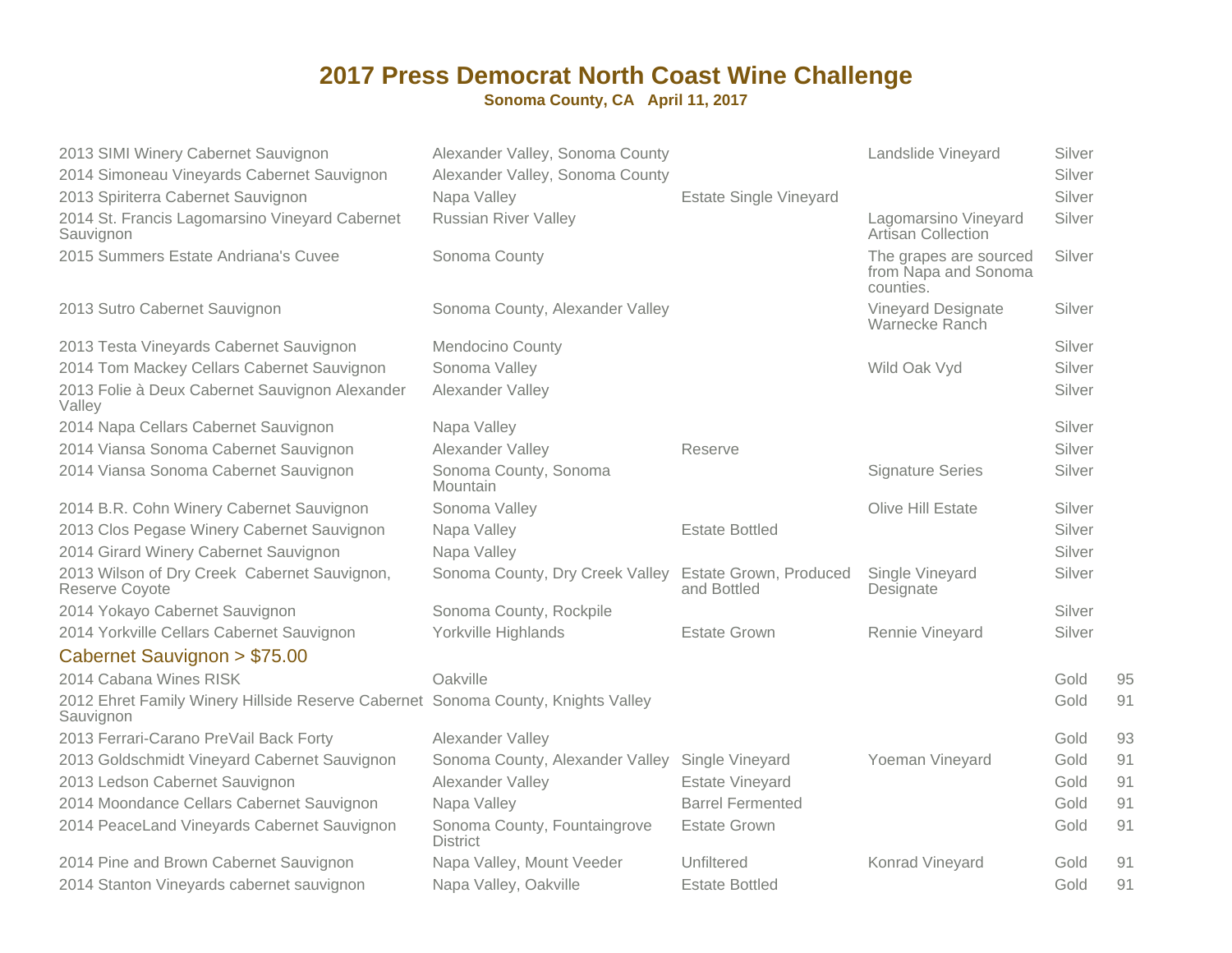| 2013 Clouds Rest Egoiste Cabernet Sauvignon<br>2014 Archimedes Cabernet Sauvignon       | Sonoma County<br>Alexander Valley                   | Reserve                               | Single Vineyard       | Silver<br>Silver            |    |
|-----------------------------------------------------------------------------------------|-----------------------------------------------------|---------------------------------------|-----------------------|-----------------------------|----|
| 2013 Goldschmidt Vineyard Cabernet Sauvignon                                            | Napa Valley, Oakville                               | Single Vineyard                       | Game Ranch            | Silver                      |    |
| Chardonnay                                                                              |                                                     |                                       |                       |                             |    |
| 2014 Anaba Wines Chardonnay                                                             | Sonoma Coast                                        |                                       |                       | Best of 98<br>Show<br>White |    |
| 2014 Anaba Wines Chardonnay                                                             | Sonoma Coast                                        |                                       |                       | <b>BOC</b>                  | 98 |
| 2015 Alexander Valley Vineyards Chardonnay                                              | Alexander Valley, Sonoma County Estate Produced and | <b>Bottled</b>                        |                       | Gold                        | 95 |
| 2014 Anaba Wines Chardonnay                                                             | Sonoma Coast                                        |                                       |                       | Gold                        | 98 |
| 2015 Balletto Vineyards Chardonnay - Cider Ridge                                        | <b>Russian River Valley</b>                         | Estate Grown, Produced<br>and Bottled | Cider Ridge Vineyard  | Gold                        | 95 |
| 2015 Balletto Vineyards Chardonnay - Sexton Hill                                        | <b>Russian River Valley</b>                         | Estate Grown, Produced<br>and Bottled | Sexton Hill Vineyard  | Gold                        | 94 |
| 2015 Benziger Family Winery Signaterra West Rows Sonoma, Carneros                       |                                                     |                                       | Sangiacomo Vineyard   | Gold                        | 97 |
| 2015 DeLoach Vineyards Russian River Valley<br>Chardonnay                               | Sonoma County, Russian River<br>Valley              |                                       |                       | Gold                        | 95 |
| 2014 DeLoach Vineyards Estate Chardonnay                                                | Sonoma County, Russian River<br>Valley              |                                       |                       | Gold                        | 94 |
| 2015 Carol Shelton Wines Wild Thing Chardonnay                                          | Sonoma County                                       |                                       |                       | Gold                        | 97 |
| 2015 Dry Creek Vineyard Chardonnay                                                      | <b>Russian River Valley</b>                         |                                       | Estate Block 10       | Gold                        | 94 |
| 2015 J Vineyards and Winery Chardonnay                                                  | <b>Russian River Valley</b>                         |                                       |                       | Gold                        | 93 |
| 2014 Jigar Chardonnay                                                                   | <b>Russian River Valley</b>                         |                                       |                       | Gold                        | 96 |
| 2014 Landmark Vineyards Damaris Reserve                                                 | Sonoma Coast                                        |                                       |                       | Gold                        | 96 |
| 2014 La Pitchoune Chardonnay                                                            | <b>Russian River Valley</b>                         | Single Vineyard                       | <b>Pratt Vineyard</b> | Gold                        | 97 |
| 2014 Martin Ray Vineyards and Winery Mill Station<br>Vineyard - Dutton Ranch Chardonnay | Green Valley of Russian River<br>Valley             |                                       |                       | Gold                        | 91 |
| 2015 Mossback Chardonnay                                                                | <b>Russian River Valley</b>                         |                                       |                       | Gold                        | 92 |
| 2015 Navarro Vineyards Chardonnay Premiere<br>Reserve                                   | Anderson Valley                                     |                                       |                       | Gold                        | 93 |
| 2015 Balverne Reserve Chardonnay                                                        | Russian River Valley                                | Reserve                               | <b>Estate Grown</b>   | Gold                        | 94 |
| 2015 Poseidon Vineyard Chardonnay                                                       | Los Carneros (Napa)                                 | Estate                                |                       | Gold                        | 92 |
| 2015 PeaceLand Vineyards Chardonnay                                                     | Sonoma County, Fountaingrove<br><b>District</b>     |                                       |                       | Gold                        | 91 |
| 2015 Rodney Strong Vineyards Sonoma County<br>Chardonnay                                | Sonoma County                                       |                                       |                       | Gold                        | 95 |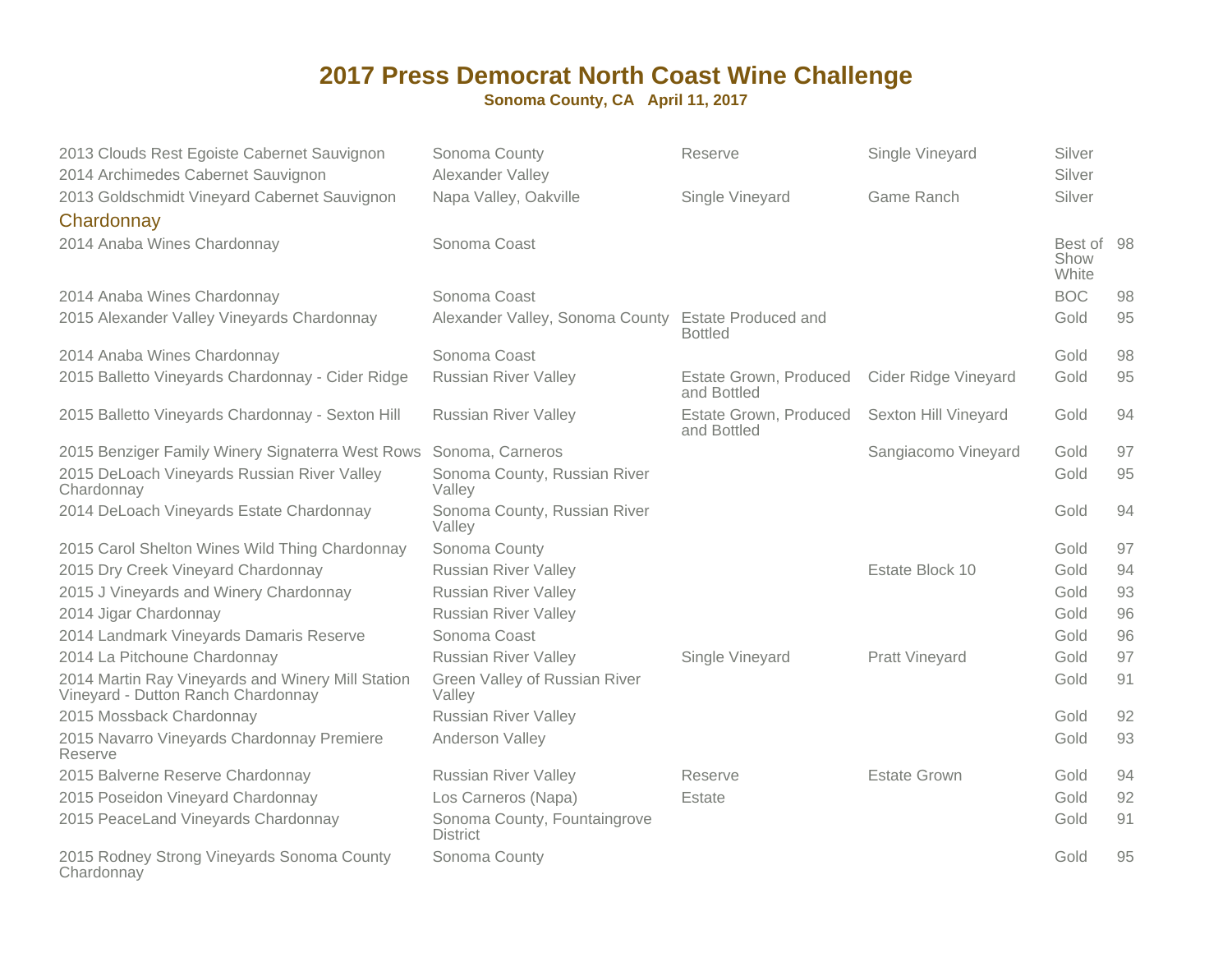| 2015 Selby Winery Chardonnay                                                 | <b>Russian River Valley</b>             |                                              |                                      | Gold   | 94 |
|------------------------------------------------------------------------------|-----------------------------------------|----------------------------------------------|--------------------------------------|--------|----|
| 2015 Sonoma Cutrer Vineyards Founders Reserve<br>Chardonnay                  | Sonoma Coast (Sonoma)                   | <b>Estate Bottled Reserve</b>                |                                      | Gold   | 92 |
| 2015 Summers Estate Chardonnay Reserve                                       | Sonoma County, Alexander Valley Reserve |                                              | <b>Stuhlmuller Vineyard</b>          | Gold   | 93 |
| 2015 Viansa Sonoma Chardonnay                                                | <b>Russian River Valley</b>             | Reserve                                      |                                      | Gold   | 92 |
| 2015 VDW Chardonnay                                                          | Sonoma County, Russian River<br>Valley  |                                              |                                      | Gold   | 90 |
| 2015 Westwood Chardonnay                                                     | Sonoma Coast (Sonoma)                   |                                              | Sangiacomo Vineyard<br>Robert's Road | Gold   | 92 |
| 2014 DeLoach Vineyards OFS Chardonnay                                        | Sonoma County, Russian River<br>Valley  |                                              |                                      | Silver |    |
| 2015 Buena Vista Winery Carneros Chardonnay                                  | Carneros                                |                                              |                                      | Silver |    |
| 2014 Green Truck Chardonnay                                                  | Mendocino County                        |                                              |                                      | Silver |    |
| 2015 Picket Fence Chardonnay                                                 | Sonoma County, Russian River<br>Valley  |                                              |                                      | Silver |    |
| 2013 Clouds Rest Allure Chardonnay                                           | Sonoma Coast (Sonoma)                   | Reserve                                      | Single Vineyard                      | Silver |    |
| 2015 D & L Carinalli Vineyards Chardonnay                                    | Sonoma County, Russian River<br>Valley  | Estate Grown, Produced<br>and Bottled        | D & L Carinalli Vineyards            | Silver |    |
| 2014 deLorimier Winery Chardonnay                                            | Alexander Valley, Sonoma County         | <b>Estate Grown, Produced</b><br>and Bottled | <b>Estate Vineyard</b>               | Silver |    |
| 2015 Francis Ford Coppola Director's Cut<br>Chardonnay                       | Sonoma County, Russian River<br>Valley  |                                              |                                      | Silver |    |
| 2015 Handley Cellars Chardonnay                                              | Anderson Valley                         | Estate                                       |                                      | Silver |    |
| 2014 Husch Vineyards Special Reserve Chardonnay Mendocino                    |                                         | <b>Estate Bottled</b>                        |                                      | Silver |    |
| 2016 Kobler Estate Winery Chardonnay                                         | <b>Russian River Valley</b>             |                                              | Bacigalupi Vineyards                 | Silver |    |
| 2014 La Pitchoune Chardonnay                                                 | Sonoma Coast (Sonoma)                   |                                              |                                      | Silver |    |
| 2015 Lawer Estates Chardonnay                                                | Sonoma County, Knights Valley           |                                              | Cannon Block                         | Silver |    |
| 2015 Three Sticks Wines Three Sticks Chardonnay - Sonoma Coast<br>Origin     |                                         |                                              |                                      | Silver |    |
| 2015 Three Sticks Wines Three Sticks Chardonnay - Sonoma Mountain<br>One Sky |                                         |                                              |                                      | Silver |    |
| 2015 Lombardi Wines Sonoma Coast Chardonnay                                  | Sonoma Coast                            |                                              |                                      | Silver |    |
| 2014 Maldonado Parr Vineyard Chardonnay                                      | Sonoma County                           |                                              |                                      | Silver |    |
| 2015 McIlroy Cellars Chardonnay                                              | Sonoma County, Russian River<br>Valley  |                                              |                                      | Silver |    |
| 2015 McIlroy Cellars Aquarius Ranch Vineyard<br>Chardonnay                   | Sonoma County, Russian River<br>Valley  | Single Vineyard                              | Aquarius Ranch Vineyard Silver       |        |    |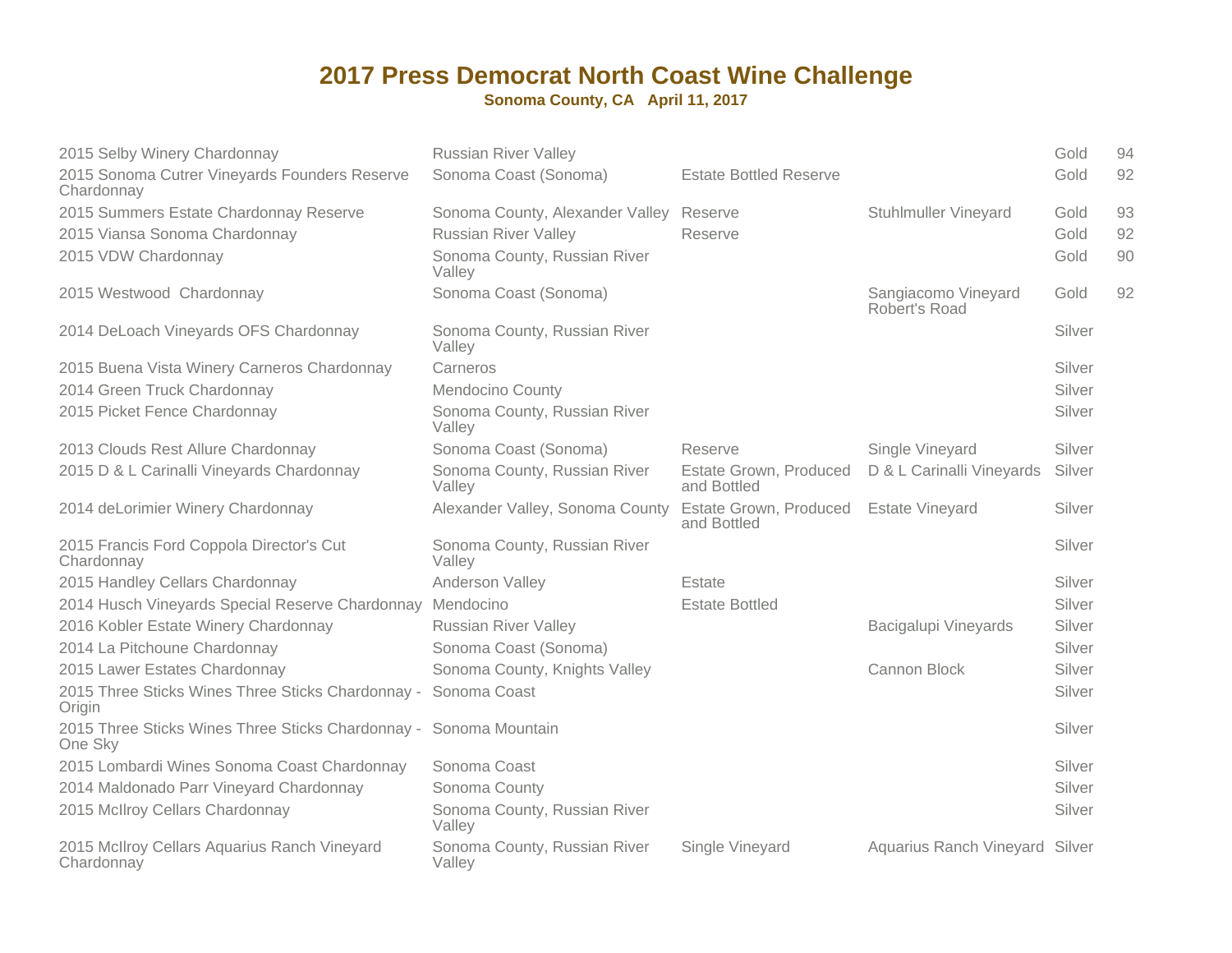| 2015 Balverne Chardonnay                                              | <b>Russian River Valley</b>            | <b>Estate Grown, Produced</b><br>and Bottled |                                     | Silver |
|-----------------------------------------------------------------------|----------------------------------------|----------------------------------------------|-------------------------------------|--------|
| 2015 Pellegrini Chardonnay                                            | Sonoma County, Russian River<br>Valley | Unoaked                                      |                                     | Silver |
| 2014 Olivet Lane Vineyard Chardonnay                                  | <b>Russian River Valley</b>            |                                              | Pelligrini                          | Silver |
| 2015 Lost Dog Lane Chardonnay                                         | California                             | Reserve                                      |                                     | Silver |
| 2015 Roche Chardonnay                                                 | Carneros                               |                                              | 0.17                                | Silver |
| 2015 Roche Chardonnay American Oak Reserve                            | Carneros                               | Reserve                                      |                                     | Silver |
| 2015 Rodney Strong Vineyards Sonoma Coast<br><b>Estate Chardonnay</b> | Sonoma Coast (Sonoma)                  | Estate                                       |                                     | Silver |
| 2015 Rodney Strong Vineyards Chalk Hill, Estate<br>Chardonnay         | Sonoma County, Chalk Hill              | <b>Estate Vineyards</b>                      |                                     | Silver |
| 2015 Rutherford Ranch Chardonnay                                      | Napa Valley, Carneros                  | Reserve                                      |                                     | Silver |
| 2015 Scott Family Estate Chardonnay                                   | Napa Valley, Carneros                  |                                              |                                     | Silver |
| 2014 SIMI Winery Chardonnay                                           | <b>Russian River Valley</b>            | Reserve                                      |                                     | Silver |
| 2015 SIMI Winery Chardonnay                                           | Sonoma County                          |                                              |                                     | Silver |
| 2015 Simoneau Vineyards Chardonnay                                    | Alexander Valley, Sonoma County        |                                              |                                     | Silver |
| 2015 Sonoma Cutrer Vineyards Sonoma Coast<br>Chardonnay               | Sonoma County                          |                                              |                                     | Silver |
| 2014 Sonoma Cutrer Vineyards "The Cutrer"<br>Chardonnay               | Sonoma County, Russian River<br>Valley | Estate Bottled &<br>Produced                 | The Cutrer Vineyard                 | Silver |
| 2014 Sonoma Cutrer Vineyards Les Pierres<br>Chardonnay                | Sonoma Coast                           | Estate Bottled &<br>Produced                 | Les Pierres Estate Bottled Silver   |        |
| 2015 Spicy Vines Chardonnay                                           | Carneros                               |                                              | Joie de Vivre - Manley<br>Vineyards | Silver |
| 2015 St. Francis Sonoma County Chardonnay                             | Sonoma County                          |                                              |                                     | Silver |
| 2014 Thirty-Seven Chardonnay                                          | Sonoma Coast (Sonoma)                  |                                              |                                     | Silver |
| 2015 Chateau St. Jean Cold Creek Ranch<br>Chardonnay                  | Sonoma Coast (Sonoma)                  | Single Vineyard                              |                                     | Silver |
| 2014 Napa Cellars Chardonnay                                          | Napa Valley                            |                                              |                                     | Silver |
| 2014 Napa Cellars Chardonnay V Collection                             | Napa Valley, Carneros                  |                                              | 71 Barrels Produced                 | Silver |
| 2015 Pacific Heights Chardonnay                                       | <b>Russian River Valley</b>            |                                              |                                     | Silver |
| 2015 Folie à Deux Chardonnay Russian River                            | Sonoma County, Russian River<br>Valley |                                              |                                     | Silver |
| 2014 VML RRV Chardonnay                                               | <b>Russian River Valley</b>            |                                              | limited release                     | Silver |
| 2014 Sonoma Coast Vineyards Chardonnay                                | Sonoma Coast (Sonoma)                  |                                              | Gold Ridge Hills                    | Silver |
| 2015 Clos Pegase Winery Chardonnay                                    | Carneros                               | Estate                                       | Mitsuko's Vineyard                  | Silver |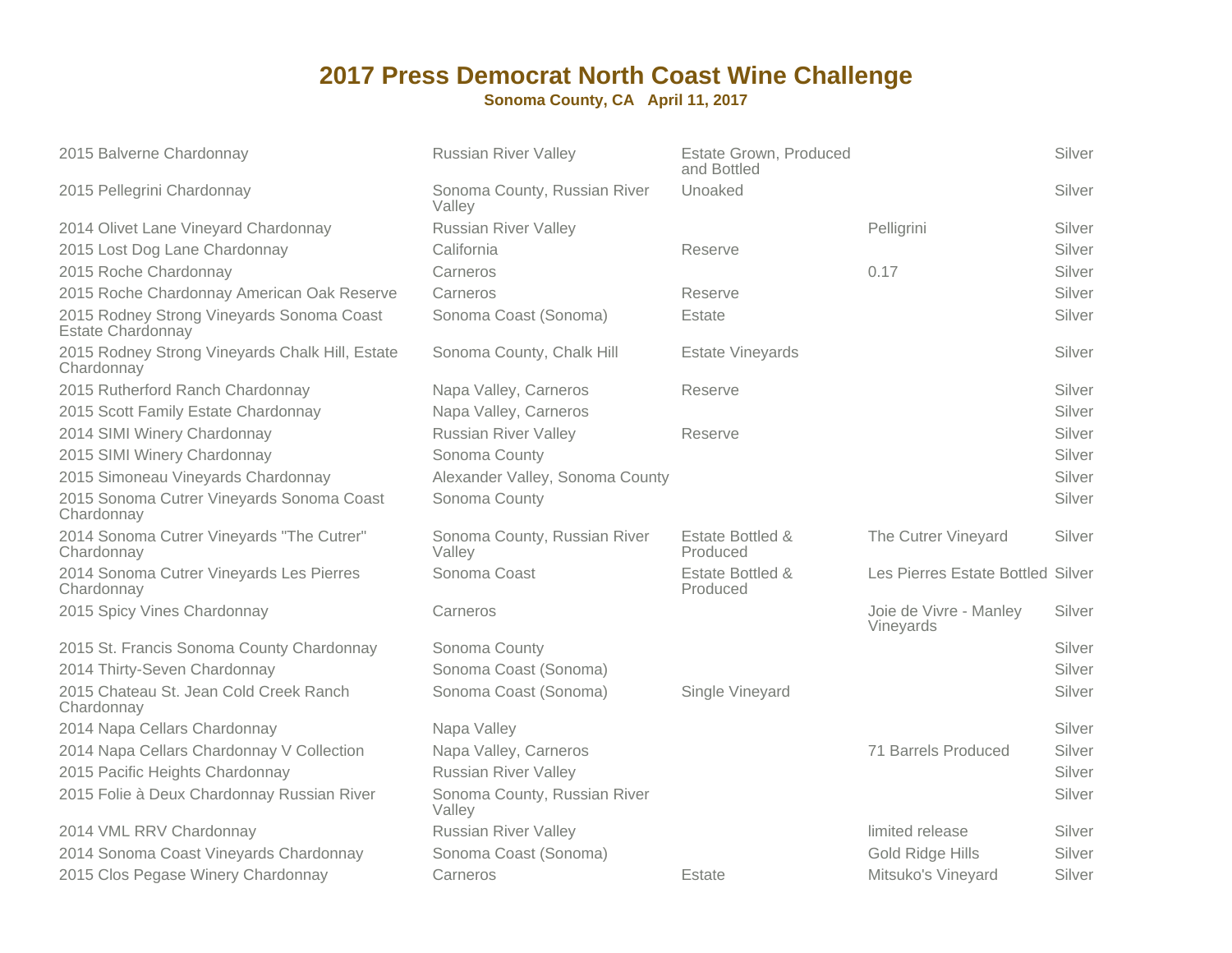**Sonoma County, CA April 11, 2017**

2015 B.R. Cohn Winery Chardonnay2015 Girard Winery Chardonnay

2015 White Oak Vineyards & WineryCHARDONNAY

Chenin Blanc

 2016 Husch Vineyards Chenin Blanc2016 Husch Vineyards Chenin Blanc

Gewurztraminer <3.0% rs2016 Halleck Vineyard Dry Gewurztraminer

2016 Husch Vineyards Gewurztraminer2016 Lazy Creek Vineyards Gewurztraminer2015 Handley Cellars Gewurztraminer2016 Erste While Gewurztraminer2016 Russian River Vineyards Gewurztraminer

#### Grenache

 2015 Thirty-Seven Grenache2013 Mathis Wine Grenache2014 C R Graybehl Wine Company Grenache2015 Thirty-Seven Grenache2014 Bastianon Family Wines Grenache2014 Crux Grenache

2015 Jaxon Keys Winery Grenache

2015 Kobler Estate Winery Grenache

2015 Navarro Vineyards Grenache2014 C R Graybehl Wine Company Grenache2015 C R Graybehl Wine Company GrenacheItalian Type Red BlendsLH White Varietals

 2016 Navarro Vineyards Riesling Late Harvest2016 Navarro Vineyards Riesling Cluster Select

| Sonoma County, Russian River<br>Valley |                                          |                                  | Silver                                                           |                  |
|----------------------------------------|------------------------------------------|----------------------------------|------------------------------------------------------------------|------------------|
| <b>Russian River</b>                   | <b>Estate Grown</b>                      |                                  | Silver                                                           |                  |
| Mendocino                              |                                          | <b>Sustainably Farmed</b>        | <b>BOC</b>                                                       | 94               |
| Mendocino                              |                                          | <b>Sustainably Farmed</b>        | Gold                                                             | 94               |
|                                        |                                          |                                  |                                                                  |                  |
| Sonoma County, Russian River<br>Valley |                                          | Saralee's Vineyard               | Gold                                                             | 90               |
| Anderson Valley                        | <b>Estate Bottled</b>                    | <b>Sustainably Farmed</b>        | Gold                                                             | 90               |
| Anderson Valley                        |                                          |                                  | Silver                                                           |                  |
| Anderson Valley                        | Estate                                   |                                  | Silver                                                           |                  |
| Mendocino County                       |                                          |                                  | Silver                                                           |                  |
| Sonoma County, Sonoma Valley           |                                          | Valley's Hand Vineyard           | Silver                                                           |                  |
| Sonoma Coast (Sonoma)                  |                                          |                                  | <b>BOC</b>                                                       | 92               |
| Sonoma County, Sonoma Valley           |                                          |                                  | Gold                                                             | 90               |
| Dry Creek Valley                       | Single Vineyard                          | <b>Mounts Family Vineyards</b>   | Gold                                                             | 90               |
| Sonoma Coast (Sonoma)                  |                                          |                                  | Gold                                                             | 92               |
| Sonoma Valley                          | <b>Traditional Method</b>                |                                  | Silver                                                           |                  |
| Sonoma County, Russian River<br>Valley |                                          |                                  | Silver                                                           |                  |
| Mendocino                              | Estate                                   | Ravazzi Vineyard, Jon<br>Vincent | Silver                                                           |                  |
| <b>Russian River Valley</b>            |                                          | Campbell-McKinney<br>Vineyards   | Silver                                                           |                  |
| Mendocino                              |                                          |                                  | Silver                                                           |                  |
| Sonoma Valley                          | Single Vineyard                          | Mathis Vineyard                  | Silver                                                           |                  |
| Dry Creek Valley                       |                                          |                                  | Silver                                                           |                  |
|                                        |                                          |                                  |                                                                  |                  |
|                                        |                                          |                                  |                                                                  |                  |
|                                        |                                          |                                  |                                                                  |                  |
| <b>Anderson Valley</b>                 | Late Harvest                             |                                  | Silver                                                           |                  |
|                                        | Sonoma Coast (Sonoma)<br>Anderson Valley | Late Harvest                     | Silver Label<br>Single Vineyard Selection Mounts Family Vineyard | Silver<br>Silver |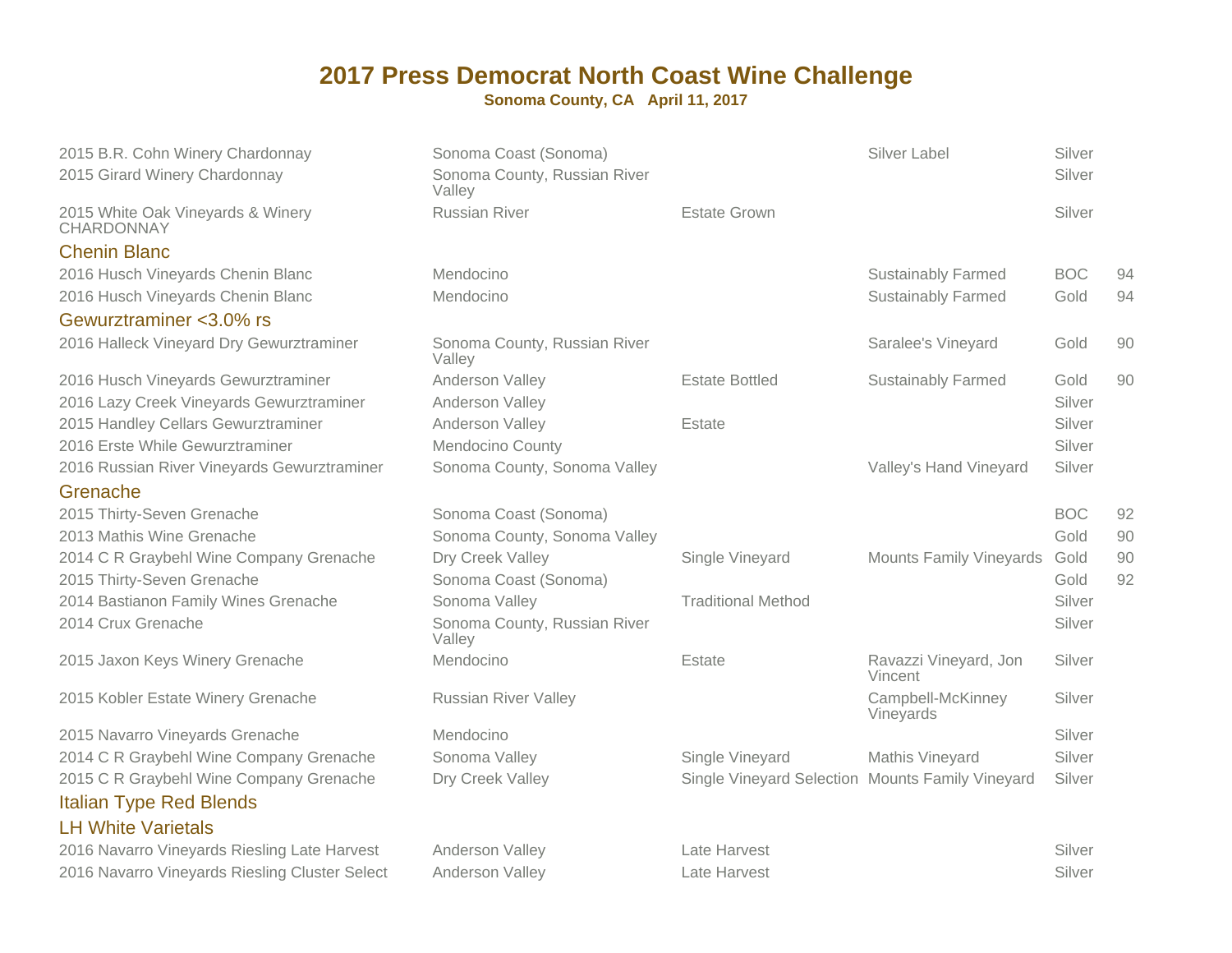| 2015 Sonoma Cutrer Vineyards Late Harvest<br>Chardonnay | Sonoma County, Russian River<br>Valley    |                              |                              | Silver     |    |
|---------------------------------------------------------|-------------------------------------------|------------------------------|------------------------------|------------|----|
| <b>LH Zinfandel</b>                                     |                                           |                              |                              |            |    |
| <b>Malbec</b>                                           |                                           |                              |                              |            |    |
| 2014 Imagery Estate Winery malbec                       | Pine Mountain-Cloverdale Peak<br>(Sonoma) |                              | <b>Upper Ridge Vineyard</b>  | <b>BOC</b> | 97 |
| 2014 Estate 1856 Malbec                                 | Sonoma County                             |                              | Tzabaco Rancho<br>Vineyards  | Gold       | 95 |
| 2014 Imagery Estate Winery malbec                       | Pine Mountain-Cloverdale Peak<br>(Sonoma) |                              | Upper Ridge Vineyard         | Gold       | 97 |
| 2014 Thirty-Seven Malbec                                | Sonoma Coast (Sonoma)                     |                              |                              | Gold       | 95 |
| 2013 Arbor Bench Vineyards Malbec                       | Sonoma County, Dry Creek Valley           | Estate Bottled &<br>Produced | <b>Arbor Bench Vineyards</b> | Silver     |    |
| 2014 Arbor Bench Vineyards Malbec                       | Sonoma County, Dry Creek Valley           |                              |                              | Silver     |    |
| 2014 Boatique Winery Malbec                             | <b>Red Hills</b>                          |                              |                              | Silver     |    |
| 2013 Draxton Malbec                                     | Dry Creek Valley                          |                              |                              | Silver     |    |
| 2014 DRNK Malbec                                        | Sonoma Valley                             | Single Vineyard              | Wildwood Vineyards           | Silver     |    |
| 2014 Kokomo Winery Malbec                               | Sonoma County, Dry Creek Valley           |                              | <b>Timber Crest Vineyard</b> | Silver     |    |
| 2013 Larson Family Winery Malbec                        | Sonoma Valley                             | Estate Grown and<br>Produced |                              | Silver     |    |
| 2014 Longboard Vineyards Malbec                         | Sonoma County                             |                              | <b>Mystos</b>                | Silver     |    |
| <b>Merlot</b>                                           |                                           |                              |                              |            |    |
| 2014 Thirty-Seven Merlot                                | Sonoma Coast (Sonoma)                     |                              |                              | <b>BOC</b> | 96 |
| 2014 Geyser Peak Merlot                                 | Sonoma County, Alexander Valley           |                              |                              | Gold       | 92 |
| 2013 Hook & Ladder Merlot                               | Sonoma County, Chalk Hill                 | <b>Estate Bottled</b>        | Los Amigos Ranch             | Gold       | 90 |
| 2015 Jaxon Keys Winery Merlot                           | Sonoma County, Dry Creek Valley           |                              | Warm Springs Vineyard        | Gold       | 95 |
| 2014 Jigar Merlot                                       | Sonoma County, Dry Creek Valley           |                              |                              | Gold       | 91 |
| 2014 Roche Merlot Reserve                               | Carneros                                  | Reserve                      |                              | Gold       | 92 |
| 2013 St. Anne's Crossing Winery Merlot                  | Sonoma County, Dry Creek Valley Estate    |                              |                              | Gold       | 97 |
| 2014 Thirty-Seven Merlot                                | Sonoma Coast (Sonoma)                     |                              |                              | Gold       | 96 |
| 2015 Windsor Vineyards Merlot                           | Alexander Valley                          |                              |                              | Gold       | 93 |
| 2014 Praxis Cellars Merlot                              | Sonoma County, Alexander Valley           |                              |                              | Silver     |    |
| 2014 Ghost Pines Merlot                                 | Napa County/Sonoma County                 |                              |                              | Silver     |    |
| 2014 Ferrari-Carano Merlot                              | Sonoma County                             |                              |                              | Silver     |    |
| 2015 Chelsea Goldschmidt MERLOT                         | Alexander Valley, Sonoma County           |                              |                              | Silver     |    |
| 2014 Greenwood Ridge Vineyards Merlot                   | Mendocino Ridge                           | Estate                       |                              | Silver     |    |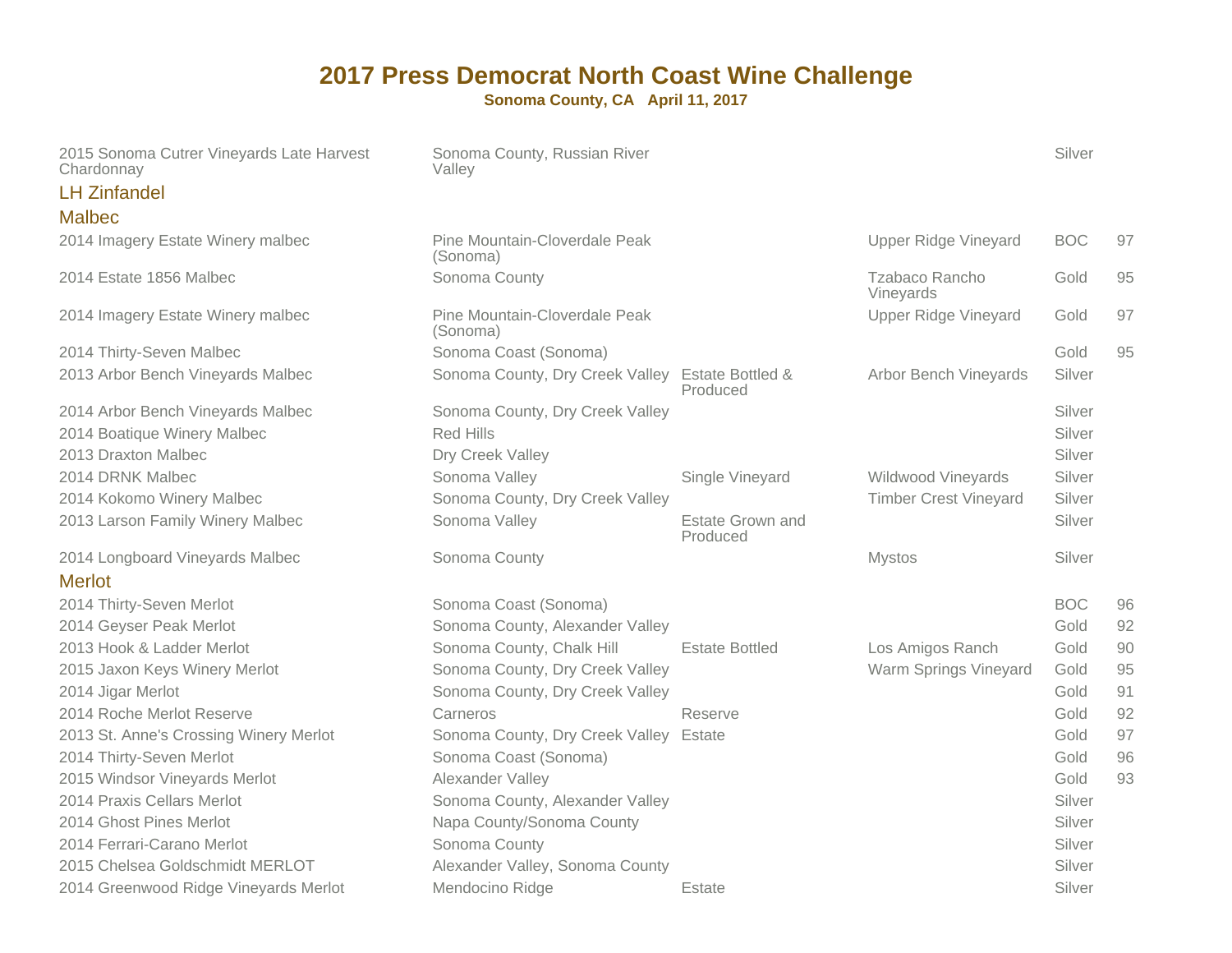| 2014 Imagery Estate Winery Merlot<br>2013 MacLeod Family Vineyard Merlot                             | Sonoma Valley<br>Sonoma Valley                  |                                       | Estate                                                                                      | Silver<br>Silver                                                |    |
|------------------------------------------------------------------------------------------------------|-------------------------------------------------|---------------------------------------|---------------------------------------------------------------------------------------------|-----------------------------------------------------------------|----|
| 2012 Merriam Vineyards Merlot                                                                        | <b>Russian River Valley</b>                     | Estate Grown, Produced<br>and Bottled | <b>Windacre Vineyard</b>                                                                    | Silver                                                          |    |
| 2014 PeaceLand Vineyards Merlot                                                                      | Sonoma County, Fountaingrove<br><b>District</b> |                                       |                                                                                             | Silver                                                          |    |
| 2014 Seaton Family Winery Merlot                                                                     | Sonoma County, Dry Creek Valley                 |                                       | Luke's Block                                                                                | Silver                                                          |    |
| 2014 Summers Estate Merlot Reserve                                                                   | Sonoma County, Knights Valley                   | Reserve                               |                                                                                             | Silver                                                          |    |
| 2013 Sutro Merlot                                                                                    | Sonoma County, Alexander Valley                 |                                       | Vineyard Designate<br>Warnecke Ranch                                                        | Silver                                                          |    |
| 2014 Taft Street merlot                                                                              | Sonoma County, Alexander Valley                 |                                       |                                                                                             | Silver                                                          |    |
| 2013 Folie à Deux Merlot Alexander Valley                                                            | Alexander Valley, Sonoma County                 |                                       |                                                                                             | Silver                                                          |    |
| 2014 Napa Cellars Merlot                                                                             | Napa Valley                                     |                                       |                                                                                             | Silver                                                          |    |
| 2014 Clos Pegase Winery Merlot                                                                       | Napa Valley, Carneros                           | <b>Estate Bottled</b>                 | Mitsuko's Vineyard                                                                          | Silver                                                          |    |
| 2013 Swanson Vineyards Merlot                                                                        | Napa Valley                                     |                                       |                                                                                             | Silver                                                          |    |
| 2013 Storyteller Merlot                                                                              | Sonoma County                                   |                                       | Once upon a dream                                                                           | Silver                                                          |    |
| Merlot > \$75.00                                                                                     |                                                 |                                       |                                                                                             |                                                                 |    |
| 2013 Cornerstone Cellars Merlot                                                                      | Oakville                                        | Single Vineyard                       | <b>Cornerstone Cellars</b><br>Oakville Merlot, Oakville<br>Station Vineyard, Napa<br>Valley | Gold                                                            | 95 |
| Muscat Varietals > 5.1% rs                                                                           |                                                 |                                       |                                                                                             |                                                                 |    |
| 2016 Navarro Vineyards Muscat Blanc Cluster Select Anderson Valley                                   |                                                 | Late Harvest                          |                                                                                             | Best of 98<br>Show<br><b>Dessert</b><br>/Late<br><b>Harvest</b> |    |
| 2016 Navarro Vineyards Muscat Blanc Cluster Select Anderson Valley                                   |                                                 | Late Harvest                          |                                                                                             | <b>BOC</b>                                                      | 98 |
| 2016 Navarro Vineyards Muscat Blanc Cluster Select Anderson Valley                                   |                                                 | Late Harvest                          |                                                                                             | Best of 98<br>Mendoc<br>ino<br>County<br><b>AVA</b>             |    |
| 2016 Navarro Vineyards Muscat Blanc Cluster Select Anderson Valley<br>Muscat Varietals 0.0 - 5.0% rs |                                                 | Late Harvest                          |                                                                                             | Gold                                                            | 98 |
| 2016 J. Rickards Winery Muscat Blanc<br>Other                                                        | Sonoma County, Alexander Valley                 |                                       |                                                                                             | Silver                                                          |    |
| 2014 Spiriterra Muscadine "deliciously sweet"                                                        | Napa Valley                                     | <b>Estate Single Vineyard</b>         |                                                                                             | Silver                                                          |    |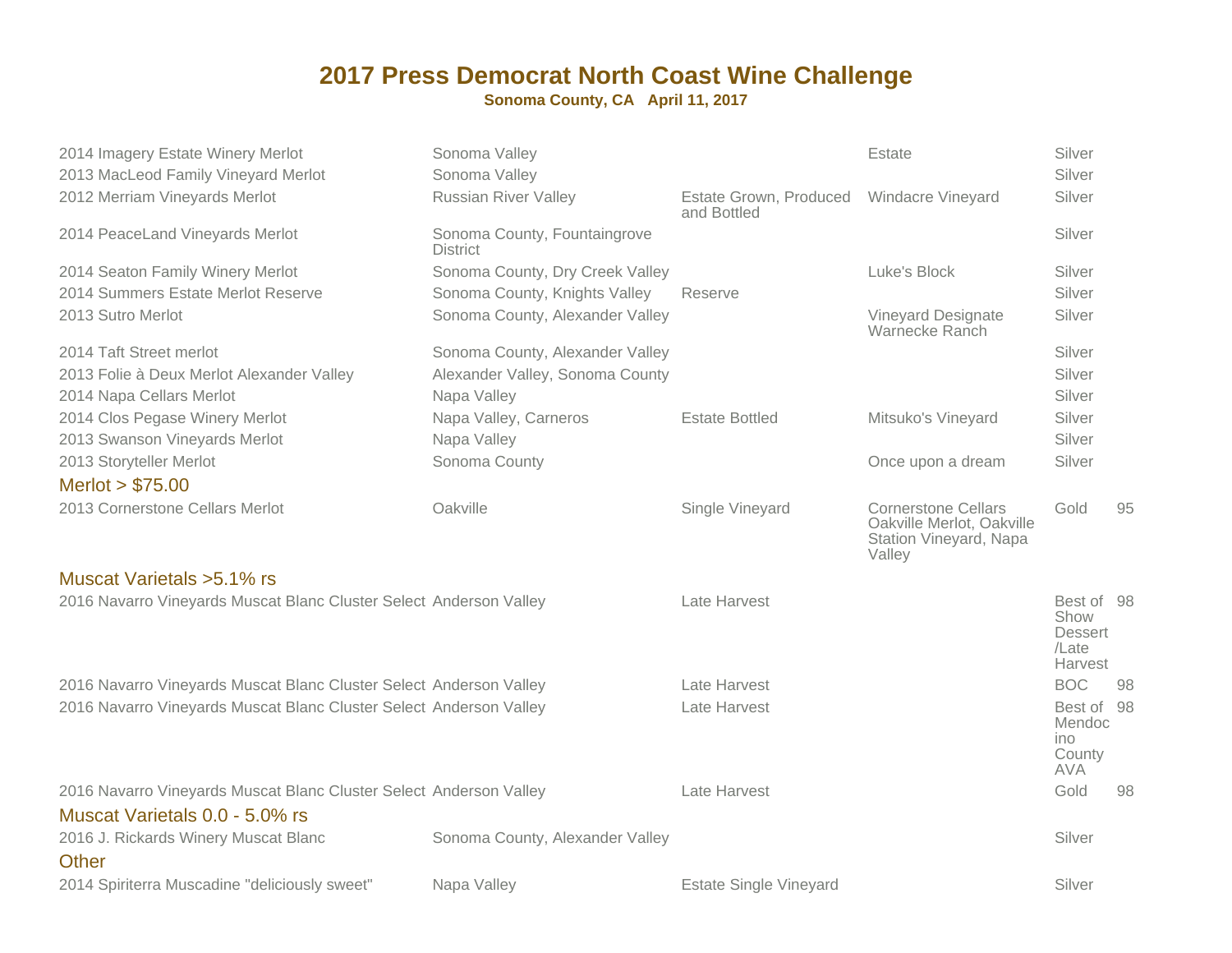| <b>Other Red Blends</b><br>2015 Buena Vista Winery The Sheriff of Buena Vista Sonoma County |                                           |                                     |                                       | <b>BOC</b> | 95 |
|---------------------------------------------------------------------------------------------|-------------------------------------------|-------------------------------------|---------------------------------------|------------|----|
| 2015 Buena Vista Winery The Sheriff of Buena Vista Sonoma County                            |                                           |                                     |                                       | Gold       | 95 |
| 2014 Dashe Cellars The Comet                                                                | Alexander Valley, Sonoma County           |                                     | <b>Native Fermentation</b>            | Gold       | 93 |
| 2014 Ghost Pines Red Blend                                                                  | Sonoma County                             |                                     | Sonoma County and Lake Gold<br>County |            | 92 |
| 2015 Highway 12 Sonoma Red Blend                                                            | Sonoma County, Sonoma Valley              |                                     |                                       | Gold       | 91 |
| NV J. Keverson Call It What You Want/ Red Table<br>Wine                                     | Sonoma County                             |                                     |                                       | Gold       | 93 |
| 2015 Manteo Red Wine                                                                        | Sonoma County                             |                                     |                                       | Gold       | 92 |
| 2015 Girasole Vineyards Hybrid Red                                                          | Mendocino County                          | Estate                              | Made with organically<br>grown grapes | Silver     |    |
| 2014 Benziger Family Winery Oonapais                                                        | Sonoma Valley                             | Estate                              |                                       | Silver     |    |
| 2013 Brassfield Estate Winery Eruption                                                      | Lake County, High Valley                  | Estate Grown, Produced<br>& Bottled |                                       | Silver     |    |
| 2014 Picket Fence Top Rail Red Blend                                                        | Sonoma County                             |                                     | <b>Top Rail</b>                       | Silver     |    |
| 2014 Carol Shelton Wines Karma Reserve                                                      | Sonoma County                             | Reserve                             |                                       | Silver     |    |
| 2014 Corner 103 Corner Cuvée                                                                | Sonoma County                             |                                     |                                       | Silver     |    |
| 2013 Ferrari-Carano PreVail West Face                                                       | Alexander Valley                          |                                     |                                       | Silver     |    |
| 2014 Ferrari-Carano Siena                                                                   | Sonoma County                             |                                     |                                       | Silver     |    |
| 2015 Frey Biodynamic Field Blend                                                            | Mendocino                                 |                                     |                                       | Silver     |    |
| 2015 Geyser Peak Thermopoli Red Wine Blend                                                  | Sonoma County                             |                                     |                                       | Silver     |    |
| 2013 Hughes Family Vineyards, L.L.C Red Wine                                                | Sonoma Valley                             |                                     | "Adios"                               | Silver     |    |
| 2014 Imagery Estate Winery Pallas Estate Red                                                | Sonoma Valley                             |                                     | Estate                                | Silver     |    |
| 2015 Jaxon Keys Winery Red Blend- GSM                                                       | Mendocino                                 | Estate                              |                                       | Silver     |    |
| 2014 Jaxon Keys Winery Assemblage                                                           | Mendocino                                 | Estate                              |                                       | Silver     |    |
| 2014 Jigar North Coast Raja Cuvee                                                           | North Coast                               |                                     |                                       | Silver     |    |
| 2014 Tie-Dye Red Wine Blend                                                                 | North Coast                               |                                     |                                       | Silver     |    |
| 2012 Sailor's Grave Red Blend                                                               | Napa Valley                               |                                     |                                       | Silver     |    |
| 2015 Smith Devereux Red Blend                                                               | Napa Valley                               | Reserve                             | Ibex                                  | Silver     |    |
| 2012 Testa Vineyards CORO Mendocino Red Blend                                               | <b>Mendocino County</b>                   | Estate                              | Testa Vineyards - Home<br>Ranch       | Silver     |    |
| 2015 Thirty-Seven Tolay                                                                     | Sonoma Coast (Sonoma)                     |                                     |                                       | Silver     |    |
| <b>Other Red Varietals</b>                                                                  |                                           |                                     |                                       |            |    |
| 2014 Imagery Estate Winery Tannat                                                           | Pine Mountain-Cloverdale Peak<br>(Sonoma) |                                     | <b>Upper Ridge</b>                    | Gold       | 92 |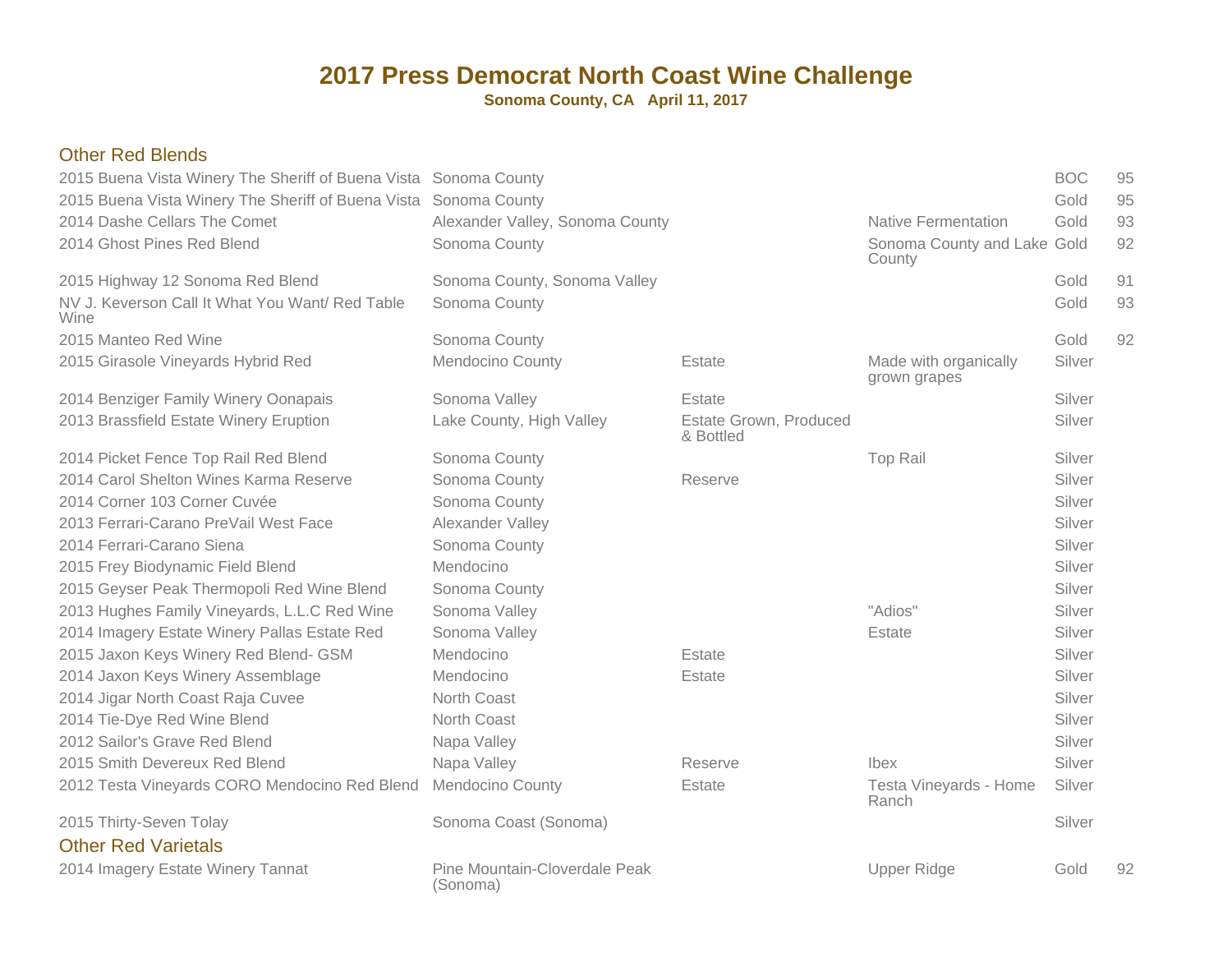| 2014 Carol Shelton Wines Oat Valley Carignane<br>2014 Estate 1856 Petit Verdot | Alexander Valley, Sonoma County Old Vine<br>Sonoma County |                                       | Oat Valley Vineyard<br><b>Tzabaco Vineyards</b> | Silver<br>Silver |    |
|--------------------------------------------------------------------------------|-----------------------------------------------------------|---------------------------------------|-------------------------------------------------|------------------|----|
| 2014 Imagery Estate Winery Petit Verdot                                        | Sonoma Valley                                             |                                       | Sunny Slope Vineyard                            | Silver           |    |
| 2014 Imagery Estate Winery Lagrein                                             | Pine Mountain-Cloverdale Peak<br>(Sonoma)                 |                                       | <b>Upper Ridge</b>                              | Silver           |    |
| 2014 Spicy Vines Carignane                                                     | Mendocino County                                          |                                       | Madame Carignane -<br>Trimble Vineyards         | Silver           |    |
| 2013 Testa Vineyards Carignane                                                 | <b>Mendocino County</b>                                   |                                       |                                                 | Silver           |    |
| 2014 Yokayo Petit Verdot                                                       | Sonoma County, Rockpile                                   |                                       |                                                 | Silver           |    |
| <b>Other White Blends</b>                                                      |                                                           |                                       |                                                 |                  |    |
| 2015 Three Sticks Wines Three Sticks Casteñada<br>White                        | Sonoma County                                             |                                       |                                                 | <b>BOC</b>       | 95 |
| 2015 Three Sticks Wines Three Sticks Casteñada<br>White                        | Sonoma County                                             |                                       |                                                 | Gold             | 95 |
| 2015 Imagery Estate Winery White Burgundy                                      | North Coast                                               |                                       |                                                 | Silver           |    |
| 2016 J. Rickards Winery GVM                                                    | Sonoma County, Northern<br>Sonoma                         |                                       |                                                 | Silver           |    |
| 2016 Westwood White Blend                                                      | Sonoma County, Sonoma Valley                              |                                       | <b>Annadel Gap Vineyard</b>                     | Silver           |    |
| <b>Other White Varietals</b>                                                   |                                                           |                                       |                                                 |                  |    |
| 2015 Thirty-Seven Albarino                                                     | Sonoma Coast (Sonoma)                                     |                                       |                                                 | <b>BOC</b>       | 97 |
| 2015 Marimar Estate Albariño                                                   | Sonoma County, Russian River<br>Valley, Green Valley      | Estate Grown, Produced<br>and Bottled | Don Miguel Vineyard                             | Gold             | 90 |
| 2015 Thirty-Seven Albarino                                                     | Sonoma Coast (Sonoma)                                     |                                       |                                                 | Gold             | 97 |
| 2015 Zeitgeist Cellars Trousseau Gris                                          | <b>Russian River Valley</b>                               |                                       | Fanucchi Wood Road<br>Vineyards                 | Gold             | 95 |
| 2015 Crux Grenache Blanc                                                       | Sonoma County, Russian River<br>Valley                    |                                       |                                                 | Silver           |    |
| 2016 Gordian Knot Winery Albarino                                              | <b>Russian River Valley</b>                               |                                       | Elieo Vineyard                                  | Silver           |    |
| 2016 Imagery Estate Winery Albarino                                            | Sonoma Valley                                             |                                       | Silva Vineyard                                  | Silver           |    |
| <b>Petite Sirah</b>                                                            |                                                           |                                       |                                                 |                  |    |
| 2014 Truett Hurst Winery Burning Man Petite Sirah                              | Sonoma County, Dry Creek Valley Old Vine                  |                                       |                                                 | <b>BOC</b>       | 98 |
| 2013 Carol Shelton Wines Rockpile Reserve Petite<br><b>Sirah</b>               | Rockpile                                                  | Reserve                               | Rockpile Vineyard                               | Gold             | 91 |
| 2013 Carol Shelton Wines Florence Petite Sirah                                 | Dry Creek Valley                                          | Reserve                               |                                                 | Gold             | 95 |
| 2015 Jaxon Keys Winery Petite Sirah                                            | Mendocino                                                 | Estate                                | Allie Key Vineyard                              | Gold             | 94 |
| 2014 PeaceLand Vineyards Petite Sirah                                          | Sonoma County, Fountaingrove<br><b>District</b>           | <b>Estate Grown</b>                   |                                                 | Gold             | 90 |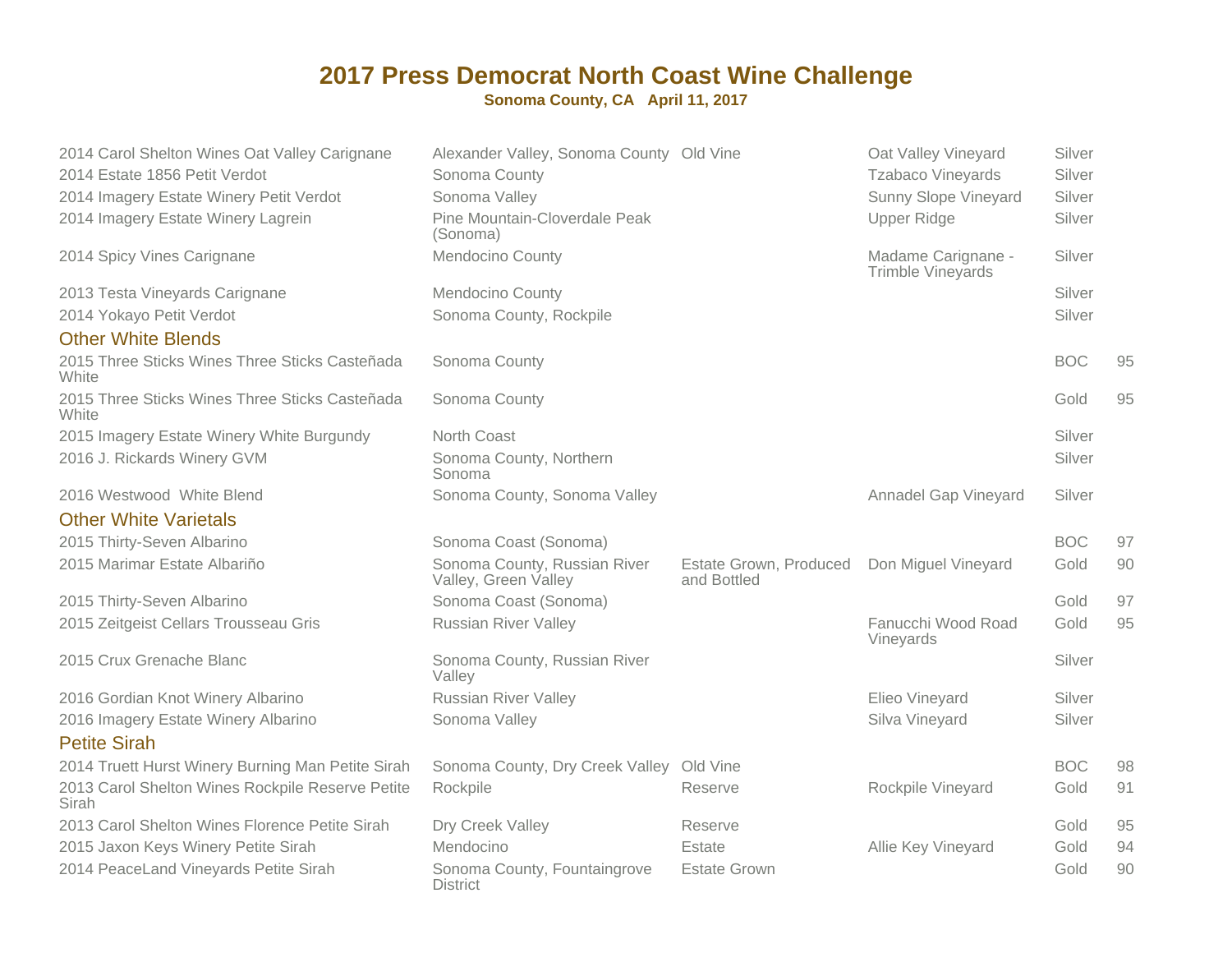| 2014 Stanton Vineyards Petite Sirah<br>2014 Truett Hurst Winery Burning Man Petite Sirah | Napa Valley, St. Helena<br>Sonoma County, Dry Creek Valley Old Vine | <b>Estate Bottled</b>                         |                                                                          | Gold<br>Gold | 93<br>98 |
|------------------------------------------------------------------------------------------|---------------------------------------------------------------------|-----------------------------------------------|--------------------------------------------------------------------------|--------------|----------|
| 2015 Weibel Family Petite Sirah                                                          | Mendocino County                                                    |                                               | <b>Weibel Family Vineyards</b><br>& Winery                               | Gold         | 95       |
| 2013 Wilson of Dry Creek Petite Sirah, Ellie's                                           | Sonoma County, Dry Creek Valley Estate Grown, Produced              | and Bottled                                   | Ellie's Vineyard                                                         | Gold         | 93       |
| 2013 William Knuttel Petite Sirah                                                        | Dry Creek Valley                                                    |                                               | D. Rafanelli Vineyard,<br>Rex & Amarica Blocks<br>vineyard Select Series | Silver       |          |
| 2014 Green Truck Petite Sirah                                                            | Mendocino County                                                    |                                               |                                                                          | Silver       |          |
| 2013 Crux Petite Sirah                                                                   | Sonoma County, Russian River<br>Valley                              |                                               |                                                                          | Silver       |          |
| 2014 Deux Amis Petite Sirah                                                              | Alexander Valley                                                    | Single Vineyard                               | Vyborny Vineyard                                                         | Silver       |          |
| 2014 Harts Desire Wines Petite Sarah                                                     | <b>Russian River Valley</b>                                         |                                               | Ponzo Vineyard                                                           | Silver       |          |
| 2014 J. Rickards Winery Petite Sirah                                                     | Sonoma County, Alexander Valley Estate                              |                                               | <b>Brown Barn Vines</b>                                                  | Silver       |          |
| 2014 Lawer Estates Petit Sirah                                                           | Sonoma County, Knights Valley                                       |                                               | Betsy's Vineyard                                                         | Silver       |          |
| 2015 Mia Bea Wines Petite Sirah                                                          | Mendocino                                                           |                                               |                                                                          | Silver       |          |
| 2014 Miro Petite Sirah                                                                   | Dry Creek Valley                                                    | Reserve                                       | Coyote Ridge Vineyard                                                    | Silver       |          |
| 2015 Portalupi Petite Sirah                                                              | Mendocino County                                                    | Single Vineyard Selection L. Venturi Vineyard |                                                                          | Silver       |          |
| 2014 Puccioni Vineyards Petite Sirah                                                     | Sonoma County, Dry Creek Valley                                     |                                               |                                                                          | Silver       |          |
| 2014 Testa Vineyards Petite Sirah                                                        | <b>Mendocino County</b>                                             |                                               |                                                                          | Silver       |          |
| 2013 Wilson of Dry Creek Dry Creek Valley, Petite<br>Sirah                               | Sonoma County, Dry Creek Valley Estate Grown & Bottled              |                                               | Petite Sirah                                                             | Silver       |          |
| 2013 Wilson of Dry Creek Petite Sirah, Sawyer                                            | Dry Creek Valley                                                    | Single Vineyard                               | Sawyer Vineyard, estate                                                  | Silver       |          |
| <b>Pinot Blanc</b>                                                                       |                                                                     |                                               |                                                                          |              |          |
| 2016 Girasole Vineyards Pinot Blanc                                                      | Mendocino County, Redwood<br>Valley                                 | Estate                                        | Made with organically<br>grown grapes                                    | Silver       |          |
| 2015 Three Sticks Wines Three Sticks Pinot Blanc -<br><b>Durell Vineyard</b>             | Sonoma Coast                                                        |                                               |                                                                          | Silver       |          |
| 2016 Navarro Vineyards Pinot Blanc                                                       | Mendocino                                                           |                                               |                                                                          | Silver       |          |
| 2015 Ron Rubin Pinot Blanc                                                               | Sonoma County, Green Valley of<br>the Russian River Valley          |                                               | Family Owned                                                             | Silver       |          |
| <b>Pinot Gris/ Grigio</b>                                                                |                                                                     |                                               |                                                                          |              |          |
| 2016 Balletto Vineyards Pinot Gris                                                       | <b>Russian River Valley</b>                                         | Estate Grown, Produced<br>and Bottled         |                                                                          | <b>BOC</b>   | 92       |
| 2016 Balletto Vineyards Pinot Gris                                                       | <b>Russian River Valley</b>                                         | Estate Grown, Produced<br>and Bottled         |                                                                          | Gold         | 92       |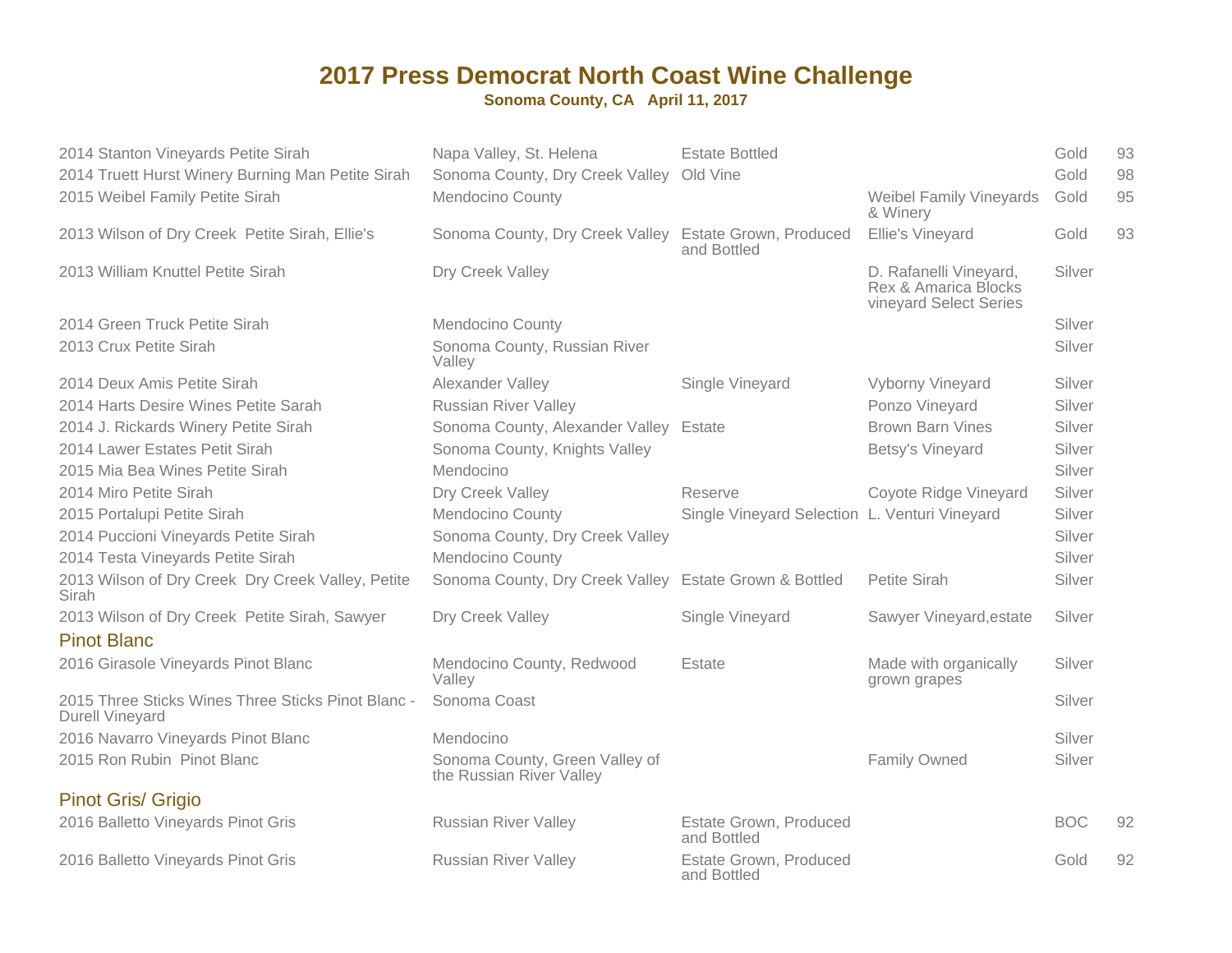| 2016 Handley Cellars Pinot Gris<br>2015 Chateau St. Jean Cold Creek Ranch Pinot Gris Sonoma Coast (Sonoma)<br><b>Pinot Noir</b> | Anderson Valley                         | Single Vineyard                       |                                                           | Gold<br>Silver                              | 90 |
|---------------------------------------------------------------------------------------------------------------------------------|-----------------------------------------|---------------------------------------|-----------------------------------------------------------|---------------------------------------------|----|
| 2014 DeLoach Vineyards Pinot Noir                                                                                               | <b>Marin County</b>                     |                                       | <b>Vineyard Designate</b>                                 | Best of 90<br>Marin<br>County<br><b>AVA</b> |    |
| 2014 Folie à Deux Pinot Noir Sonoma Coast                                                                                       | Sonoma County                           |                                       |                                                           | <b>BOC</b>                                  | 98 |
| 2014 Folie à Deux Pinot Noir Sonoma Coast                                                                                       | Sonoma County                           |                                       |                                                           | Best of<br>Show<br>Red<br>Wine              | 98 |
| 2015 Praxis Cellars Pinot Noir                                                                                                  | Sonoma Coast (Sonoma)                   |                                       |                                                           | Gold                                        | 94 |
| 2014 William Knuttel Pinot Noir                                                                                                 | <b>Russian River Valley</b>             |                                       | <b>Windsor Oaks Vineyard</b><br>Vineyard designate series | Gold                                        | 92 |
| 2015 Balletto Vineyards Pinot Noir - RRV                                                                                        | <b>Russian River Valley</b>             | Estate Grown, Produced<br>and Bottled |                                                           | Gold                                        | 91 |
| 2015 Balletto Vineyards Pinot Noir - Sexton Hill                                                                                | <b>Russian River Valley</b>             | Estate Grown, Produced<br>and Bottled | Sexton Hill Vineyard                                      | Gold                                        | 92 |
| 2015 Balletto Vineyards Pinot Noir - Cider Ridge                                                                                | <b>Russian River Valley</b>             | Estate Grown, Produced<br>and Bottled | <b>Cider Ridge Vineyard</b>                               | Gold                                        | 95 |
| 2014 Bannister Wines Pinot Noir                                                                                                 | Sonoma Coast (Sonoma)                   | Single Vineyard                       | Campbell Ranch                                            | Gold                                        | 91 |
| 2014 Buena Vista Winery Private Reserve Pinot Noir Sonoma County                                                                |                                         |                                       |                                                           | Gold                                        | 96 |
| 2014 DeLoach Vineyards Pinot Noir                                                                                               | Marin County                            |                                       | <b>Vineyard Designate</b>                                 | Gold                                        | 90 |
| 2013 Garnet Vineyards Pinot Noir                                                                                                | Sonoma Coast                            |                                       |                                                           | Gold                                        | 93 |
| 2015 Char Vale Pinot Noir                                                                                                       | Green Valley of Russian River<br>Valley | <b>Estate Grown</b>                   |                                                           | Gold                                        | 91 |
| 2015 D & L Carinalli Vineyards Pinot Noir                                                                                       | Sonoma County, Russian River<br>Valley  | Estate Grown, Produced<br>and Bottled | D & L Carinalli Vineyards                                 | Gold                                        | 94 |
| 2014 MacMurray Estate Vineyards RRV/SCty Pinot<br>Noir Rsv                                                                      | <b>Russian River Valley</b>             | Reserve                               |                                                           | Gold                                        | 91 |
| 2015 J Vineyards and Winery Pinot Noir                                                                                          | <b>Russian River Valley</b>             |                                       |                                                           | Gold                                        | 94 |
| 2014 Lazy Creek Vineyards Estate Pinot Noir                                                                                     | Anderson Valley                         |                                       |                                                           | Gold                                        | 97 |
| 2015 Francis Ford Coppola Director's Cut Pinot Noir                                                                             | Sonoma County, Russian River<br>Valley  |                                       |                                                           | Gold                                        | 92 |
| 2014 Gary Farrell Vineyards & Winery McDonald<br>Mountain Vineyard Pinot Noir                                                   | Sonoma County, Russian River<br>Valley  | Single Vineyard                       |                                                           | Gold                                        | 92 |
| 2014 Geyser Peak Plutos Fury Piniot Noir                                                                                        | <b>Russian River Valley</b>             |                                       |                                                           | Gold                                        | 93 |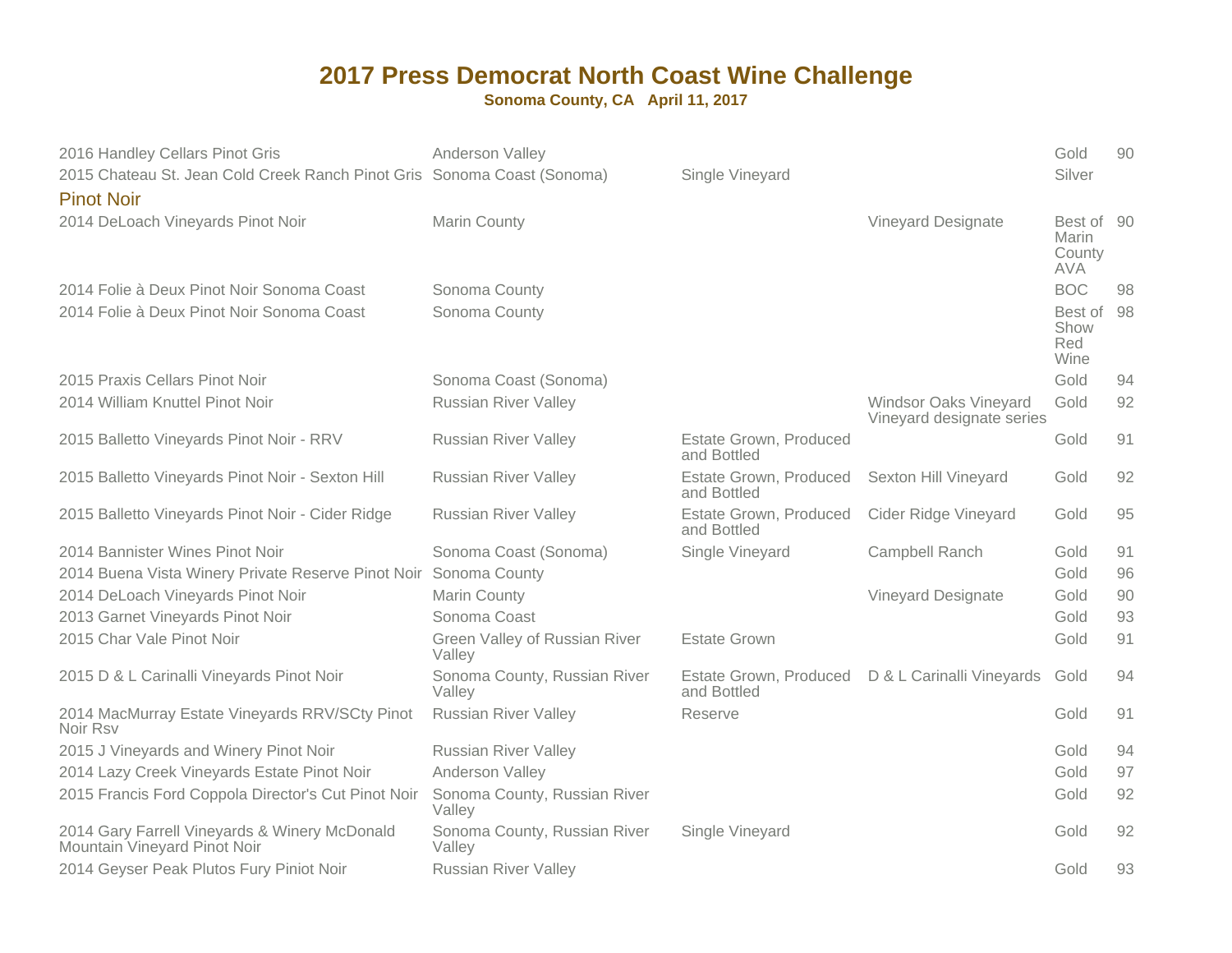| 2014 Handley Cellars Pinot Noir, Estate Vineyard                        | Anderson Valley                         |                                              | <b>Estate Vineyard</b>                    | Gold | 91 |
|-------------------------------------------------------------------------|-----------------------------------------|----------------------------------------------|-------------------------------------------|------|----|
| 2015 Harts Desire Wines Pinot Noir                                      | Sonoma Coast (Sonoma)                   |                                              | Eastman Lane                              | Gold | 91 |
| 2014 Husch Vineyards Pinot Noir                                         | Anderson Valley                         | <b>Estate Bottled</b>                        |                                           | Gold | 92 |
| 2014 Landmark Vineyards Grand Detour Pinot Noir                         | Sonoma Coast                            |                                              |                                           | Gold | 97 |
| 2014 Landmark Vineyards Rayhill Pinot Noir                              | <b>Russian River Valley</b>             |                                              |                                           | Gold | 94 |
| 2015 Kobler Estate Winery Pinot Noir                                    | <b>Russian River Valley</b>             |                                              |                                           | Gold | 92 |
| 2015 Kobler Estate Winery Pinot Noir                                    | <b>Russian River Valley</b>             |                                              | <b>Bacigalupi Vineyards</b>               | Gold | 96 |
| 2015 Kokomo Winery Pinot Noir                                           | Sonoma Coast                            | Winemaker's Reserve                          | Peters Vineyard                           | Gold | 91 |
| 2015 Three Sticks Wines Three Sticks Pinot Noir -<br><b>PFVE</b>        | Sonoma Coast                            | Estate Bottled &<br>Produced                 |                                           | Gold | 92 |
| 2014 Lula Cellars Peterson Vineyard Pinot Noir                          | Mendocino                               |                                              | Peterson Vineyard                         | Gold | 92 |
| 2013 Marimar Estate "Chico's Run", Pinot Noir                           | Sonoma Coast                            | <b>Estate Grown, Produced</b><br>and Bottled | unfiltered Dona Margarita<br>Vnyd         | Gold | 95 |
| 2015 Mossback Russian River Pinot Noir                                  | <b>Russian River Valley</b>             |                                              |                                           | Gold | 94 |
| 2014 McIlroy Cellars Lila Lane Vineyard Pinot Noir                      | Sonoma Coast (Sonoma)                   | Single Vineyard                              | Lila Lane Vineyard                        | Gold | 90 |
| 2014 Merriam Vineyards Pinot Noir Estate                                | <b>Russian River Valley</b>             | Estate Bottled &<br>Produced                 |                                           | Gold | 92 |
| 2015 Poseidon Vineyard Pinot Noir                                       | Los Carneros (Napa)                     | <b>Estate Grown</b>                          |                                           | Gold | 92 |
| 2014 Papapietro Perry Pinot Noir                                        | Sonoma Coast (Sonoma)                   |                                              | Sonoma Coast                              | Gold | 92 |
| 2014 Paradise Ridge Pinot Noir                                          | Sonoma County, Russian River<br>Valley  |                                              | <b>Walter's Vineyard Clone</b><br>777     | Gold | 92 |
| 2013 Pech Merle Winery Laguna de Santa Rosa<br>Pinot Noir               | Sonoma County, Russian River<br>Valley  |                                              |                                           | Gold | 90 |
| 2014 Pellegrini Pinot Noir                                              | <b>Russian River Valley</b>             |                                              |                                           | Gold | 97 |
| 2014 Rodney Strong Vineyards Russian River<br>Valley, Estate Pinot Noir | Sonoma County, Russian River<br>Valley  | Estate Vineyards                             |                                           | Gold | 91 |
| 2015 Rubin Vineyards and Winery Pinot Noir                              | <b>Russian River</b>                    |                                              |                                           | Gold | 90 |
| 2014 Sonoma Cutrer Vineyards Russian River Valley<br>Pinot Noir         | Sonoma County, Russian River<br>Valley  | Grown, Vinted and<br><b>Bottled</b>          |                                           | Gold | 90 |
| 2014 Square Peg Pinot Noir                                              | Green Valley of Russian River<br>Valley | <b>Estate Grown</b>                          | Dry Farmed Block 8                        | Gold | 93 |
| 2015 St. Francis Pinot Noir Sonoma Coast                                | Sonoma Coast (Sonoma)                   |                                              | <b>Artisan Collection</b>                 | Gold | 94 |
| 2014 Trecini PINOT NOIR                                                 | Sonoma County, Russian River<br>Valley  | <b>Estate Single Vineyard</b>                | Vicini Vineyard Pinot<br>Clones 777 & 828 | Gold | 91 |
| 2014 Napa Cellars Pinot Noir                                            | Napa Valley                             |                                              |                                           | Gold | 92 |
| 2014 Napa Cellars Pinot Noir V Collection                               | Napa Valley, Carneros                   |                                              | 72 Barrels Produced                       | Gold | 90 |
| 2015 Pacific Heights Pinot Noir                                         | Sonoma Coast (Sonoma)                   |                                              |                                           | Gold | 91 |
|                                                                         |                                         |                                              |                                           |      |    |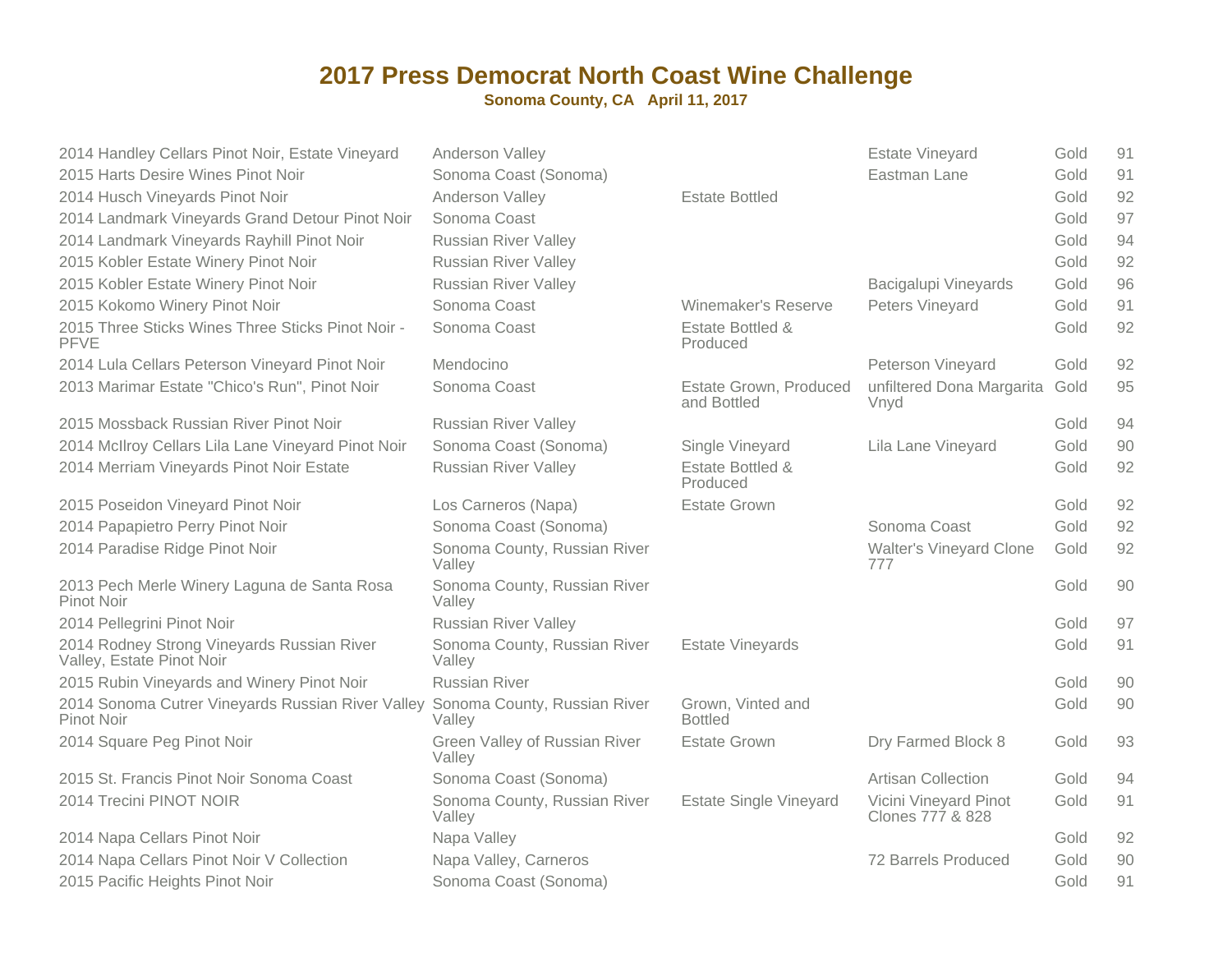| 2014 Folie à Deux Pinot Noir Sonoma Coast                              | Sonoma County                           |                                              |                                          | Gold   | 98 |
|------------------------------------------------------------------------|-----------------------------------------|----------------------------------------------|------------------------------------------|--------|----|
| 2014 VML Cresta Ridge Pinot Noir                                       | <b>Russian River Valley</b>             |                                              |                                          | Gold   | 93 |
| 2013 Sonoma Coast Vineyards Pinot Noir                                 | Sonoma Coast (Sonoma)                   |                                              | <b>Freestone Hills</b>                   | Gold   | 90 |
| 2015 Westwood Wendling Pinot Noir                                      | Anderson Valley                         |                                              | <b>Wendling Vineyard</b>                 | Gold   | 95 |
| 2014 Zina Hyde Cunningham Pinot Noir Reserve                           | Anderson Valley                         | <b>Estate Vineyard</b>                       |                                          | Gold   | 96 |
| 2015 Alexander Valley Vineyards Pinot Noir                             | Alexander Valley, Sonoma County         | <b>Estate Produced and</b><br><b>Bottled</b> | <b>Wetzel Family Estate</b>              | Silver |    |
| 2014 Anaba Wines Pinot Noir                                            | Carneros                                | Single Vineyard                              | Las Brisas Vineyard                      | Silver |    |
| 2015 Balletto Vineyards Pinot Noir - Burnside Road                     | <b>Russian River Valley</b>             | Estate Grown, Produced<br>and Bottled        | <b>Burnside Road Vineyarrd</b>           | Silver |    |
| 2015 Balletto Vineyards Pinot Noir - Winery Block                      | <b>Russian River Valley</b>             | Estate Grown, Produced<br>and Bottled        | <b>Winery Block</b>                      | Silver |    |
| 2015 Benziger Family Winery Pinot Noir                                 | Sonoma Coast                            |                                              | de Coelo Arbore Sacra                    | Silver |    |
| 2015 Benziger Family Winery Pinot Noir                                 | <b>Russian River Valley</b>             |                                              | <b>Bella Luna Vineyard</b><br>Signaterra | Silver |    |
| 2014 DeLoach Vineyards Estate Pinot Noir                               | <b>Russian River Valley</b>             |                                              |                                          | Silver |    |
| 2015 Bowman PINOT NOIR                                                 | Sonoma County, Russian River<br>Valley  |                                              |                                          | Silver |    |
| 2013 Garnet Vineyards Pinot Noir                                       | Sonoma Coast                            |                                              | Rodgers Creek Vineyard                   | Silver |    |
| 2013 Domaine Napa Cellars Pinot Noir                                   | Napa Valley                             |                                              | <b>Atlas Peak</b>                        | Silver |    |
| 2013 Laurier Pinot Noir                                                | Carneros                                |                                              |                                          | Silver |    |
| 2014 Calstar Cellars Pinot Noir Russian River Valley                   | Sonoma County, Russian River<br>Valley  |                                              |                                          | Silver |    |
| 2014 Char Vale Pinot Noir Vineyard Select                              | Green Valley of Russian River<br>Valley | <b>Estate Grown</b>                          | <b>Vineyard Select</b>                   | Silver |    |
| 2015 Char Vale Pinot Noir Vineyard Select                              | Green Valley of Russian River<br>Valley |                                              | <b>Vineyard Select</b>                   | Silver |    |
| 2014 Char Vale Pinot Noir                                              | Green Valley of Russian River<br>Valley | <b>Estate Grown</b>                          |                                          | Silver |    |
| 2014 Charles Heintz Swan Selection                                     | Sonoma Coast (Sonoma)                   |                                              | Charles Heintz Vineyards Silver          |        |    |
| 2014 Charles Heintz Valentina                                          | Sonoma Coast (Sonoma)                   |                                              | Charles Heintz Vineyards Silver          |        |    |
| 2014 D & L Carinalli Vineyards Pinot Noir                              | Sonoma County, Russian River<br>Valley  | Estate Grown, Produced<br>and Bottled        | Estate                                   | Silver |    |
| 2014 Deux Amis Pinot Noir                                              | Anderson Valley                         |                                              | Donnelly Creek Vineyard                  | Silver |    |
| 2015 DRNK Pinot Noir                                                   | <b>Russian River Valley</b>             |                                              | Cavers Cuvée                             | Silver |    |
| 2014 MacMurray Estate Vineyards Winemaker's<br><b>Block Pinot Noir</b> | Sonoma County, Russian River<br>Valley  |                                              |                                          | Silver |    |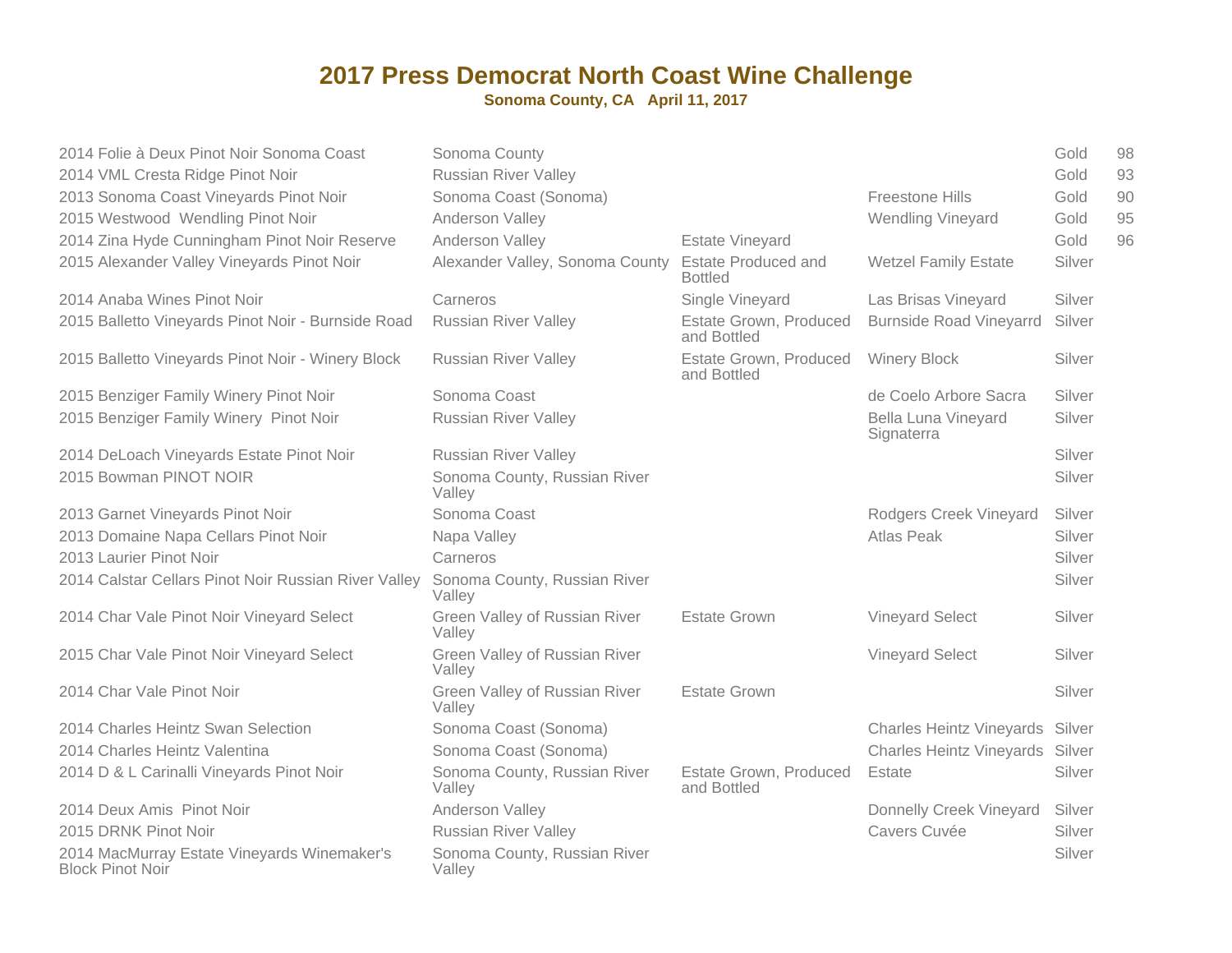| 2015 MacMurray Estate Vineyards RRV/SCty Pinot<br><b>Noir</b>                    | Sonoma County, Russian River<br>Valley                     |                                       |                                       | Silver |
|----------------------------------------------------------------------------------|------------------------------------------------------------|---------------------------------------|---------------------------------------|--------|
| 2014 E16 Pinot Noir                                                              | <b>Russian River Valley</b>                                | Single Vineyard                       | Trenton 1880                          | Silver |
| 2014 E16 Pinot Noir                                                              | <b>Bennett Valley</b>                                      | Single Vineyard                       | <b>Bowland Ranch</b>                  | Silver |
| 2014 Ektimo Vineyards Sonoma Coast Pinot Noir                                    | Sonoma Coast (Sonoma)                                      |                                       |                                       | Silver |
| 2014 Ektimo Vineyards Pinot Noir                                                 | <b>Russian River Valley</b>                                |                                       |                                       | Silver |
| 2014 Lazy Creek Vineyards Middleridge Ranch Pinot Anderson Valley<br><b>Noir</b> |                                                            |                                       |                                       | Silver |
| 2014 Ferrari-Carano Pinot Noir                                                   | Anderson Valley                                            |                                       |                                       | Silver |
| 2015 Fillmore West Vineyards Pinot Noir                                          | Los Carneros (Sonoma)                                      |                                       |                                       | Silver |
| 2015 Francis Coppola Director's Pinot Noir                                       | Sonoma Coast (Sonoma)                                      |                                       |                                       | Silver |
| 2015 Francis Coppola Reserve Pinot Noir                                          | Sonoma County, Russian River<br>Valley                     |                                       | Martinelli King Vnyd                  | Silver |
| 2014 Furthermore Wines Pinot Noir                                                | Sonoma Coast (Sonoma)                                      | Single Vineyard                       | Eden Vineyard                         | Silver |
| 2014 Furthermore Wines Pinot Noir                                                | <b>Russian River Valley</b>                                | Single Vineyard                       | Gloria                                | Silver |
| 2014 Furthermore Wines Pinot Noir                                                | Sonoma Coast (Sonoma)                                      | Single Vineyard                       | Nevinas Vineyard                      | Silver |
| 2014 Furthermore Wines Pinot Noir                                                | Sonoma Coast (Sonoma)                                      | Single Vineyard                       | Gioia                                 | Silver |
| 2014 Furthermore Wines Pinot Noir                                                | <b>Russian River Valley</b>                                | <b>Estate Vineyard</b>                | <b>Graton Ridge Vineyard</b>          | Silver |
| 2014 Gary Farrell Vineyards & Winery Pinot Noir                                  | Sonoma County, Russian River<br>Valley                     |                                       | <b>Russian River Selection</b>        | Silver |
| 2014 Greenwood Ridge Vineyards Pinot Noir                                        | Anderson Valley                                            | Reserve                               |                                       | Silver |
| 2014 Halleck Vineyard Pinot Noir                                                 | Sonoma Coast (Sonoma)                                      |                                       | <b>Hillside Cuvee</b>                 | Silver |
| 2014 Handley Cellars Pinot Noir, Helluva Vineyard                                | Anderson Valley                                            |                                       | Helluva Vineyard                      | Silver |
| 2014 Handley Cellars Pinot Noir, Anderson Valley                                 | Anderson Valley                                            |                                       |                                       | Silver |
| 2014 Harts Desire Wines Pinot Noir                                               | Anderson Valley                                            |                                       |                                       | Silver |
| 2014 James Family Cellars Pinot Noir - Stony Point<br>Vineyard                   | <b>Russian River Valley</b>                                | <b>Estate Grown</b>                   | <b>Stony Point Vineyard</b>           | Silver |
| 2014 James Family Cellars Pinot Noir - Judy's Block                              | <b>Russian River Valley</b>                                | <b>Estate Grown</b>                   | Stony Point Judy's Block              | Silver |
| 2014 Jigar Pinot Noir                                                            | Sonoma County, Green Valley of<br>the Russian River Valley |                                       | <b>Graham Family Vineyards Silver</b> |        |
| 2014 Jigar Pinot Noir                                                            | Sonoma Coast (Sonoma)                                      |                                       | Peters Vineyard                       | Silver |
| 2014 Ketcham Estate Pinot Noir Savannah & Nick's Russian River Valley            |                                                            | Estate Grown, Produced<br>and Bottled | Savannah & Nick's Cuvée Silver        |        |
| 2014 Ketcham Estate Pinot Noir Ketcham Estate                                    | <b>Russian River Valley</b>                                | Estate Grown, Produced<br>and Bottled | Ketcham Vineyards                     | Silver |
| 2015 Kobler Estate Winery Pinot Noir                                             | <b>Russian River Valley</b>                                |                                       | Anderson-Ross<br>Vinevards            | Silver |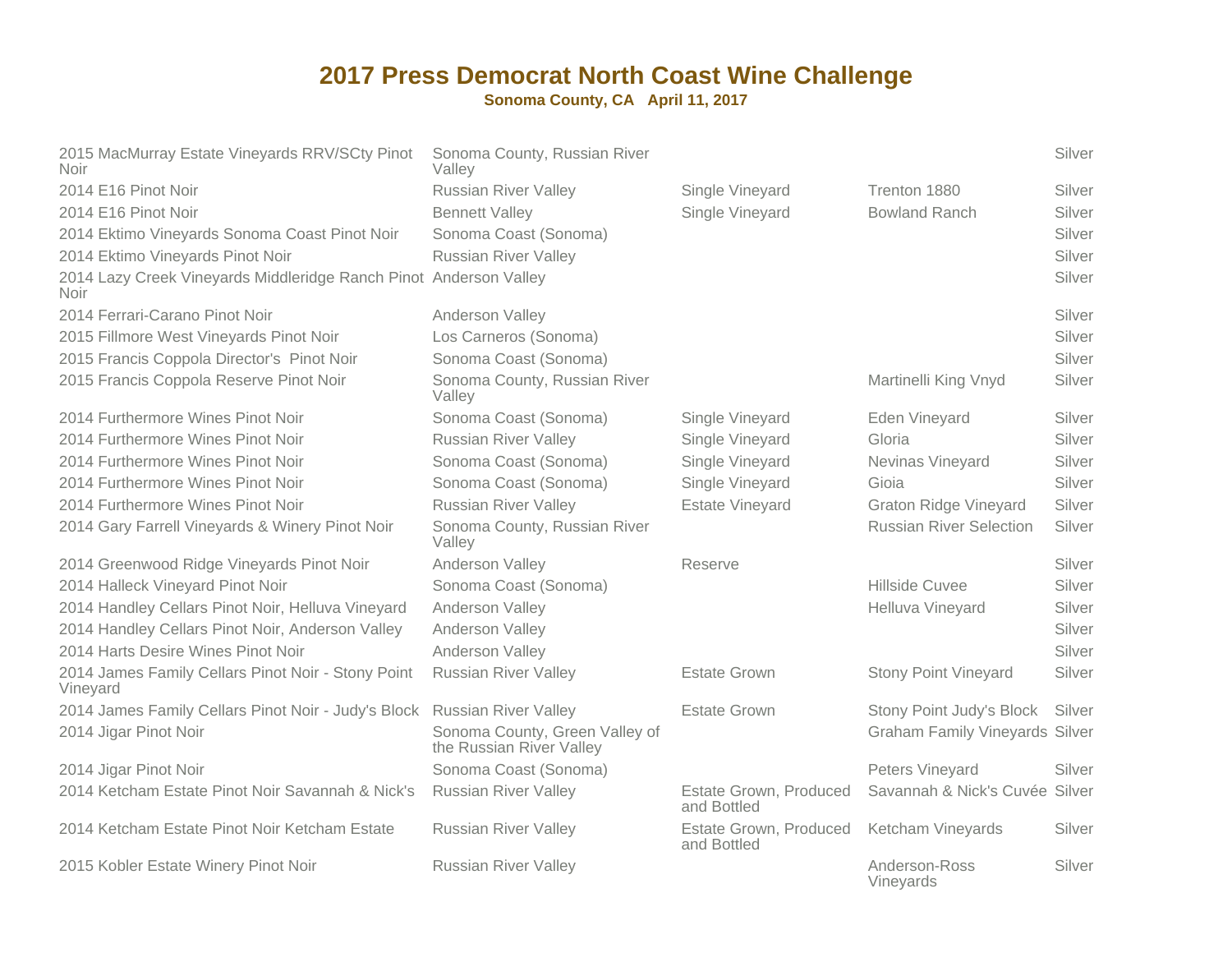| 2013 La Pitchoune Pinot Noir                                                     | Sonoma Mountain                                      | Single Vineyard                                | van der Kamp Vineyard            | Silver |
|----------------------------------------------------------------------------------|------------------------------------------------------|------------------------------------------------|----------------------------------|--------|
| 2013 La Pitchoune Pinot Noir                                                     | Sonoma Coast (Sonoma)                                |                                                |                                  | Silver |
| 2015 Ledson Pinot Noir Reserve                                                   | <b>Russian River</b>                                 | <b>Estate Vineyard</b>                         | Reserve                          | Silver |
| 2014 Three Sticks Wines Three Sticks Pinot Noir -<br><b>Russian River Valley</b> | <b>Russian River Valley</b>                          |                                                |                                  | Silver |
| 2015 Lombardi Wines Sonoma Coast Pinot Noir                                      | Sonoma Coast                                         |                                                |                                  | Silver |
| 2015 Three Sticks Wines Three Sticks Pinot Noir -<br><b>Russian River Valley</b> | <b>Russian River Valley</b>                          |                                                |                                  | Silver |
| 2015 Martin Ray Vineyards and Winery Hallberg<br>Ranch Pinot Noir                | Green Valley of Russian River<br>Valley              |                                                |                                  | Silver |
| 2014 2014 Pinot Noir, Matrix Estate                                              | Sonoma County, Russian River<br>Valley               | Single Vineyard                                |                                  | Silver |
| 2014 2014 Reserve Pinot Noir, Boschetti Vineyard                                 | Sonoma County, Russian River<br>Valley               | <b>Single Vineyard Reserve</b>                 |                                  | Silver |
| 2014 McEvoy Ranch "Azaya" Pinot Noir                                             | Marin County                                         |                                                |                                  | Silver |
| 2013 McEvoy Ranch "Evening Standard" Pinot Noir                                  | Marin County                                         |                                                |                                  | Silver |
| 2015 McIlroy Cellars Lila Lane Vineyard Pinot Noir                               | Sonoma Coast (Sonoma)                                | Single Vineyard                                | Lila Lane Vineyard               | Silver |
| 2015 Mersenne Pinot Noir                                                         | Sonoma County, Russian River<br>Valley               |                                                |                                  | Silver |
| 2014 Miro Pinot Noir                                                             | Sonoma County, Russian River<br>Valley               |                                                | Orsi Vineyard                    | Silver |
| 2015 Navarro Vineyards Pinot Noir Methode a<br>l'Ancienne                        | Anderson Valley                                      | Unfiltered                                     |                                  | Silver |
| 2014 Papapietro Perry Pinot Noir                                                 | Sonoma County, Russian River<br>Valley               |                                                | <b>Russian River Valley</b>      | Silver |
| 2014 Papapietro Perry Pinot Noir                                                 | <b>Russian River Valley</b>                          | Single Vineyard                                | Nunes Vineyard                   | Silver |
| 2014 Papapietro Perry Pinot Noir                                                 | <b>Russian River Valley</b>                          |                                                | Single Clone / Pommard<br>Clones | Silver |
| 2014 Papapietro Perry Pinot Noir                                                 | Mendocino County, Anderson<br>Valley                 | Single Vineyard                                | Charles Vineyard                 | Silver |
| 2014 Patz & Hall Pinot Noir                                                      | Sonoma Coast (Sonoma)                                |                                                | Jenkins Ranch                    | Silver |
| 2014 Paul Mathew Pinot Noir                                                      | Sonoma County, Russian River<br>Valley, Green Valley | Single Vineyard                                | <b>Bohemian Vineyard</b>         | Silver |
| 2014 PeaceLand Vineyards Pinot Noir                                              | Sonoma County, Fountaingrove<br><b>District</b>      |                                                |                                  | Silver |
| 2014 Olivet Lane Vineyard Pinot Noir                                             | <b>Russian River Valley</b>                          |                                                | Pelligrini                       | Silver |
| 2014 Pellegrini Pinot Noir                                                       | Sonoma County, Russian River<br>Valley               | Single Vineyard Selection Toboni Oakwild Ranch |                                  | Silver |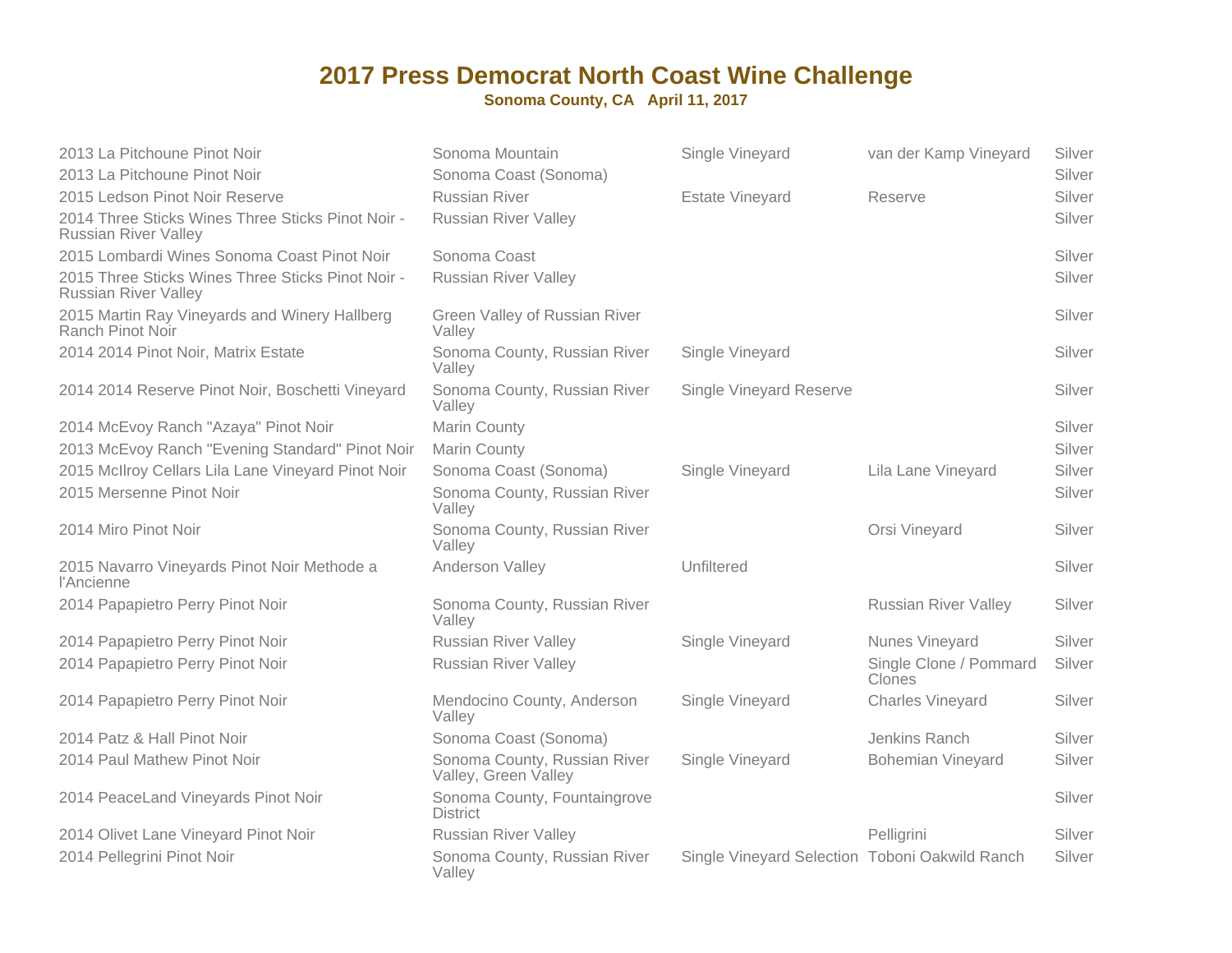| 2014 Pellegrini Pinot Noir                                           | Sonoma County, Russian River<br>Valley  | Single Vineyard Selection Hurst Vineyard |                                                  | Silver |
|----------------------------------------------------------------------|-----------------------------------------|------------------------------------------|--------------------------------------------------|--------|
| 2013 Pennyroyal Farm Pinot Noir                                      | Anderson Valley                         |                                          |                                                  | Silver |
| 2014 Pennyroyal Farm Pinot Noir                                      | Anderson Valley                         |                                          |                                                  | Silver |
| 2015 Portalupi Pinot Noir                                            | <b>Russian River Valley</b>             | Single Vineyard                          | <b>Dolinsek Ranch</b>                            | Silver |
| 2014 Roadhouse Winery Pinot noir                                     | <b>Russian River Valley</b>             |                                          | Nunes Vineyard                                   | Silver |
| 2014 Roche Pinot Noir Longford Vineyard Reserve                      | Carneros                                | Reserve                                  | Longford Vineyard                                | Silver |
| 2015 Davis Bynum Jane's Vineyard, Single Vineyard<br>Pinot Noir      | Sonoma County, Russian River<br>Valley  | Single Vineyard                          |                                                  | Silver |
| 2014 Rodney Strong Vineyards Sonoma Coast<br>Estate Pinot Noir       | Sonoma Coast (Sonoma)                   | Estate                                   |                                                  | Silver |
| 2014 Russian River Vineyards Pinot Noir                              | Sonoma County, Russian River<br>Valley  | Single Vineyard<br>Collection            | Bella Luna Vineyard<br><b>Terroir Collection</b> | Silver |
| 2015 Sonoma Cutrer Vineyards Sonoma Coast Pinot Sonoma Coast<br>Noir |                                         |                                          |                                                  | Silver |
| 2015 Spicy Vines Pinot Noir                                          | Sonoma County, Russian River<br>Valley  |                                          | Peter's Delight - Estines<br>Vineyard            | Silver |
| 2014 Square Peg Pinot Noir                                           | Green Valley of Russian River<br>Valley | <b>Estate Grown</b>                      | Dry Farmed Block 1                               | Silver |
| 2015 Taft Street pinot noir                                          | <b>Russian River Valley</b>             |                                          |                                                  | Silver |
| 2015 Thirty-Seven Pinot Noir                                         | Sonoma Coast (Sonoma)                   |                                          |                                                  | Silver |
| 2014 Thirty-Seven Pinot Noir                                         | Sonoma Coast (Sonoma)                   | Reserve                                  |                                                  | Silver |
| 2014 Chateau St. Jean Sonoma Coast Pinot Noir                        | Sonoma Coast (Sonoma)                   |                                          | Sonoma Estates                                   | Silver |
| 2014 Chateau St. Jean Russian River Valley Pinot<br>Noir             | <b>Russian River Valley</b>             |                                          |                                                  | Silver |
| 2014 Truett Hurst Winery Black Sheep Pinot Noir                      | Sonoma County, Russian River<br>Valley  |                                          |                                                  | Silver |
| 2014 VML Stars Pinot Noir                                            | <b>Russian River Valley</b>             | <b>Barrel Selection</b>                  | Limited release                                  | Silver |
| 2014 Viansa Sonoma Pinot Noir                                        | Sonoma Coast (Sonoma)                   | Reserve                                  |                                                  | Silver |
| 2015 B.R. Cohn Winery Pinot Noir                                     | North Coast                             |                                          | <b>Silver Label</b>                              | Silver |
| 2015 VDW Pinot Noir                                                  | Sonoma County, Russian River<br>Valley  |                                          |                                                  | Silver |
| 2015 Westwood Clone 90 Pinot Noir                                    | Sonoma County, Sonoma Valley            | Estate                                   | Clone 90, Annadel Gap<br>Vineyard,               | Silver |
| 2015 Westwood Calera Clone Pinot Noir                                | Sonoma County, Sonoma Valley            | Estate                                   | Calera Clone, Annadel<br>Gap Vineyard            | Silver |
| 2015 Westwood Estate Pinot Noir                                      | Sonoma County                           | Estate                                   | Annadel Gap Vineyard                             | Silver |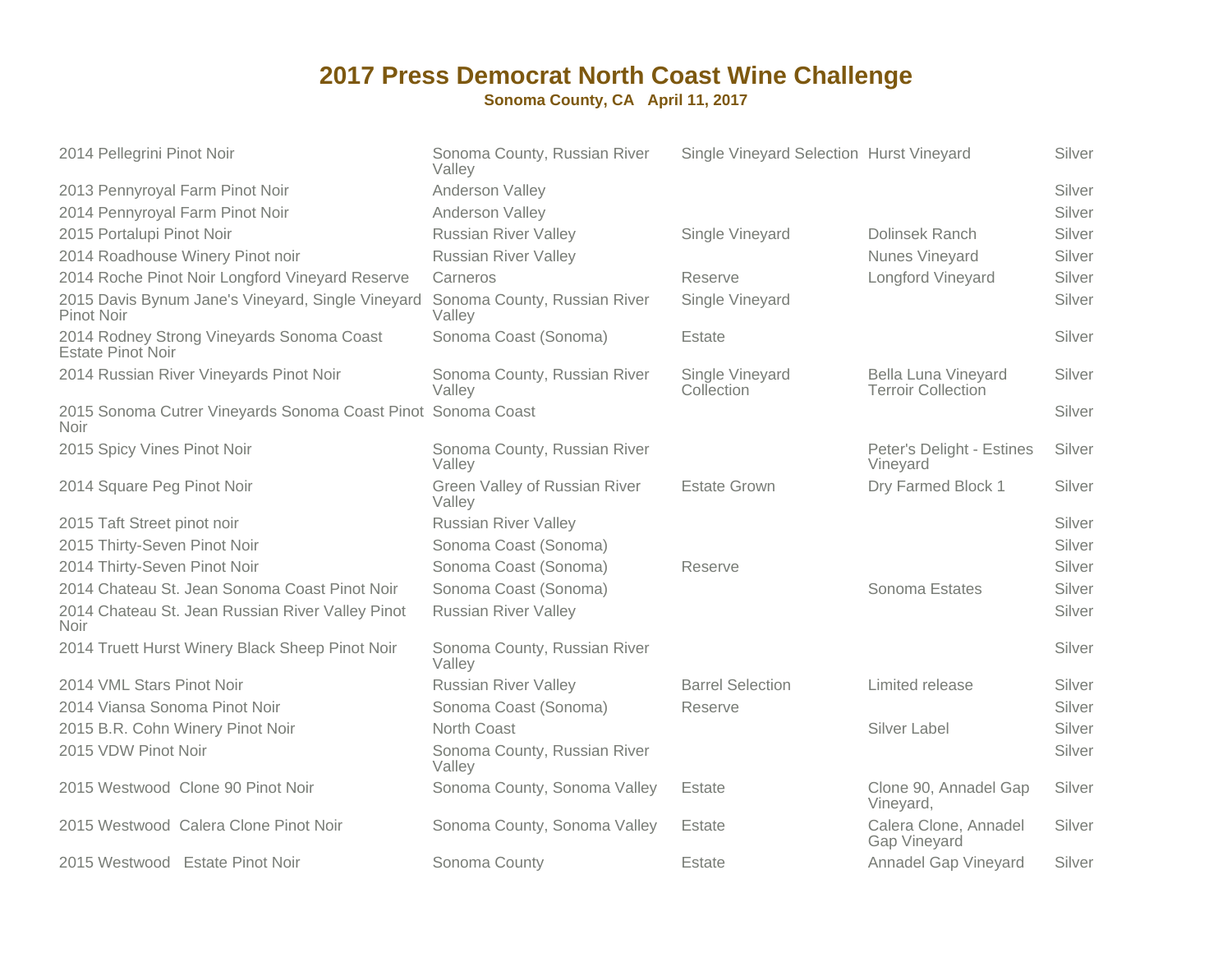#### **2017 Press Democrat North Coast Wine ChallengeSonoma County, CA April 11, 2017**

| 2014 Wonderment Wines Dutton-Campbell Vineyard Russian River Valley, Green Valley Single Vineyard<br>Pinot Noir |                                         |                                       | Dutton-Campbell<br>Vineyard                                 | Silver     |    |
|-----------------------------------------------------------------------------------------------------------------|-----------------------------------------|---------------------------------------|-------------------------------------------------------------|------------|----|
| 2014 Zina Hyde Cunningham Pinot Noir                                                                            | Anderson Valley                         | <b>Estate Vineyard</b>                |                                                             | Silver     |    |
| <b>Pinot Noir &gt; \$75.00</b>                                                                                  |                                         |                                       |                                                             |            |    |
| 2014 Christopher Creek Pinot Noir Lavio                                                                         | Sonoma Coast (Sonoma)                   |                                       | Lavio                                                       | Gold       | 91 |
| 2014 Christopher Creek Pinot Noir Reserve                                                                       | Sonoma County, Russian River<br>Valley  | Reserve                               |                                                             | Gold       | 91 |
| 2014 Christopher Creek Pinot Noir Eastside                                                                      | Sonoma County, Russian River<br>Valley  |                                       | Eastside                                                    | Gold       | 93 |
| 2014 Christopher Creek Pinot Noir RRV                                                                           | Sonoma County, Russian River<br>Valley  |                                       |                                                             | Gold       | 93 |
| 2012 Clouds Rest Limited Release Pinot Noir                                                                     | Sonoma Coast (Sonoma)                   | <b>Estate Grown</b>                   | Single Vineyard, Clouds<br>Rest Estate Vineyard,<br>Reserve | Gold       | 94 |
| 2014 Sedition Pinot Noir                                                                                        | Green Valley of Russian River<br>Valley |                                       | <b>Chenoweth Vineyards</b>                                  | Gold       | 94 |
| 2013 Sedition Pinot Noir                                                                                        | Green Valley of Russian River<br>Valley |                                       | <b>Chenoweth Vineyards</b>                                  | Gold       | 92 |
| 2014 Ketcham Estate Pinot Noir Allie's Reserve                                                                  | <b>Russian River Valley</b>             | Estate Grown, Produced<br>and Bottled | Allie's Reserve                                             | Gold       | 95 |
| 2014 Papapietro Perry Pinot Noir                                                                                | Sonoma County, Russian River<br>Valley  | Single Vineyard                       | Mukaida Vineyard                                            | Gold       | 92 |
| 2013 Russian River Vineyards Pinot Noir                                                                         | Sonoma County, Russian River<br>Valley  | Estate                                | <b>Estate Grown</b>                                         | Gold       | 93 |
| 2015 Benziger Family Winery Pinot Noir                                                                          | Sonoma Coast (Sonoma)                   |                                       | de Coelo Terra Neuma                                        | Silver     |    |
| 2014 Gary Farrell Vineyards & Winery Rochioli<br>Vineyard Pinot Noir                                            | Sonoma County, Russian River<br>Valley  | Single Vineyard                       |                                                             | Silver     |    |
| 2014 Chateau St. Jean Le Seul Pinot Noir<br>Port                                                                | Sonoma Coast (Sonoma)                   |                                       |                                                             | Silver     |    |
| NV J. Rickards Winery Los Niños Perdidos                                                                        | Alexander Valley                        | Estate Grown, Produced<br>and Bottled |                                                             | Silver     |    |
| Primitivo                                                                                                       |                                         |                                       |                                                             |            |    |
| 2015 Jaxon Keys Winery Primitivo                                                                                | Mendocino                               | Estate                                | Michael's Reserve &<br>Norma's Vineyard                     | <b>BOC</b> | 94 |
| 2014 deLorimier Winery Primitivo                                                                                | Sonoma County, Alexander Valley         |                                       | Osborn Ranch                                                | Gold       | 91 |
| 2015 Jaxon Keys Winery Primitivo                                                                                | Mendocino                               | Estate                                | Michael's Reserve &<br>Norma's Vineyard                     | Gold       | 94 |
| 2014 deLorimier Winery Primitivo                                                                                | Alexander Valley, Sonoma County         |                                       | <b>River Lane</b>                                           | Silver     |    |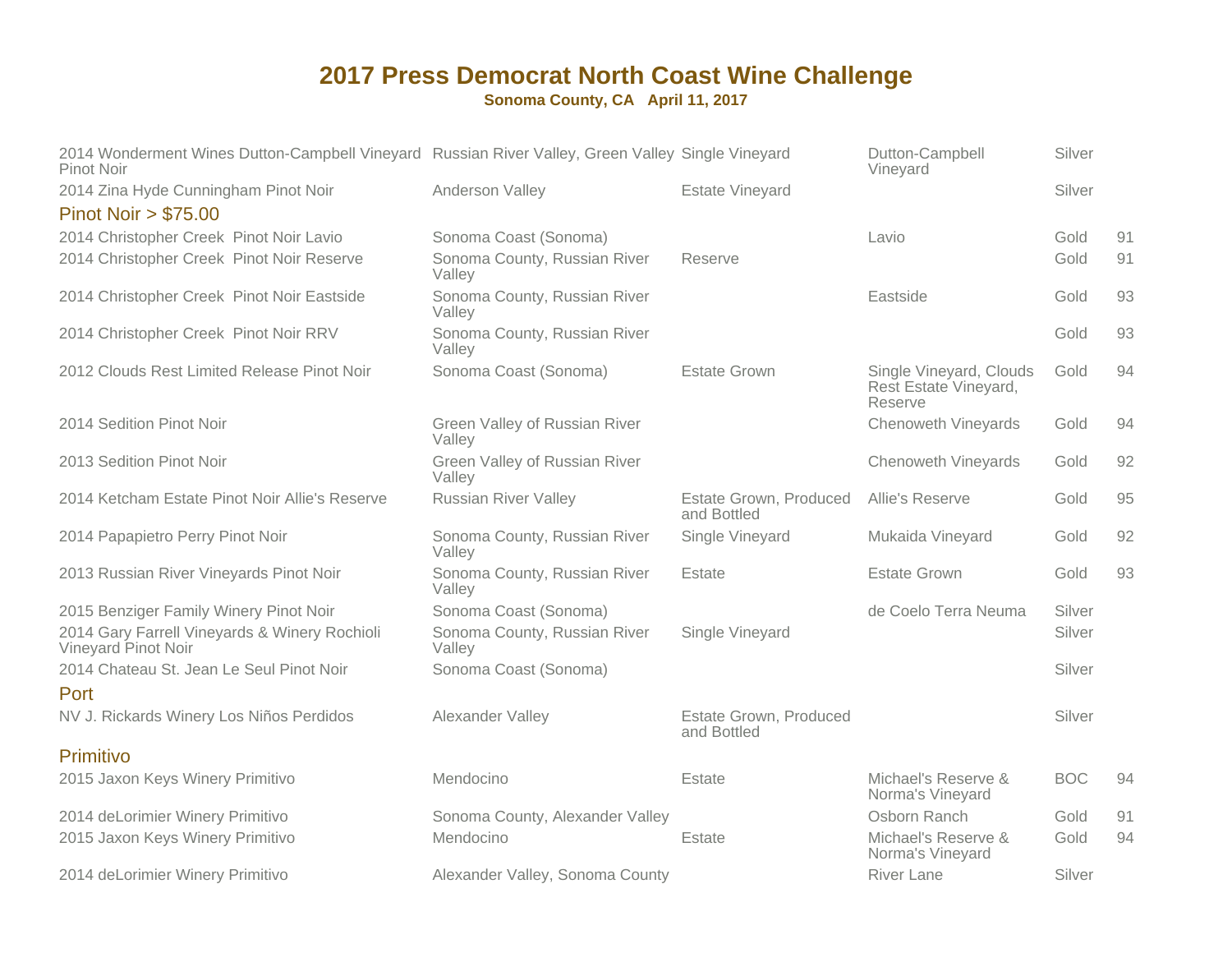| 2013 Due Ruscelli Primitivo<br>2014 Wilson of Dry Creek Primitivo, McClain<br><b>Proprietary (House) Red</b>                                                               | <b>Russian River Valley</b><br>Sonoma County, Alexander Valley Single Vineyard | <b>Estate Reserve</b>                 |                                                 | Silver<br>Silver             |    |
|----------------------------------------------------------------------------------------------------------------------------------------------------------------------------|--------------------------------------------------------------------------------|---------------------------------------|-------------------------------------------------|------------------------------|----|
| 2013 Testa Vineyards Mixed Red                                                                                                                                             | <b>Mendocino County</b>                                                        |                                       | <b>Testa Vineyards, Black</b><br>Sei            | <b>BOC</b>                   | 96 |
| 2014 Francis Ford Coppola Director's Cut<br><b>Technicolor Red Blend</b>                                                                                                   | Sonoma County, Dry Creek Valley                                                |                                       |                                                 | Gold                         | 91 |
| 2013 Testa Vineyards Mixed Red                                                                                                                                             | <b>Mendocino County</b>                                                        |                                       | Testa Vineyards, Black<br>Sei                   | Gold                         | 96 |
| 2013 Chateau St. Jean Eighty-Five Fifty-Five Cuvee<br>2015 Saini Vineyards Angelo's Paintbrush<br>2013 White Oak Vineyards & Winery Mighty Oak<br><b>Proprietary Blend</b> | Sonoma County<br>Sonoma County, Dry Creek Valley<br>Napa Valley                | Grown, Produced and<br><b>Bottled</b> |                                                 | Gold<br>Silver<br>Silver     | 94 |
| <b>Red Bordeaux Type Blends</b>                                                                                                                                            |                                                                                |                                       |                                                 |                              |    |
| 2014 B Side Red Blend                                                                                                                                                      | Napa Valley                                                                    |                                       | From the flip side of Napa Best of 98<br>Valley | Napa<br>County<br><b>AVA</b> |    |
| 2014 B Side Red Blend                                                                                                                                                      | Napa Valley                                                                    |                                       | From the flip side of Napa BOC<br>Valley        |                              | 98 |
| 2014 B Side Red Blend                                                                                                                                                      | Napa Valley                                                                    |                                       | From the flip side of Napa Gold<br>Valley       |                              | 98 |
| 2015 Fidelity RED WINE                                                                                                                                                     | Alexander Valley, Sonoma County Estate Wine                                    |                                       | Nick Goldschmidt Crazy<br><b>Creek Estate</b>   | Gold                         | 95 |
| 2013 Obsidian Ridge "Half Mile" Proprietary Red<br><b>Blend</b>                                                                                                            | <b>Red Hills</b>                                                               |                                       |                                                 | Gold                         | 97 |
| 2014 Pine and Brown Proprietary Red Blend                                                                                                                                  | Napa Valley, Rutherford                                                        | Unfiltered                            |                                                 | Gold                         | 95 |
| 2014 Seaton Family Winery Red Buzz                                                                                                                                         | Sonoma County, Dry Creek Valley                                                |                                       |                                                 | Gold                         | 97 |
| 2014 Simoneau Vineyards Litigation                                                                                                                                         | Alexander Valley, Sonoma County                                                |                                       |                                                 | Gold                         | 95 |
| 2014 Thirty-Seven The Hermit                                                                                                                                               | Sonoma Coast (Sonoma)                                                          | Reserve                               |                                                 | Gold                         | 97 |
| 2014 Benziger Family Winery Etta's Blend                                                                                                                                   | Sonoma Valley                                                                  |                                       | Signaterra Sunnyslope<br>Vineyard               | Silver                       |    |
| 2012 Cult X Meritage                                                                                                                                                       | Alexander Valley, Sonoma County                                                |                                       |                                                 | Silver                       |    |
| 2014 William Hill Estate Winery Bench Blend                                                                                                                                | Napa Valley                                                                    |                                       |                                                 | Silver                       |    |
| 2013 Ferrari-Carano Tresor                                                                                                                                                 | Sonoma County                                                                  |                                       |                                                 | Silver                       |    |
| 2014 Guenoc Victorian Claret                                                                                                                                               | North Coast                                                                    |                                       |                                                 | Silver                       |    |
| 2014 Jaxon Keys Winery Burnee Hill                                                                                                                                         | Sonoma County, Dry Creek Valley                                                |                                       |                                                 | Silver                       |    |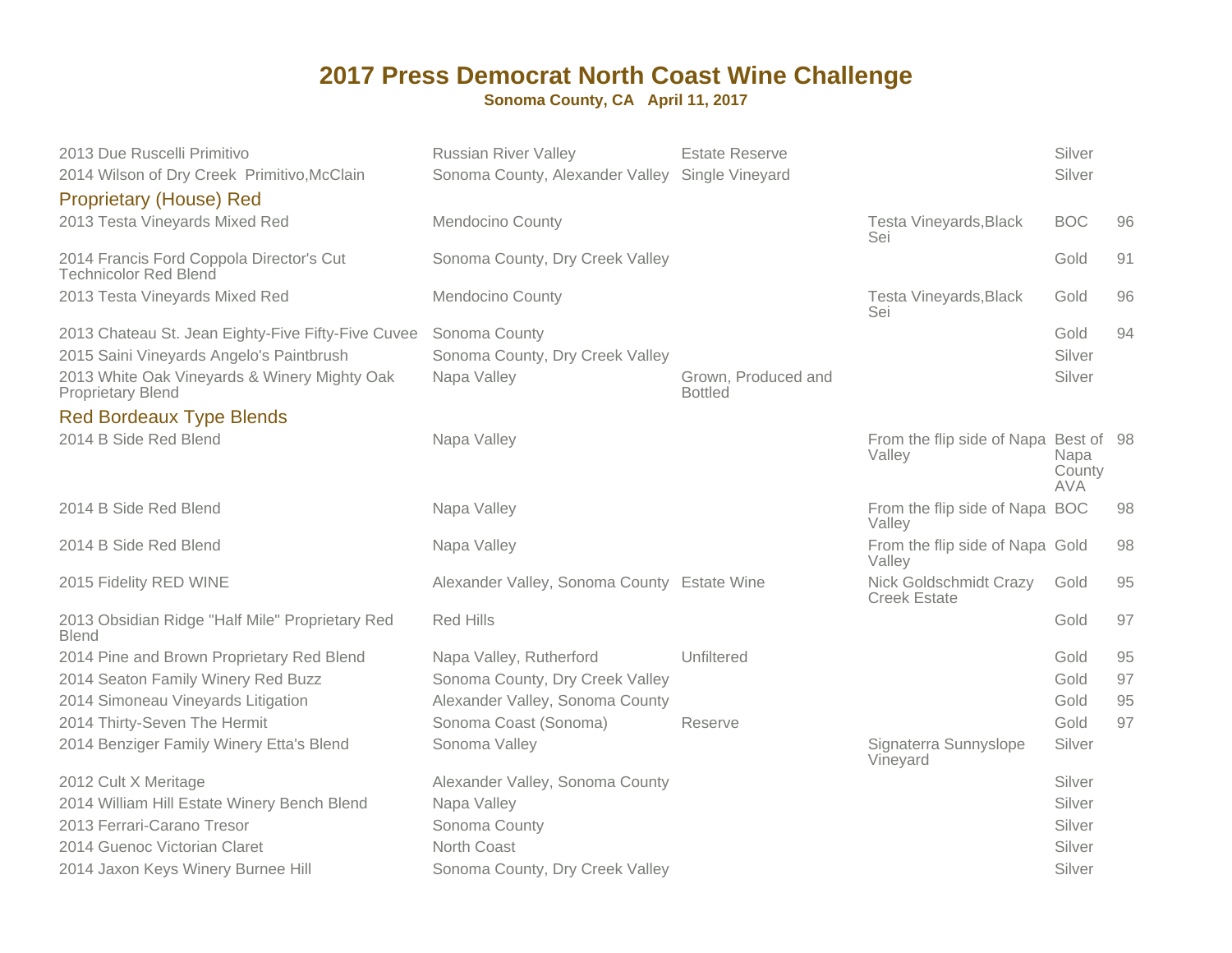| 2014 Michael Pozzan Marianna<br>2011 Simoneau Vineyards FenceLine<br>2013 Simoneau Vineyards FenceLine | Napa Valley<br>Alexander Valley, Sonoma County<br>Alexander Valley, Sonoma County | Reserve                 | Pozzan Family                                                  | Silver<br>Silver<br>Silver |    |
|--------------------------------------------------------------------------------------------------------|-----------------------------------------------------------------------------------|-------------------------|----------------------------------------------------------------|----------------------------|----|
| 2014 St. Francis Anthem                                                                                | Sonoma County                                                                     | <b>Winemaker Select</b> |                                                                | Silver                     |    |
| 2010 Terra Savia Meritage                                                                              | Mendocino                                                                         | Reserve                 | <b>Sanel Valley Vineyards</b><br>made with organic grapes      | Silver                     |    |
| <b>Rhone Type Red Blends</b>                                                                           |                                                                                   |                         |                                                                |                            |    |
| 2014 Ferrari-Carano UNA                                                                                | Alexander Valley                                                                  |                         |                                                                | <b>BOC</b>                 | 92 |
| 2014 Ferrari-Carano UNA                                                                                | Alexander Valley                                                                  |                         |                                                                | Gold                       | 92 |
| 2013 Crux GSM Red Wine Blend                                                                           | Sonoma County, Russian River<br>Valley                                            |                         |                                                                | Silver                     |    |
| 2014 Three Sticks Wines Three Sticks Casteñada<br>Red                                                  | Sonoma Valley                                                                     |                         | <b>Durell Vineyard</b>                                         | Silver                     |    |
| 2013 Spicy Vines Edge Red Wine Blend                                                                   | Sonoma County                                                                     |                         | Edge Red Wine Blend                                            | Silver                     |    |
| Riesling dry 0.0 - 0.9% rs                                                                             |                                                                                   |                         |                                                                |                            |    |
| 2016 Hagafen Dry White Riesling                                                                        | Napa Valley                                                                       | <b>Estate Bottled</b>   | Coombsville, Napa Valley Silver<br>Rancho Weiruszowski<br>Vnyd |                            |    |
| 2016 Handley Cellars Riesling                                                                          | Anderson Valley                                                                   |                         |                                                                | Silver                     |    |
| 2016 Imagery Estate Winery Riesling                                                                    | Pine Mountain-Cloverdale Peak<br>(Sonoma)                                         |                         | <b>Upper Ridge Vineyard</b>                                    | Silver                     |    |
| Riesling semi-dry 0.91 - 2.0% rs                                                                       |                                                                                   |                         |                                                                |                            |    |
| Riesling semi-dry 0.91 - 2.0% rs                                                                       |                                                                                   |                         |                                                                |                            |    |
| <b>Rose Blends</b>                                                                                     |                                                                                   |                         |                                                                |                            |    |
| 2016 Three Sticks Wines Three Sticks Casteñada<br>Rosé                                                 | Sonoma Valley                                                                     |                         |                                                                | <b>BOC</b>                 | 92 |
| 2016 Three Sticks Wines Three Sticks Casteñada<br>Rosé                                                 | Sonoma Valley                                                                     |                         |                                                                | Gold                       | 92 |
| 2016 St. Francis Rose Wine                                                                             | Sonoma County, Sonoma Valley                                                      |                         |                                                                | Gold                       | 91 |
| 2016 McEvoy Ranch "Rosebud" Rosé Wine                                                                  | Sonoma County                                                                     |                         |                                                                | Silver                     |    |
| 2016 SIMI Winery Rosé                                                                                  | Sonoma County                                                                     |                         |                                                                | Silver                     |    |
| Sangiovese                                                                                             |                                                                                   |                         |                                                                |                            |    |
| 2014 Imagery Estate Winery Sangiovese                                                                  | Pine Mountain-Cloverdale Peak<br>(Sonoma)                                         |                         | <b>Upper Ridge Vineyard</b>                                    | <b>BOC</b>                 | 98 |
| 2014 Imagery Estate Winery Sangiovese                                                                  | Pine Mountain-Cloverdale Peak<br>(Sonoma)                                         |                         | <b>Upper Ridge Vineyard</b>                                    | Gold                       | 98 |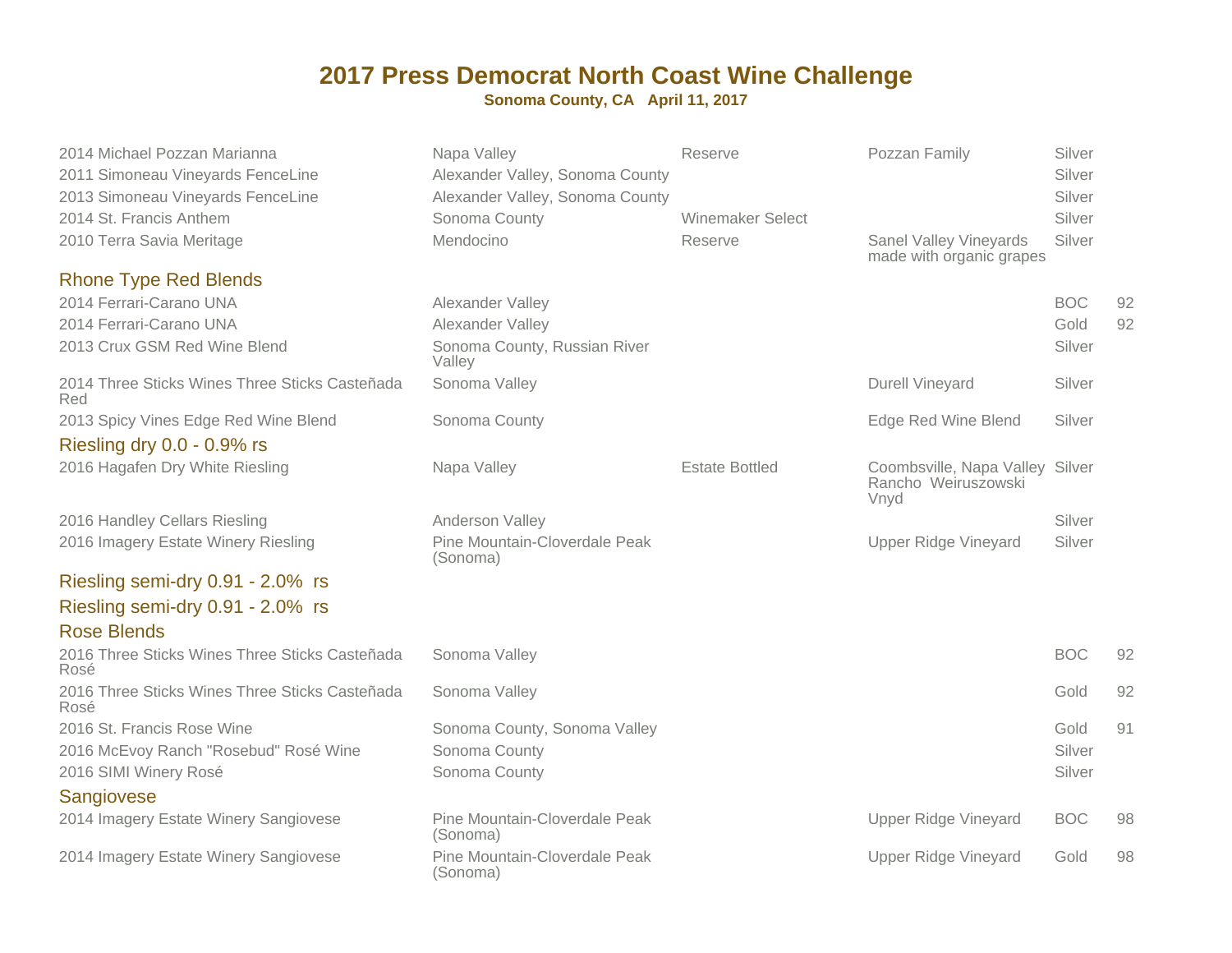| 2014 deLorimier Winery Sangiovese<br>2015 Sassoferrato Sangiovese<br><b>Sauvignon Blanc</b> | Alexander Valley, Sonoma County<br>Mendocino County | Single Vineyard                       | Keeper Vineyard<br>Giannecchini Ranch | Silver<br>Silver |    |
|---------------------------------------------------------------------------------------------|-----------------------------------------------------|---------------------------------------|---------------------------------------|------------------|----|
| 2016 Dry Creek Vineyard Sauvignon Blanc                                                     | Dry Creek Valley                                    |                                       |                                       | <b>BOC</b>       | 98 |
| 2016 Balletto Vineyards Sauvignon Blanc                                                     | <b>Russian River Valley</b>                         | Estate Grown, Produced<br>and Bottled |                                       | Gold             | 97 |
| 2016 Benziger Family Winery Sauvignon Blanc                                                 | Sonoma County, Dry Creek Valley                     |                                       | Frank Johnson Vineyard                | Gold             | 97 |
| 2015 Brassfield Estate Winery Sauvignon Blanc                                               | <b>High Valley</b>                                  | Estate Grown, Produced<br>and Bottled |                                       | Gold             | 96 |
| 2014 Rutherford Vintners Sauvignon Blanc                                                    | Napa Valley                                         |                                       |                                       | Gold             | 90 |
| 2016 Draxton Sauvignon Blanc                                                                | Dry Creek Valley                                    |                                       | Nelson Vineyards                      | Gold             | 96 |
| 2016 Dry Creek Vineyard Sauvignon Blanc                                                     | Dry Creek Valley                                    |                                       |                                       | Gold             | 98 |
| 2016 Greenwood Ridge Vineyards Sauvignon Blanc                                              | Anderson Valley                                     |                                       |                                       | Gold             | 91 |
| 2016 Hagafen Sauvignon Blanc                                                                | Napa Valley                                         |                                       |                                       | Gold             | 95 |
| 2016 Husch Vineyards Sauvignon Blanc                                                        | Mendocino                                           |                                       | Sustainably Farmed La<br>Ribera Vnyds | Gold             | 90 |
| 2016 MacLeod Family Vineyard Marie's Cuvee<br>Sauvignon Blanc                               | Sonoma Valley                                       | Estate Grown, Produced<br>and Bottled |                                       | Gold             | 91 |
| 2016 Michael Pozzan Sauvignon Blanc                                                         | Lake County                                         |                                       |                                       | Gold             | 92 |
| 2016 Pech Merle Winery Sauvignon Blanc                                                      | Lake County, Big Valley District                    | Single Vineyard                       |                                       | Gold             | 96 |
| 2016 Rutherford Ranch Sauvignon Blanc                                                       | Napa Valley                                         |                                       | <b>Family Vineyards</b>               | Gold             | 91 |
| 2016 Saini Vineyards Sauvignon Blanc                                                        | Sonoma County, Dry Creek Valley                     |                                       |                                       | Gold             | 91 |
| 2016 Sonoma Cutrer Vineyards Sauvignon Blanc                                                | Sonoma County, Russian River<br>Valley              |                                       |                                       | Gold             | 90 |
| 2015 Truett Hurst Winery Bluebird Sauvignon Blanc                                           | Sonoma County, Russian River<br>Valley              |                                       |                                       | Gold             | 94 |
| 2015 Boatique Winery Sauvignon Blanc Musqué                                                 | <b>Big Valley District</b>                          |                                       |                                       | Silver           |    |
| 2015 Corner 103 Sauvignon Blanc                                                             | Sonoma County, Sonoma Valley                        |                                       |                                       | Silver           |    |
| 2016 DRNK Sauvignon Blanc                                                                   | Sonoma County, Sonoma Valley                        | Single Vineyard                       | Wildwood Vineyards                    | Silver           |    |
| 2015 Frei Brothers Winery Sauvignon Blanc                                                   | Sonoma County, Russian River<br>Valley              | Reserve                               |                                       | Silver           |    |
| 2016 Ferrari-Carano Fume Blanc                                                              | Sonoma County                                       |                                       |                                       | Silver           |    |
| 2016 Imagery Estate Winery Wow Oui                                                          | Pine Mountain - Cloverdale Peak                     |                                       | White Wine                            | Silver           |    |
| 2016 J. Rickards Winery Sauvignon Blanc                                                     | Sonoma County, Alexander Valley                     |                                       | <b>Croft Vineyard</b>                 | Silver           |    |
| 2016 Jigar Sauvignon Blanc                                                                  | Lake County                                         |                                       |                                       | Silver           |    |
| 2016 Kokomo Winery Sauvignon Blanc                                                          | Sonoma County, Dry Creek Valley                     |                                       | <b>Timber Crest Vineyard</b>          | Silver           |    |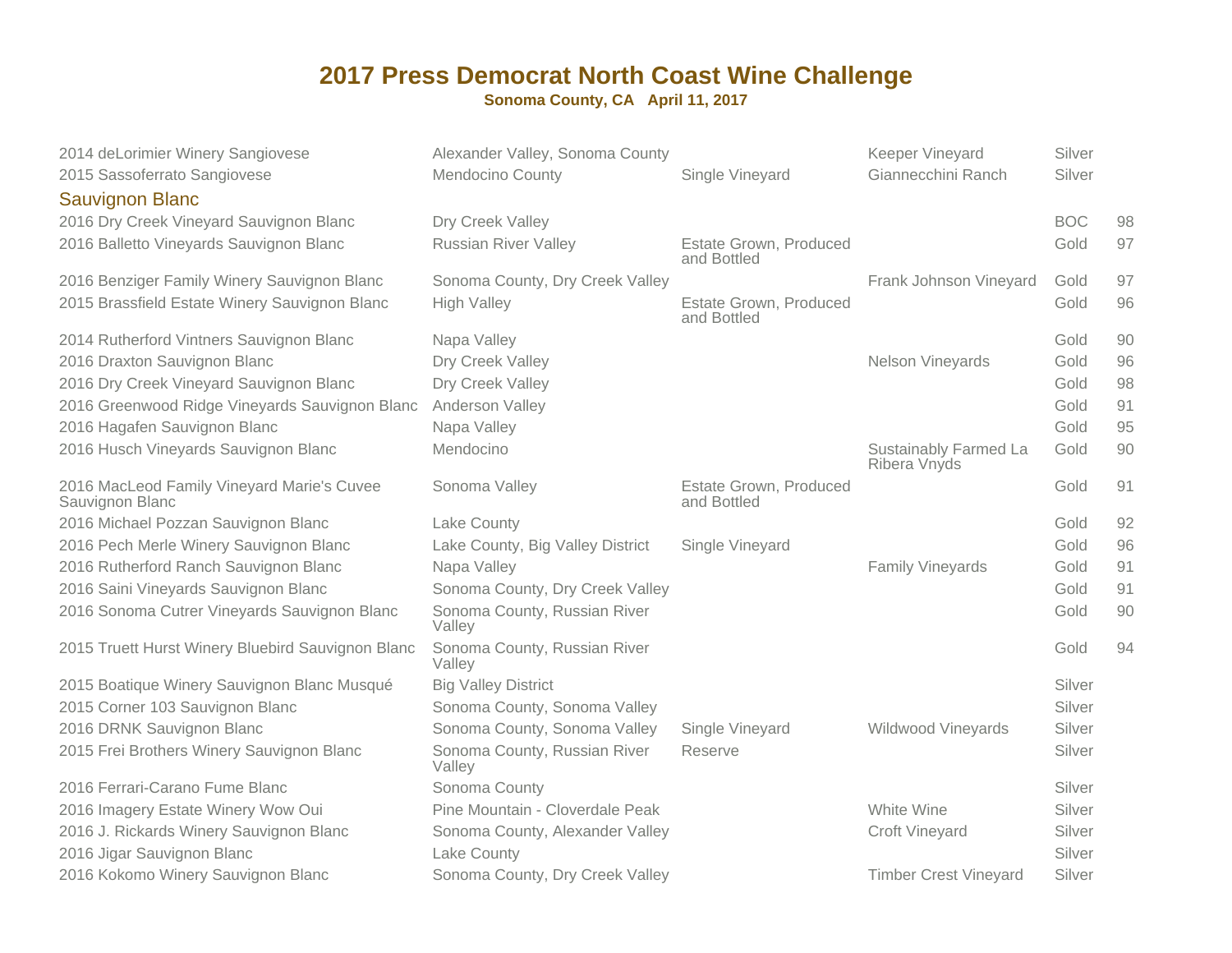**Sonoma County, CA April 11, 2017**

| 2016 Longboard Vineyards Sauvignon Blanc<br>2016 Mersenne Sauvignon Blanc<br>2016 Orchard Station Winery Sauvignon Blanc<br>2016 Navarro Vineyards Sauvignon Blanc<br>2015 Nimble Vineyards Sauvignon blanc Nimble<br><b>Blanc</b> | North Coast<br>Napa Valley, Rutherford<br><b>Russian River Valley</b><br>Anderson Valley<br>Dry Creek Valley | Single Vineyard                       | Dalla Gasperina Vineyard Silver                                     | Silver<br>Silver<br>Silver<br>Silver |    |
|------------------------------------------------------------------------------------------------------------------------------------------------------------------------------------------------------------------------------------|--------------------------------------------------------------------------------------------------------------|---------------------------------------|---------------------------------------------------------------------|--------------------------------------|----|
| 2016 Balverne Sauvignon Blanc                                                                                                                                                                                                      | <b>Russian River</b>                                                                                         | Estate Grown, Produced<br>and Bottled | Forever Wild                                                        | Silver                               |    |
| 2016 Paradise Ridge Sauvignon Blanc                                                                                                                                                                                                | Sonoma County, Russian River<br>Valley                                                                       |                                       | Grandview Vineyard,<br>Vineyard Select Byck<br><b>Family Estate</b> | Silver                               |    |
| 2016 Paradise Ridge Sauvignon Blanc                                                                                                                                                                                                | Sonoma County, Russian River<br>Valley                                                                       |                                       | <b>Grandview Vineyard Byck Silver</b><br><b>Family Estate</b>       |                                      |    |
| 2016 Pedroncelli Sauvignon Blanc                                                                                                                                                                                                   | Sonoma County, Dry Creek Valley                                                                              |                                       | <b>East Side Vineyards</b>                                          | Silver                               |    |
| 2016 Sbragia Family Vineyards Home Ranch<br>Sauvignon Blanc                                                                                                                                                                        | Sonoma County, Dry Creek Valley Single Vineyard                                                              |                                       |                                                                     | Silver                               |    |
| 2016 Selby Winery Sauvignon Blanc                                                                                                                                                                                                  | Sonoma County, Russian River<br>Valley                                                                       |                                       |                                                                     | Silver                               |    |
| 2016 SIMI Winery Sauvignon Blanc                                                                                                                                                                                                   | Sonoma County                                                                                                |                                       |                                                                     | Silver                               |    |
| 2016 Spicy Vines Sauvignon Blanc                                                                                                                                                                                                   | Pine Mountain-Cloverdale Peak<br>(Sonoma)                                                                    |                                       | Sunnydaze - Pine Mtn.<br>Vineyards                                  | Silver                               |    |
| 2016 Taft Street sauvignon blanc                                                                                                                                                                                                   | Sonoma County, Russian River<br>Valley                                                                       |                                       |                                                                     | Silver                               |    |
| 2015 Teira Sauvignon Blanc                                                                                                                                                                                                         | Dry Creek Valley                                                                                             | Single Vineyard                       | Woods Vineyard                                                      | Silver                               |    |
| 2016 The Dreaming Tree Sauvignon Blanc                                                                                                                                                                                             | Sonoma County                                                                                                |                                       |                                                                     | Silver                               |    |
| 2016 Trecini SAUVIGNON BLANC                                                                                                                                                                                                       | <b>Russian River Valley</b>                                                                                  |                                       |                                                                     | Silver                               |    |
| 2015 Napa Cellars Sauvignon Blanc                                                                                                                                                                                                  | Napa Valley                                                                                                  |                                       |                                                                     | Silver                               |    |
| 2015 Girard Winery Sauvignon Blanc                                                                                                                                                                                                 | Napa Valley                                                                                                  |                                       |                                                                     | Silver                               |    |
| 2016 White Oak Vineyards & Winery Sauvignon<br><b>Blanc</b>                                                                                                                                                                        | <b>Russian River Valley</b>                                                                                  | Estate Grown, Produced<br>and Bottled |                                                                     | Silver                               |    |
| 2015 Criterion Sauvignon Blanc                                                                                                                                                                                                     | Dry Creek Valley                                                                                             |                                       |                                                                     | Silver                               |    |
| Semillon                                                                                                                                                                                                                           |                                                                                                              |                                       |                                                                     |                                      |    |
| 2016 Harts Desire Wines Semillon                                                                                                                                                                                                   | Dry Creek Valley                                                                                             |                                       |                                                                     | <b>BOC</b>                           | 92 |
| 2016 Harts Desire Wines Semillon                                                                                                                                                                                                   | Dry Creek Valley                                                                                             |                                       |                                                                     | Gold                                 | 92 |

Sparkling Rose <2.5% rs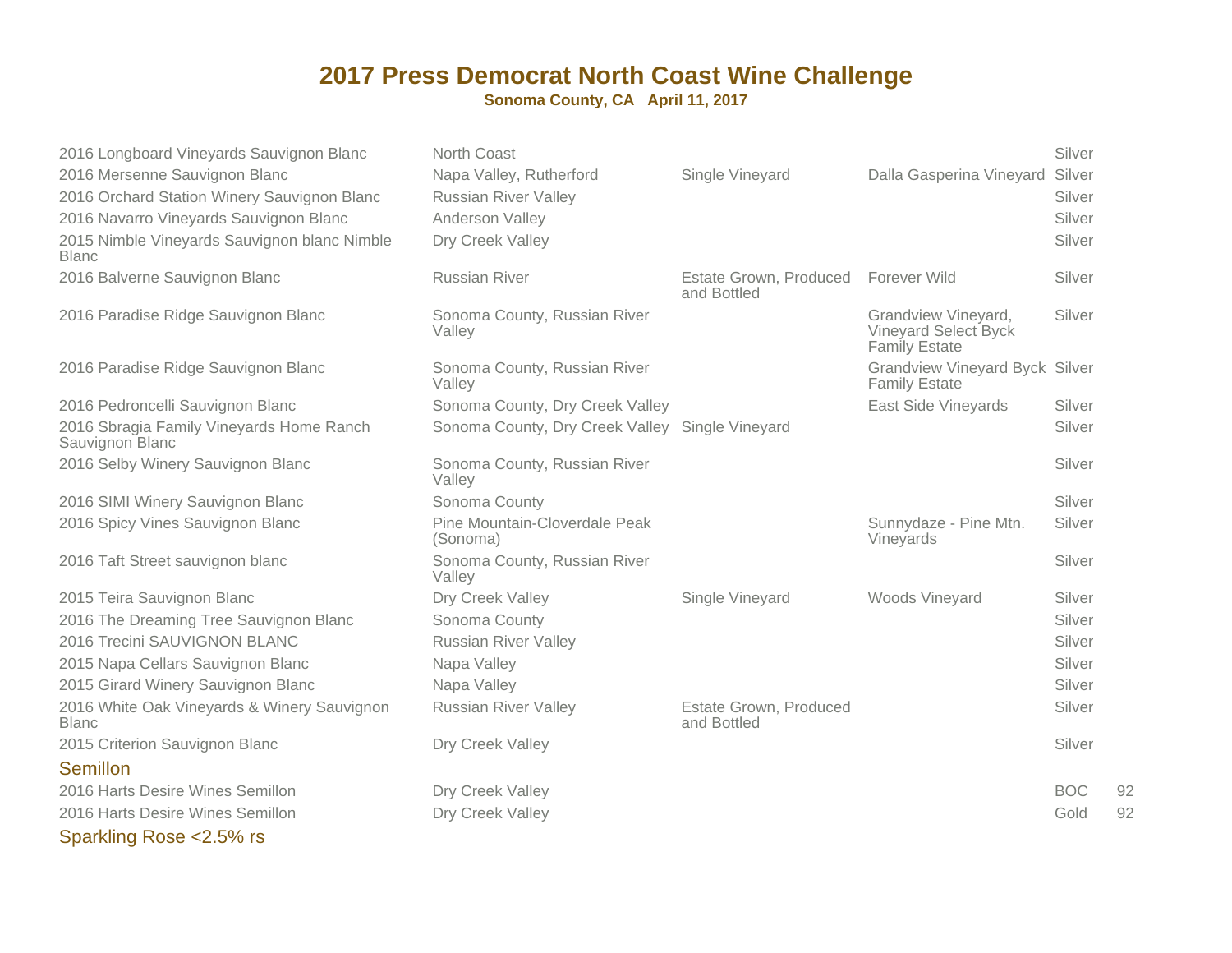|                                                                              |                                                                                           | Best of 98<br>Show<br>Sparkli<br>ng |    |
|------------------------------------------------------------------------------|-------------------------------------------------------------------------------------------|-------------------------------------|----|
| NV J Vineyards and Winery Brut Rose<br><b>Russian River Valley</b>           |                                                                                           | <b>BOC</b>                          | 98 |
| NV J Vineyards and Winery Brut Rose<br><b>Russian River Valley</b>           |                                                                                           | Gold                                | 98 |
| <b>NV Breathless Brut Rose</b><br>North Coast                                |                                                                                           | Silver                              |    |
| 2013 Domaine Carneros by Taittinger Brut Rose<br>Carneros                    |                                                                                           | Silver                              |    |
| 2013 Gloria Ferrer Brut Rose<br>Sonoma County, Carneros                      |                                                                                           | Silver                              |    |
| Sparkling White <2.5% rs                                                     |                                                                                           |                                     |    |
| 2007 Gloria Ferrer Royal Cuvee Brut<br>Carneros                              |                                                                                           | <b>BOC</b>                          | 96 |
| NV Gloria Ferrer Blanc de Blancs<br>Carneros                                 | <b>Barrel Fermented</b>                                                                   | <b>BOC</b>                          | 97 |
| 2007 Gloria Ferrer Royal Cuvee Brut<br>Carneros                              |                                                                                           | Gold                                | 96 |
| NV Gloria Ferrer Blanc de Blancs<br>Carneros                                 | <b>Barrel Fermented</b>                                                                   | Gold                                | 97 |
| NV Gloria Ferrer Blanc de Noirs<br>Carneros                                  |                                                                                           | Gold                                | 94 |
| North Coast<br><b>NV Breathless Brut</b>                                     |                                                                                           | Silver                              |    |
| NV Breathless Blanc de Blanc<br>Sonoma County                                |                                                                                           | Silver                              |    |
| 2013 Domaine Carneros by Taittinger Brut<br>Carneros                         |                                                                                           | Silver                              |    |
| 2005 Gloria Ferrer Carneros Cuvee<br>Carneros                                |                                                                                           | Silver                              |    |
| NV Gloria Ferrer Sonoma Brut<br>Sonoma County                                |                                                                                           | Silver                              |    |
| 2014 Paradise Ridge Blanc de Blanc<br><b>Russian River Valley</b>            |                                                                                           | Silver                              |    |
| NV Rack & Riddle Brut<br>North Coast                                         |                                                                                           | Silver                              |    |
| Syrah/ Shiraz                                                                |                                                                                           |                                     |    |
| 2013 Trione Vineyards & Winery Syrah<br>Russian River Valley                 | <b>River Road Ranch</b>                                                                   | <b>BOC</b>                          | 97 |
| Mendocino County<br>2012 Jigar Syrah                                         |                                                                                           | Gold                                | 92 |
| 2014 Lawer Estates Syrah<br>Sonoma County, Knights Valley                    | Betsy's Vineyard                                                                          | Gold                                | 91 |
| 2014 Obsidian Ridge Syrah<br><b>Red Hills</b>                                | <b>Estate Grown</b>                                                                       | Gold                                | 95 |
| 2014 Paul Mathew Syrah<br>Russian River Valley, Green Valley Single Vineyard | <b>Hills</b>                                                                              | Gold                                | 93 |
| 2013 Trione Vineyards & Winery Syrah<br><b>Russian River Valley</b>          | <b>River Road Ranch</b>                                                                   | Gold                                | 97 |
| 2010 Vineyard of Pasterick Syrah                                             | Sonoma County, Dry Creek Valley Estate Grown, Produced<br>Dry Creek Valley<br>and Bottled | Gold                                | 91 |
| 2014 Anaba Wines Syrah<br>Sonoma County, Moon Mountain<br><b>District</b>    | <b>Bismark Vineyard</b><br>Single Vineyard                                                | Silver                              |    |
| 2015 Cline Cellars Syrah<br>Sonoma County                                    |                                                                                           | Silver                              |    |
| 2014 Francis Coppola Reserve Syrah<br>Sonoma County, Dry Creek Valley        | Nimble Vyds                                                                               | Silver                              |    |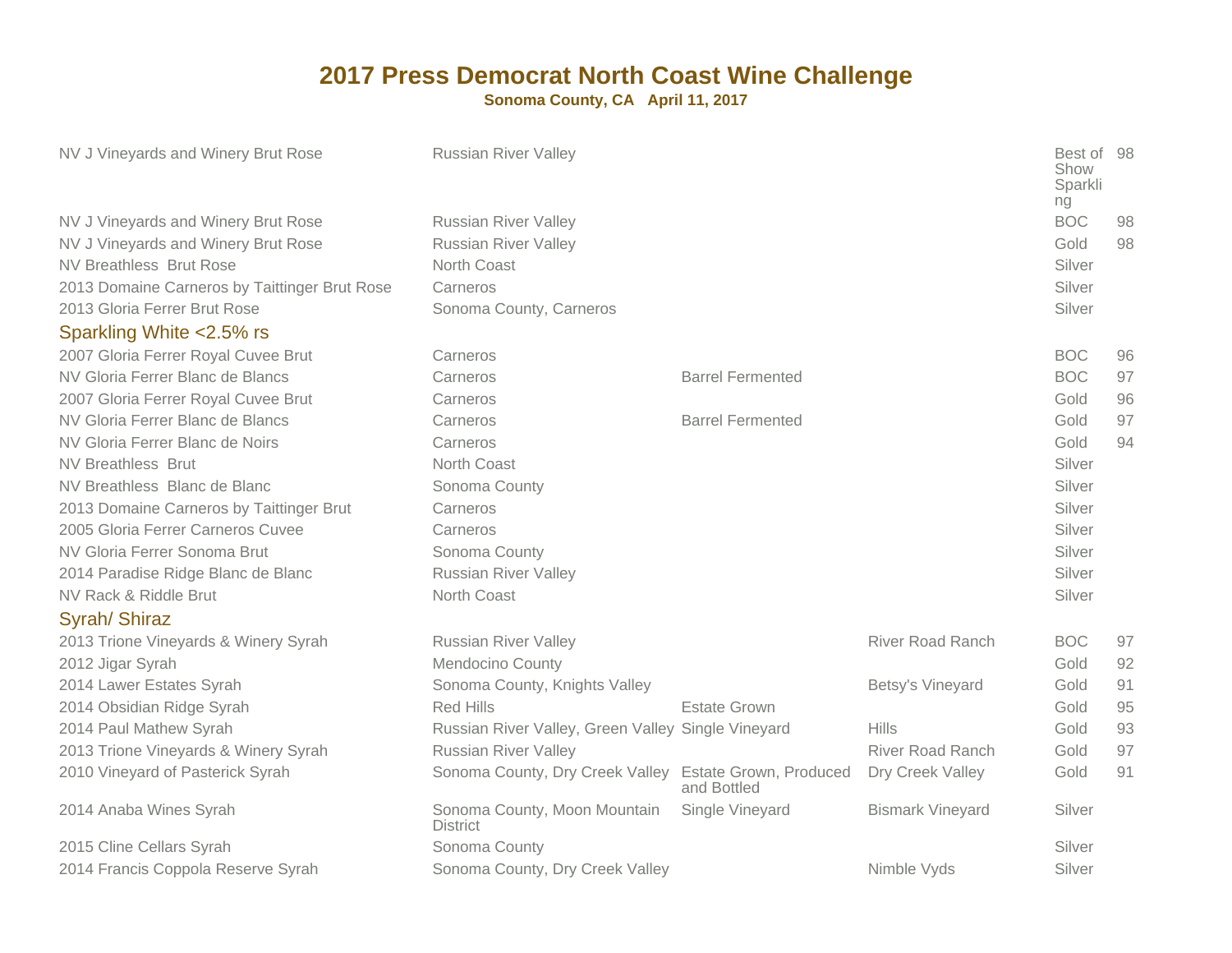| 2014 Greenwood Ridge Vineyards Syrah         | Mendocino Ridge                                        | Estate                                       |                                                                | Silver                     |    |
|----------------------------------------------|--------------------------------------------------------|----------------------------------------------|----------------------------------------------------------------|----------------------------|----|
| 2014 Handley Cellars Syrah                   | Redwood Valley                                         |                                              | Kazmet Vineyard                                                | Silver                     |    |
| 2015 Jaxon Keys Winery Syrah                 | Mendocino                                              | <b>Estate Produced and</b><br><b>Bottled</b> | Anna Mac, Wilson<br>Vineyard                                   | Silver                     |    |
| 2015 Kobler Estate Winery Syrah              | <b>Russian River Valley</b>                            | <b>Estate Grown</b>                          | Kobler Family Vineyards                                        | Silver                     |    |
| 2014 Landa Vineyards Syrah                   | Sonoma Valley                                          | <b>Estate Grown</b>                          |                                                                | Silver                     |    |
| 2013 Landa Vineyards Syrah                   | Sonoma Valley                                          |                                              |                                                                | Silver                     |    |
| 2013 Mudita Syrah                            | Sonoma Coast                                           | Single Vineyard                              | Old Lakeville Road                                             | Silver                     |    |
| 2013 Nimble Vineyards Syrah                  | Dry Creek Valley                                       |                                              |                                                                | Silver                     |    |
| 2013 Ron Rubin Syrah                         | Green Valley of Russian River<br>Valley                | Single Vineyard                              | Dutton-Cherry Ridge<br>Vineyard                                | Silver                     |    |
| 2014 Russian River Vineyards Syrah           | Sonoma County, Russian River<br>Valley                 |                                              | Owl's Watch Terroir<br>Collection                              | Silver                     |    |
| 2014 Spicy Vines Syrah                       | Sonoma County                                          |                                              | Dragon's Kiss - Kick<br>Ranch Vineyards "Once<br>upon a Dream" | Silver                     |    |
| 2015 Thirty-Seven Syrah                      | Sonoma Coast (Sonoma)                                  |                                              |                                                                | Silver                     |    |
| 2012 Chateau St. Jean Benoist Ranch Syrah    | Sonoma County                                          | Single Vineyard                              |                                                                | Silver                     |    |
| 2012 Vineyard of Pasterick 2012 Syrah        | Sonoma County                                          |                                              | Dry Creek Valley Estate<br>Grown                               | Silver                     |    |
| 2011 Vineyard of Pasterick                   | Sonoma County, Dry Creek Valley                        | <b>Estate Bottled &amp;</b><br>Produced      |                                                                | Silver                     |    |
| 2013 Westerhold Family Vineyards Syrah       | <b>Bennett Valley</b>                                  |                                              |                                                                | Silver                     |    |
| 2013 Wilson of Dry Creek Syrah, Dorothy's    | Sonoma County, Dry Creek Valley Estate Grown, Produced | and Bottled                                  | Single Vineyard                                                | Silver                     |    |
| Tempranillo                                  |                                                        |                                              |                                                                |                            |    |
| 2014 Imagery Estate Winery Tempranillo       | Pine Mountain-Cloverdale Peak<br>(Sonoma)              |                                              | <b>Upper Ridge</b>                                             | <b>BOC</b>                 | 96 |
| 2014 Imagery Estate Winery Tempranillo       | Pine Mountain-Cloverdale Peak<br>(Sonoma)              |                                              | <b>Upper Ridge</b>                                             | Gold                       | 96 |
| <b>Unoaked Chardonnay</b>                    |                                                        |                                              |                                                                |                            |    |
| 2016 Balletto Vineyards Theresa's Chardonnay | <b>Russian River Valley</b>                            | Estate Grown, Produced<br>and Bottled        |                                                                | Gold                       | 90 |
| <b>Varietal Roses</b>                        |                                                        |                                              |                                                                |                            |    |
| 2016 Taft Street Rose of Pinot Noir          | Sonoma County, Russian River<br>Valley                 |                                              | Garage crafted with love                                       | Best of 98<br>Show<br>Rose |    |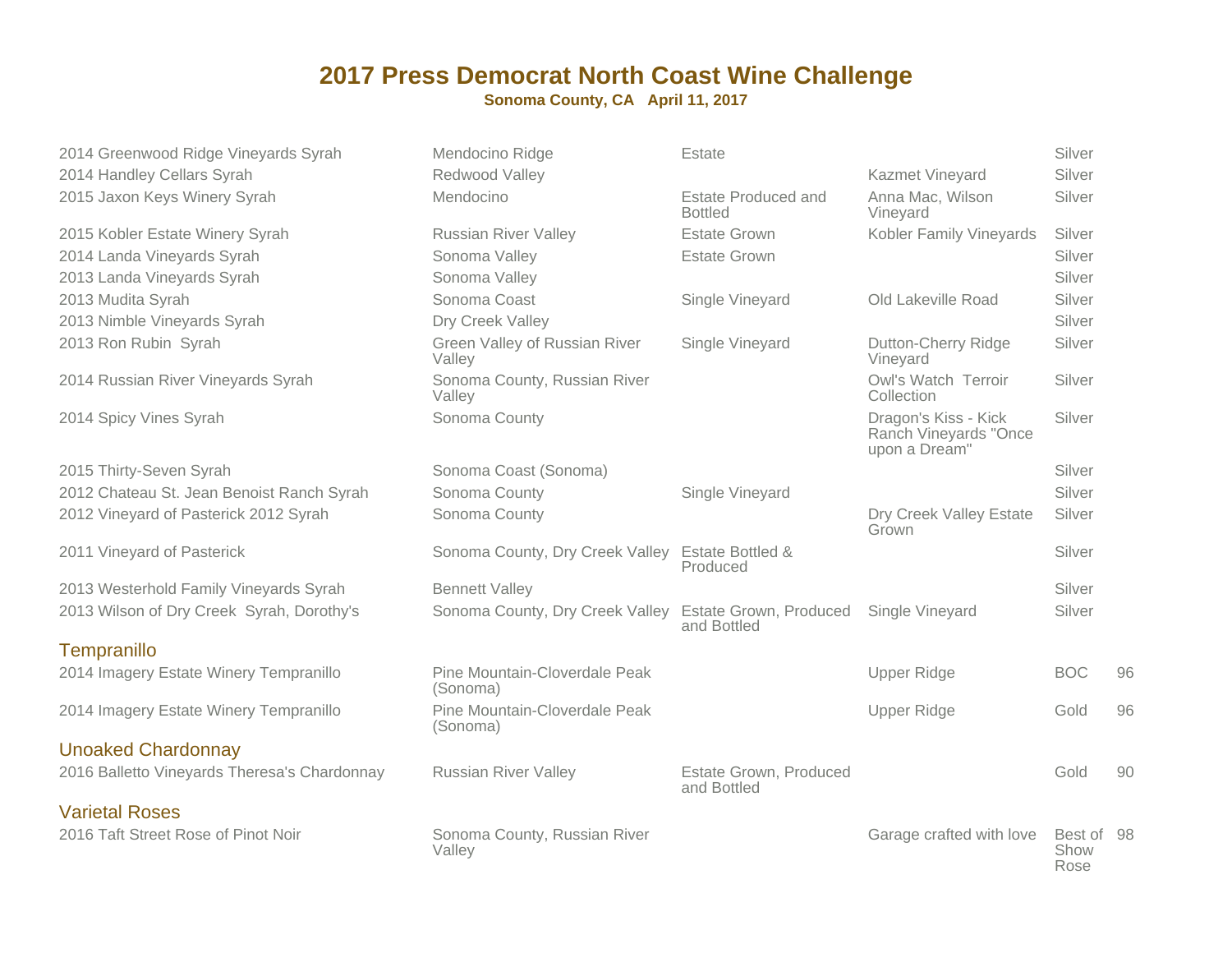| 2016 Taft Street Rose of Pinot Noir                               | Sonoma County, Russian River<br>Valley |                                       | Garage crafted with love | <b>BOC</b>                                    | 98 |
|-------------------------------------------------------------------|----------------------------------------|---------------------------------------|--------------------------|-----------------------------------------------|----|
| 2016 Taft Street Rose of Pinot Noir                               | Sonoma County, Russian River<br>Valley |                                       | Garage crafted with love | Best of<br>Sonom<br>a<br>County<br><b>AVA</b> | 98 |
| 2016 J. Rickards Winery Rosé                                      | Sonoma County, Sonoma Valley           |                                       |                          | Gold                                          | 93 |
| 2016 Kobler Estate Winery Rosé of Grenache                        | <b>Russian River</b>                   |                                       |                          | Gold                                          | 95 |
| 2016 Kobler Estate Winery 2016 Rosé of Pinot Noir                 | <b>Russian River Valley</b>            |                                       |                          | Gold                                          | 94 |
| 2016 Kokomo Winery Rosé                                           | Sonoma County                          |                                       | North Coast              | Gold                                          | 97 |
| 2016 Mathis Wine Rosé de Grenache                                 | Sonoma Valley                          | <b>Estate Vineyard</b>                |                          | Gold                                          | 96 |
| 2014 Spiriterra Muscadine Rose                                    | Napa Valley                            | <b>Estate Single Vineyard</b>         |                          | Gold                                          | 97 |
| 2016 Taft Street Rose of Pinot Noir                               | Sonoma County, Russian River<br>Valley |                                       | Garage crafted with love | Gold                                          | 98 |
| 2016 Westwood Rose                                                | Sonoma County, Sonoma Valley           | Estate                                |                          | Gold                                          | 97 |
| 2016 Alexander Valley Vineyards dry Rose' of<br>Sangiovese        | Sonoma County                          |                                       |                          | Silver                                        |    |
| 2016 Apriori Rose of Pinot Noir                                   | Sonoma Coast (Sonoma)                  |                                       | Sangiacomo Vineyard      | Silver                                        |    |
| 2016 Balletto Vineyards Rose of Pinot Noir                        | <b>Russian River Valley</b>            | Estate Grown, Produced<br>and Bottled |                          | Silver                                        |    |
| 2016 Boatique Winery Rosé of Malbec                               | <b>Red Hills Lake County</b>           | <b>Estate Grown</b>                   |                          | Silver                                        |    |
| 2016 Calstar Cellars Rose of Pinot Muenier                        | Sonoma Coast                           |                                       |                          | Silver                                        |    |
| 2016 Carol Shelton Wines Wild Thing Rendezvous<br>Rose            | <b>Mendocino County</b>                |                                       |                          | Silver                                        |    |
| 2016 Draxton Pinot Meunier Rose                                   | Napa Valley                            |                                       |                          | Silver                                        |    |
| 2016 Sassoferrato Rose                                            | Mendocino                              |                                       |                          | Silver                                        |    |
| 2016 Husch Vineyards Vin Gris of Pinot Noir                       | Anderson Valley                        | <b>Estate Bottled</b>                 |                          | Silver                                        |    |
| 2016 Jigar Grenache Rose                                          | Mendocino County, Redwood<br>Valley    |                                       | <b>Tollini Vineyard</b>  | Silver                                        |    |
| 2016 Kokomo Winery Rosé                                           | Sonoma County, Dry Creek Valley        |                                       | Pauline's Vineyard       | Silver                                        |    |
| 2016 Lawer Estates Rosé                                           | Sonoma County, Knights Valley          |                                       |                          | Silver                                        |    |
| 2016 Ledson Pinot Rose                                            | <b>Russian River Valley</b>            |                                       |                          | Silver                                        |    |
| 2016 Martin Ray Vineyards and Winery Estate Rose<br>of Pinot Noir | Sonoma County, Russian River<br>Valley | <b>Estate Grown</b>                   |                          | Silver                                        |    |
| 2016 Navarro Vineyards Rose of Pinot Noir                         | Anderson Valley                        |                                       |                          | Silver                                        |    |
| 2016 Balverne Rosé of Pinot Noir                                  | <b>Russian River Valley</b>            | Estate Grown                          | Forever Wild             | Silver                                        |    |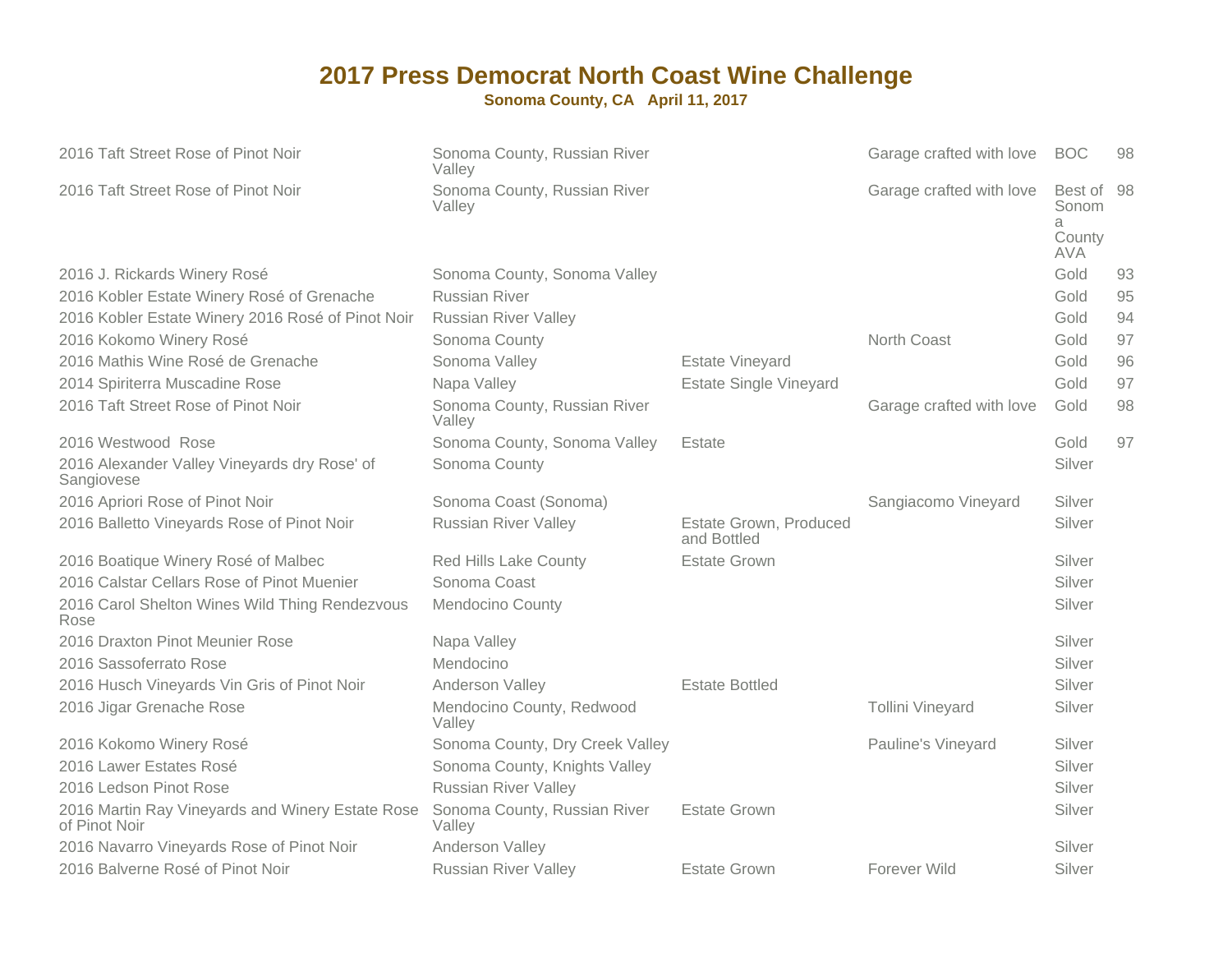| 2016 Papapietro Perry Rose of Pinot Noir                 | <b>Russian River</b>                   |                                                 |                                                   | Silver     |    |
|----------------------------------------------------------|----------------------------------------|-------------------------------------------------|---------------------------------------------------|------------|----|
| 2016 Sonoma Cutrer Vineyards Rose of Pinot Noir          | <b>Russian River Valley</b>            | <b>Estate Bottled</b>                           |                                                   | Silver     |    |
| 2015 Terra Savia Rose                                    | <b>Mendocino County</b>                |                                                 | Sanel Valley Vineyards<br>made with Organic rapes | Silver     |    |
| 2016 C R Graybehl Wine Company Grenache Rose             | Sonoma Valley                          |                                                 | Rose                                              | Silver     |    |
| 2016 Yorkville Cellars Rose' of Petit Verdot             | Yorkville Highlands                    | <b>Estate Grown and</b><br>Produced             | Made With Organic<br>Grapes, Rennie Vnyds         | Silver     |    |
| Viognier                                                 |                                        |                                                 |                                                   |            |    |
| 2015 Landa Vineyards Viognier                            | Sonoma Valley                          | <b>Estate Grown</b>                             |                                                   | <b>BOC</b> | 93 |
| 2015 Landa Vineyards Viognier                            | Sonoma Valley                          | <b>Estate Grown</b>                             |                                                   | Gold       | 93 |
| 2016 Imagery Estate Winery Viognier                      | <b>Russian River Valley</b>            |                                                 | <b>Pratt Vineyard</b>                             | Silver     |    |
| 2016 J. Rickards Winery Viognier                         | Sonoma County, Dry Creek Valley        |                                                 | Salem Ranch                                       | Silver     |    |
| 2016 Kobler Estate Winery Viognier                       | <b>Russian River Valley</b>            |                                                 | Marsha's Vineyard                                 | Silver     |    |
| 2015 Chateau St. Jean Estate Vineyard Viognier           | Sonoma Valley                          | Estate                                          |                                                   | Silver     |    |
| <b>Zinfandel</b>                                         |                                        |                                                 |                                                   |            |    |
| 2014 Wilson of Dry Creek Zinfandel, Cypress Ridge        | Sonoma County, Russian River<br>Valley | Single Vineyard                                 |                                                   | <b>BOC</b> | 97 |
| 2013 Alexander Valley Vineyards Sin Zin                  | Alexander Valley, Sonoma County        |                                                 |                                                   | Gold       | 95 |
| 2014 Ektimo Vineyards Russian River Zinfandel            | Sonoma County, Russian River<br>Valley |                                                 |                                                   | Gold       | 93 |
| 2014 Gordian Knot Winery Zinfandel-Winberrie<br>Vineyard | Sonoma County, Russian River<br>Valley | Old Vine                                        | Winberrie Vineyard                                | Gold       | 95 |
| 2014 Gordian Knot Winery Zinfandel- Seaton<br>Vineyard   | Sonoma County, Dry Creek Valley        |                                                 | "The Buzz"<br>Seaton<br>Vineyard                  | Gold       | 93 |
| 2014 Harts Desire Wines Zinfandel                        | <b>Russian River Valley</b>            |                                                 | Ponzo Vyd                                         | Gold       | 94 |
| 2014 Hook & Ladder Gambogi Ranch "Old Vine"<br>Zinfandel | Sonoma County, Russian River<br>Valley | <b>Estate Bottled</b>                           |                                                   | Gold       | 92 |
| 2014 J. Keverson Zinfandel                               | Sonoma County                          |                                                 | <b>Buckhill Vineyard</b>                          | Gold       | 93 |
| 2015 Jaxon Keys Winery Zinfandel Mae's Block             | Mendocino                              | Estate                                          | Mae's Block, Ravazz<br>Vnyd                       | Gold       | 95 |
| 2015 Kokomo Winery Zinfandel                             | Sonoma County, Dry Creek Valley        |                                                 |                                                   | Gold       | 94 |
| 2015 Kokomo Winery Zinfandel                             | Sonoma County, Dry Creek Valley        |                                                 | Pauline's Vineyard                                | Gold       | 96 |
| 2014 Ottimino Zinfandel                                  | <b>Russian River Valley</b>            | Single Vineyard Selection Rancho Bello Vineyard |                                                   | Gold       | 91 |
| 2014 Papapietro Perry Zinfandel                          | Sonoma County, Dry Creek Valley        |                                                 | Dry Creek Valley<br>Zinfandel                     | Gold       | 95 |
| 2015 Portalupi Old Vine Zinfandel                        | <b>Russian River Valley</b>            | Old Vine                                        | Dolinsek Ranch                                    | Gold       | 95 |
| 2015 Saini Vineyards Zinfandel                           | Sonoma County, Dry Creek Valley        |                                                 |                                                   | Gold       | 93 |
|                                                          |                                        |                                                 |                                                   |            |    |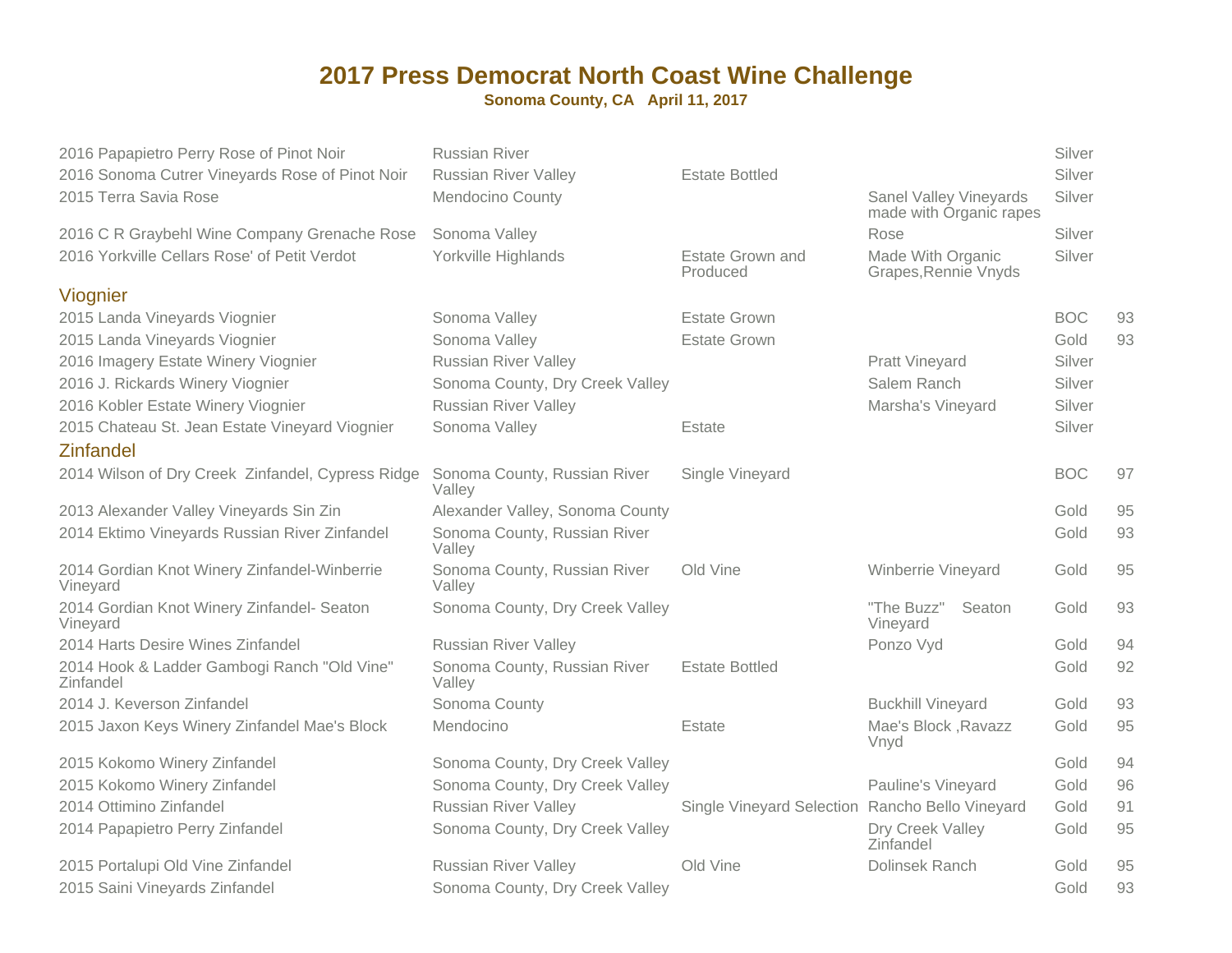| 2013 Folie à Deux Zinfandel Dry Creek<br>2014 Truett Hurst Winery Zinfandel Grist Vineyard | Dry Creek Valley<br>Sonoma County, Dry Creek Valley |                                             |                                                  | Gold<br>Gold | 91<br>96 |
|--------------------------------------------------------------------------------------------|-----------------------------------------------------|---------------------------------------------|--------------------------------------------------|--------------|----------|
| 2014 Wilson of Dry Creek Zinfandel, Cypress Ridge                                          | Sonoma County, Russian River<br>Valley              | Single Vineyard                             |                                                  | Gold         | 97       |
| 2014 Wilson of Dry Creek Zinfandel, Carl's                                                 | Sonoma County, Dry Creek Valley                     | Estate Grown, Produced<br>and Bottled       | Single Vineyard                                  | Gold         | 94       |
| 2014 Gehricke Zinfandel                                                                    | <b>Russian River Valley</b>                         | <b>Barrel Aged</b>                          | Healdsburg, Califrnia                            | Silver       |          |
| 2012 Zinfandel                                                                             | Sonoma County                                       | Old Vine                                    |                                                  | Silver       |          |
| 2014 Dashe Cellars Zinfandel                                                               | Dry Creek Valley                                    |                                             | Florence Vineyard                                | Silver       |          |
| 2014 Dashe Cellars Zinfandel                                                               | Alexander Valley                                    | Old Vines                                   | <b>Todd Brothers Ranch</b>                       | Silver       |          |
| 2014 deLorimier Winery Zinfandel                                                           | Alexander Valley, Sonoma County                     |                                             | Harris Kratka Vineyard                           | Silver       |          |
| 2014 Sivas-Sonoma Old Vine Zinfandel                                                       | Sonoma County                                       |                                             |                                                  | Silver       |          |
| 2015 Dry Creek Vineyard Zinfandel                                                          | Sonoma County                                       |                                             | <b>Heritage Vines</b>                            | Silver       |          |
| 2015 Ghost Pines Zinfandel                                                                 | Sonoma County/San Joaquin<br>County                 |                                             |                                                  | Silver       |          |
| 2015 Frei Brothers Winery Zinfandel                                                        | Sonoma County, Dry Creek Valley                     |                                             |                                                  | Silver       |          |
| 2014 Francis Ford Coppola Director's Cut Zinfandel                                         | Sonoma County, Dry Creek Valley                     |                                             |                                                  | Silver       |          |
| 2014 Gordian Knot Winery Zinfandel- Porky's Patch                                          | Sonoma County, Alexander Valley                     |                                             | Porky's Patch Vineyard                           | Silver       |          |
| 2013 Hughes Family Vineyards, L.L.C Zinfandel                                              | Sonoma Valley                                       | <b>Special Reserve</b>                      | <b>Wild Turkey Vineyard</b>                      | Silver       |          |
| 2014 Starkey's Court Zinfandel                                                             | Sonoma County                                       |                                             | Dry Creek Valley, Widlow<br>Ranch                | Silver       |          |
| 2014 J. Rickards Winery Old Vine Zinfandel                                                 | Sonoma County, Alexander Valley Old Vine            |                                             | 1908 Brignole Vineyard<br><b>Estate Produced</b> | Silver       |          |
| 2014 J. Rickards Winery Moon Mountain Zinfandel                                            | <b>Moon Mountain District</b>                       |                                             | Maus Vineyard                                    | Silver       |          |
| NV Jaxon Keys Winery JaxZin                                                                | Mendocino                                           | Estate                                      |                                                  | Silver       |          |
| 2014 2014 Zinfandel, Forchini Vineyard                                                     | Sonoma County, Russian River<br>Valley              | Single Vineyard                             | Old Vine                                         | Silver       |          |
| 2014 2014 Zinfandel, Boschetti Vineyard                                                    | <b>Russian River Valley</b>                         | Single Vineyard                             |                                                  | Silver       |          |
| 2015 Miro Zinfandel                                                                        | Sonoma County, Russian River<br>Valley              | Old Vines                                   | <b>Gadis Vineyard</b>                            | Silver       |          |
| 2014 Miro Zinfandel                                                                        | <b>Russian River Valley</b>                         | Old Vines                                   | Alegria Vineyard Reserve Silver                  |              |          |
| 2014 Ottimino Zinfandel                                                                    | Sonoma County                                       |                                             | "Zinfinity"                                      | Silver       |          |
| 2014 Ottimino Zinfandel                                                                    | <b>Russian River Valley</b>                         | Single Vineyard Selection Ottimino Vineyard |                                                  | Silver       |          |
| 2014 Ottimino Zinfandel                                                                    | Dry Creek Valley                                    | Single Vineyard Selection Biglieri Vineyard |                                                  | Silver       |          |
| 2015 Paradise Ridge Zinfandel                                                              | Sonoma County, Russian River<br>Valley              | Old Vine                                    | Nagasawa                                         | Silver       |          |